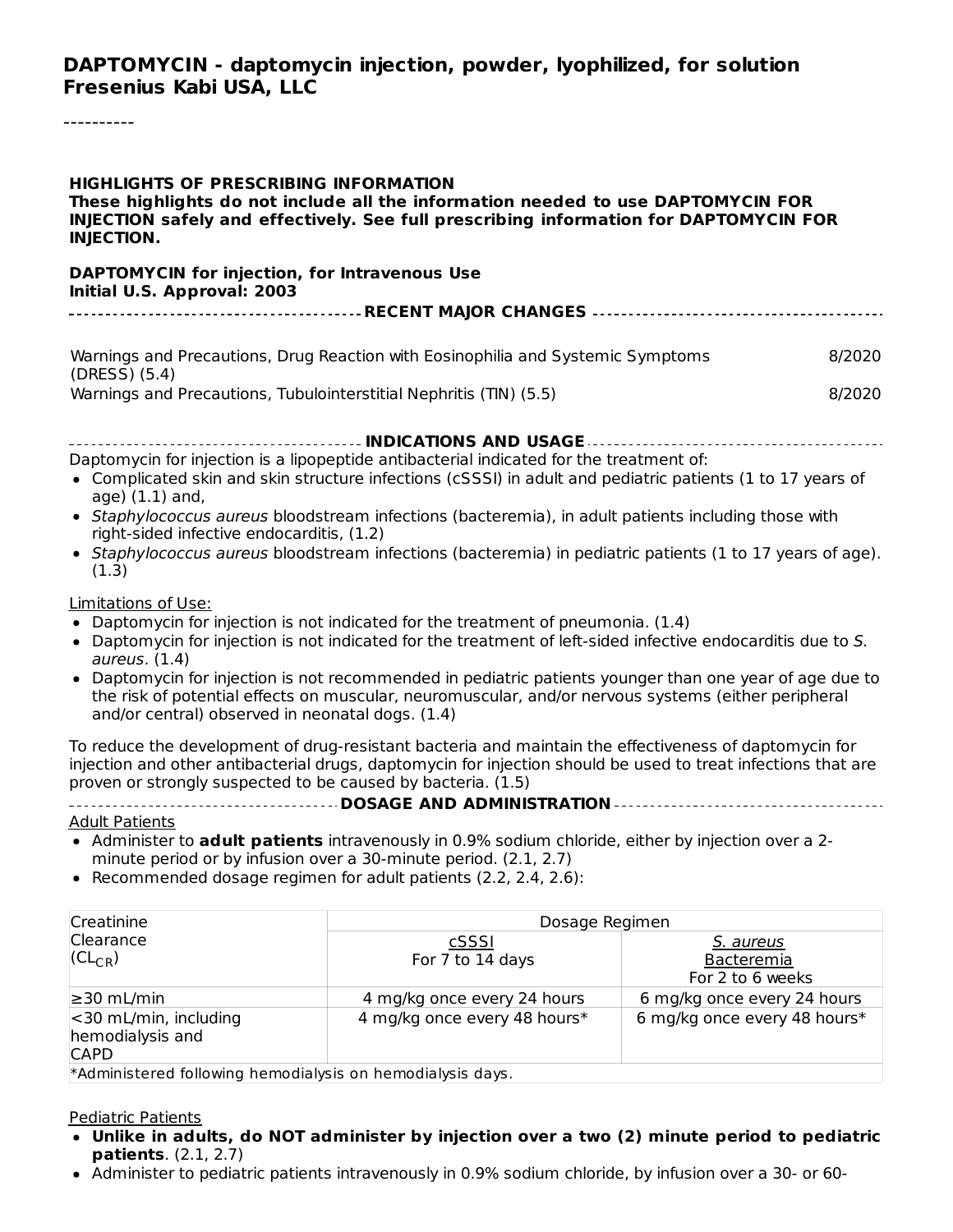Administer to pediatric patients intravenously in 0.9% sodium chloride, by infusion over a 30- or 60 minute period, based on age. (2.1, 2.7)

Recommended dosage regimen for pediatric patients (1 to 17 years of age) with cSSSI, based on age (2.3):

| Age group                           | $Dosage*$                                                                                                                                                                                       | Duration of therapy |
|-------------------------------------|-------------------------------------------------------------------------------------------------------------------------------------------------------------------------------------------------|---------------------|
| $ 12 \text{ to } 17 \text{ years} $ | 5 mg/kg once every 24 hours infused over 30<br><b>Iminutes</b>                                                                                                                                  |                     |
| $\sqrt{7}$ to 11 years              | 7 mg/kg once every 24 hours infused over 30<br>lminutes                                                                                                                                         |                     |
| $\vert$ 2 to 6 years                | 9 mg/kg once every 24 hours infused over 60<br>lminutes                                                                                                                                         |                     |
| 1 to less than 2 years              | 10 mg/kg once every 24 hours infused over 60<br>minutes                                                                                                                                         | Up to $14$ days     |
|                                     | $*$ Recommended dosage is for pediatric patients (1 to 17 years of age) with normal renal function. Dosage<br>adjustment for pediatric patients with renal impairment has not been established. |                     |

• Recommended dosage regimen for pediatric patients (1 to 17 years of age) with S. aureus bacteremia, based on age (2.5):

| Age group      | $Dosage*$                                                                                                                                                                                    | Duration of therapy |
|----------------|----------------------------------------------------------------------------------------------------------------------------------------------------------------------------------------------|---------------------|
| 12 to 17 years | 7 mg/kg once every 24 hours infused over 30<br>lminutes                                                                                                                                      |                     |
| 7 to 11 years  | 9 mg/kg once every 24 hours infused over 30<br>lminutes                                                                                                                                      |                     |
|                | 12 mg/kg once every 24 hours infused over 60                                                                                                                                                 |                     |
| 1 to 6 years   | <b>Iminutes</b>                                                                                                                                                                              | Up to 42 days       |
|                | *Recommended dosage is for pediatric patients (1 to 17 years of age) with normal renal function. Dosage<br>adjustment for pediatric patients with renal impairment has not been established. |                     |

- There are two formulations of daptomycin that have differences concerning storage and reconstitution. Carefully follow the reconstitution and storage procedures in labeling. (2.7)
- Do not use in conjunction with ReadyMED $^{\circledR}$  elastomeric infusion pumps in adult and pediatric patients. (2.9)

| <b>DOSAGE FORMS AND STRENGTHS</b>                                                                                                                |  |
|--------------------------------------------------------------------------------------------------------------------------------------------------|--|
| For Injection: 500 mg lyophilized powder for reconstitution in a single-dose vial (3)                                                            |  |
|                                                                                                                                                  |  |
| • Known hypersensitivity to daptomycin $(4)$                                                                                                     |  |
| <b>WARNINGS AND PRECAUTIONS </b>                                                                                                                 |  |
| • Anaphylaxis/hypersensitivity reactions (including life-threatening): Discontinue daptomycin for injection                                      |  |
| and treat signs/symptoms. (5.1)                                                                                                                  |  |
| • Myopathy and rhabdomyolysis: Monitor CPK levels and follow muscle pain or weakness; if elevated CPK                                            |  |
| or myopathy occurs, consider discontinuation of daptomycin for injection. (5.2)                                                                  |  |
| • Eosinophilic pneumonia: Discontinue daptomycin for injection and consider treatment with systemic                                              |  |
| steroids. (5.3)                                                                                                                                  |  |
| • Drug Reaction with Eosinophilia and Systemic Symptoms (DRESS): Discontinue daptomycin for injection                                            |  |
| and institute appropriate treatment. (5.4)                                                                                                       |  |
| • Tubulointerstitial Nephritis (TIN): Discontinue daptomycin for injection and institute appropriate                                             |  |
| treatment. (5.5) Peripheral neuropathy: Monitor for neuropathy and consider discontinuation. (5.6)                                               |  |
| • Potential nervous system and/or muscular system effects in pediatric patients younger than 12                                                  |  |
| months: Avoid use of daptomycin for injection in this age group. (5.7)                                                                           |  |
| • Clostridioides difficile-associated diarrhea: Evaluate patients if diarrhea occurs. (5.8)                                                      |  |
| • Persisting or relapsing S. aureus bacteremia/endocarditis: Perform susceptibility testing and rule out<br>sequestered foci of infection. (5.9) |  |
|                                                                                                                                                  |  |

- Decreased efficacy was observed in adult patients with moderate baseline renal impairment. (5.10)
- **ADVERSE REACTIONS**
- Adult cSSSI Patients: The most common adverse reactions that occurred in ≥2% of adult cSSSI patients receiving daptomycin for injection 4 mg/kg were diarrhea, headache, dizziness, rash, abnormal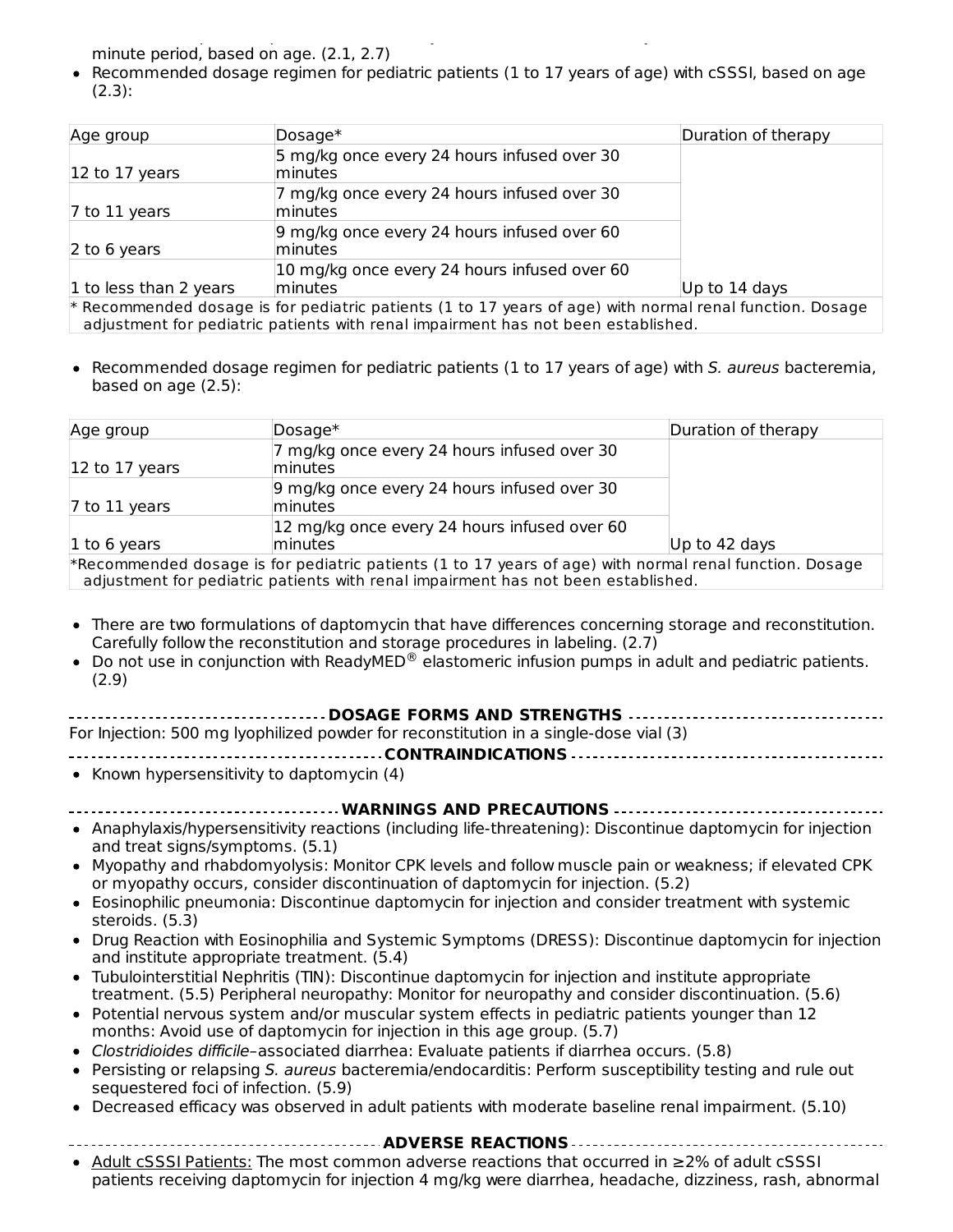patients receiving daptomycin for injection 4 mg/kg were diarrhea, headache, dizziness, rash, abnormal liver function tests, elevated creatine phosphokinase (CPK), urinary tract infections, hypotension, and dyspnea. (6.1)

- Pediatric cSSSI Patients: The most common adverse reactions that occurred in ≥2% of pediatric patients receiving daptomycin for injection were diarrhea, vomiting, abdominal pain, pruritus, pyrexia, elevated CPK, and headache. (6.1)
- Adult S. aureus bacteremia/endocarditis Patients: The most common adverse reactions that occurred in ≥5% of S. aureus bacteremia/endocarditis patients receiving daptomycin for injection 6 mg/kg were sepsis, bacteremia, abdominal pain, chest pain, edema, pharyngolaryngeal pain, pruritus, increased sweating, insomnia, elevated CPK, and hypertension. (6.1)
- Pediatric S. aureus bacteremia Patients: The most common adverse reactions that occurred in ≥5% of pediatric patients receiving daptomycin for injection were vomiting and elevated CPK. (6.1)

#### **To report SUSPECTED ADVERSE REACTIONS, contact Fresenius Kabi USA, LLC at 1-800-551- 7176 or FDA at 1-800-FDA-1088 or www.fda.gov/medwatch. See 17 for PATIENT COUNSELING INFORMATION.**

**Revised: 10/2021**

# **FULL PRESCRIBING INFORMATION: CONTENTS\***

#### **1 INDICATIONS AND USAGE**

1.1 Complicated Skin and Skin Structure Infections (cSSSI)

1.2 Staphylococcus aureus Bloodstream Infections (Bacteremia) in Adult Patients, Including Those with Right-Sided Infective Endocarditis, Caused by Methicillin-Susceptible and Methicillin-Resistant Isolates

1.3 Staphylococcus aureus Bloodstream Infections (Bacteremia) in Pediatric Patients (1 to 17 Years of Age)

1.4 Limitations of Use

1.5 Usage

#### **2 DOSAGE AND ADMINISTRATION**

2.1 Important Administration Duration Instructions

2.2 Dosage in Adults for cSSSI

2.3 Dosage in Pediatric Patients (1 to 17 Years of Age) for cSSSI

2.4 Dosage in Adult Patients with Staphylococcus aureus Bloodstream Infections (Bacteremia), Including Those with Right-Sided Infective Endocarditis, Caused by Methicillin-Susceptible and Methicillin- Resistant Isolates

2.5 Dosage in Pediatric Patients (1 to 17 Years of Age) with Staphylococcus aureus Bloodstream Infections (Bacteremia)

2.6 Dosage in Patients with Renal Impairment

- 2.7 Preparation and Administration of Daptomycin for Injection
- 2.8 Compatible Intravenous Solutions
- 2.9 Incompatibilities

### **3 DOSAGE FORMS AND STRENGTHS**

#### **4 CONTRAINDICATIONS**

#### **5 WARNINGS AND PRECAUTIONS**

- 5.1 Anaphylaxis/Hypersensitivity Reactions
- 5.2 Myopathy and Rhabdomyolysis
- 5.3 Eosinophilic Pneumonia
- 5.4 Drug Reaction with Eosinophilia and Systemic Symptoms (DRESS)
- 5.5 Tubulointerstitial Nephritis (TIN)
- 5.6 Peripheral Neuropathy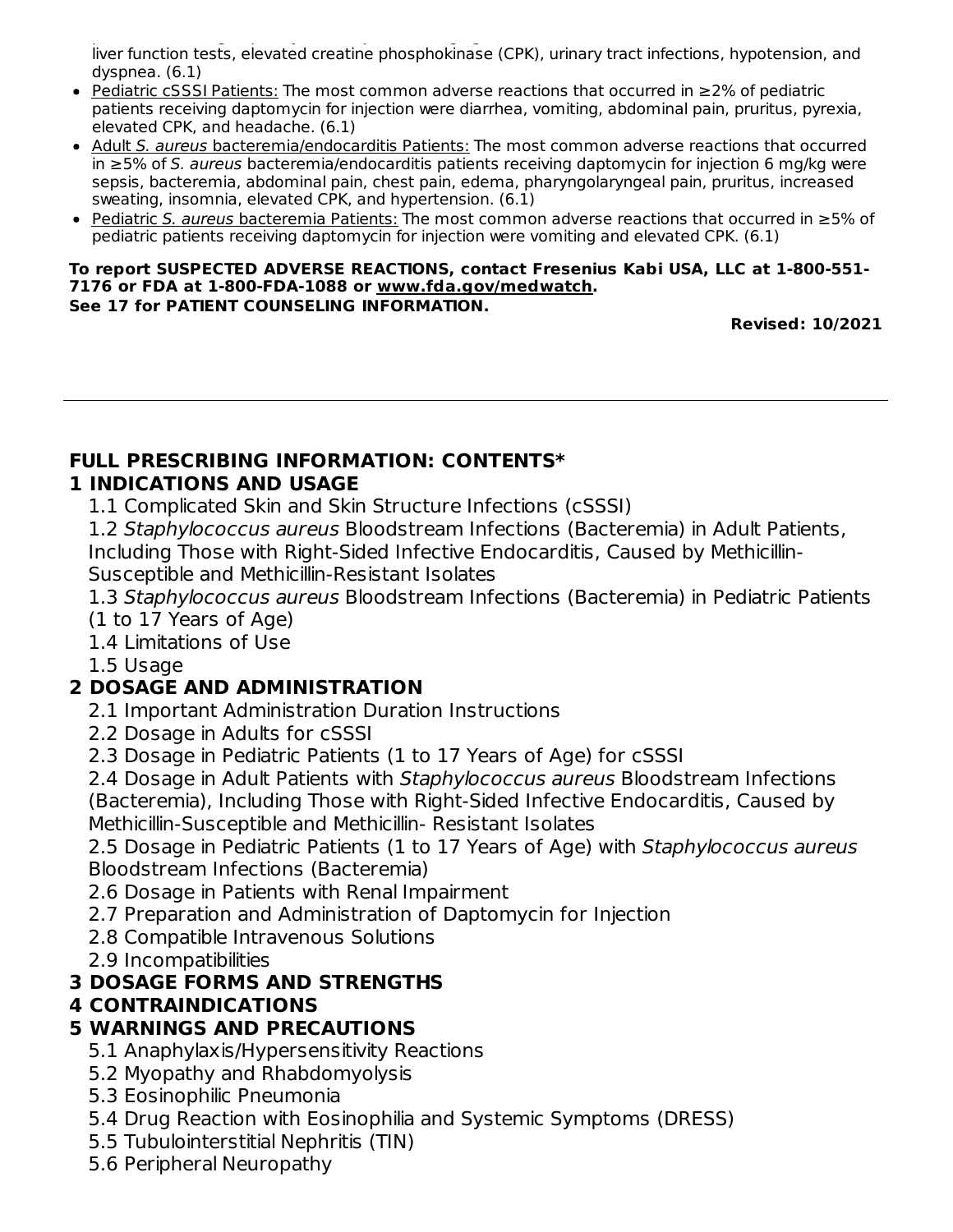5.7 Potential Nervous System and/or Muscular System Effects in Pediatric Patients Younger than 12 Months

5.8 Clostridioides difficile-Associated Diarrhea

5.9 Persisting or Relapsing S. aureus Bacteremia/Endocarditis

- 5.10 Decreased Efficacy in Patients with Moderate Baseline Renal Impairment
- 5.11 Drug-Laboratory Test Interactions
- 5.12 Non-Susceptible Microorganisms

### **6 ADVERSE REACTIONS**

6.1 Clinical Trials Experience

6.2 Post-Marketing Experience

### **7 DRUG INTERACTIONS**

- 7.1 HMG-CoA Reductase Inhibitors
- 7.2 Drug-Laboratory Test Interactions

### **8 USE IN SPECIFIC POPULATIONS**

- 8.1 Pregnancy
- 8.2 Lactation
- 8.4 Pediatric Use
- 8.5 Geriatric Use
- 8.6 Patients with Renal Impairment

### **10 OVERDOSAGE**

### **11 DESCRIPTION**

### **12 CLINICAL PHARMACOLOGY**

- 12.1 Mechanism of Action
- 12.2 Pharmacodynamics
- 12.3 Pharmacokinetics
- 12.4 Microbiology

## **13 NONCLINICAL TOXICOLOGY**

- 13.1 Carcinogenesis, Mutagenesis, Impairment of Fertility
- 13.2 Animal Toxicology and/or Pharmacology

### **14 CLINICAL STUDIES**

- 14.1 Complicated Skin and Skin Structure Infections
- 14.2 S. aureus Bacteremia/Endocarditis

### **15 REFERENCES**

### **16 HOW SUPPLIED/STORAGE AND HANDLING**

### **17 PATIENT COUNSELING INFORMATION**

 $\ast$  Sections or subsections omitted from the full prescribing information are not listed.

### **FULL PRESCRIBING INFORMATION**

### **1 INDICATIONS AND USAGE**

## **1.1 Complicated Skin and Skin Structure Infections (cSSSI)**

Daptomycin for injection is indicated for the treatment of adult and pediatric patients (1 to 17 years of age) with complicated skin and skin structure infections (cSSSI) caused by susceptible isolates of the following Gram-positive bacteria: Staphylococcus aureus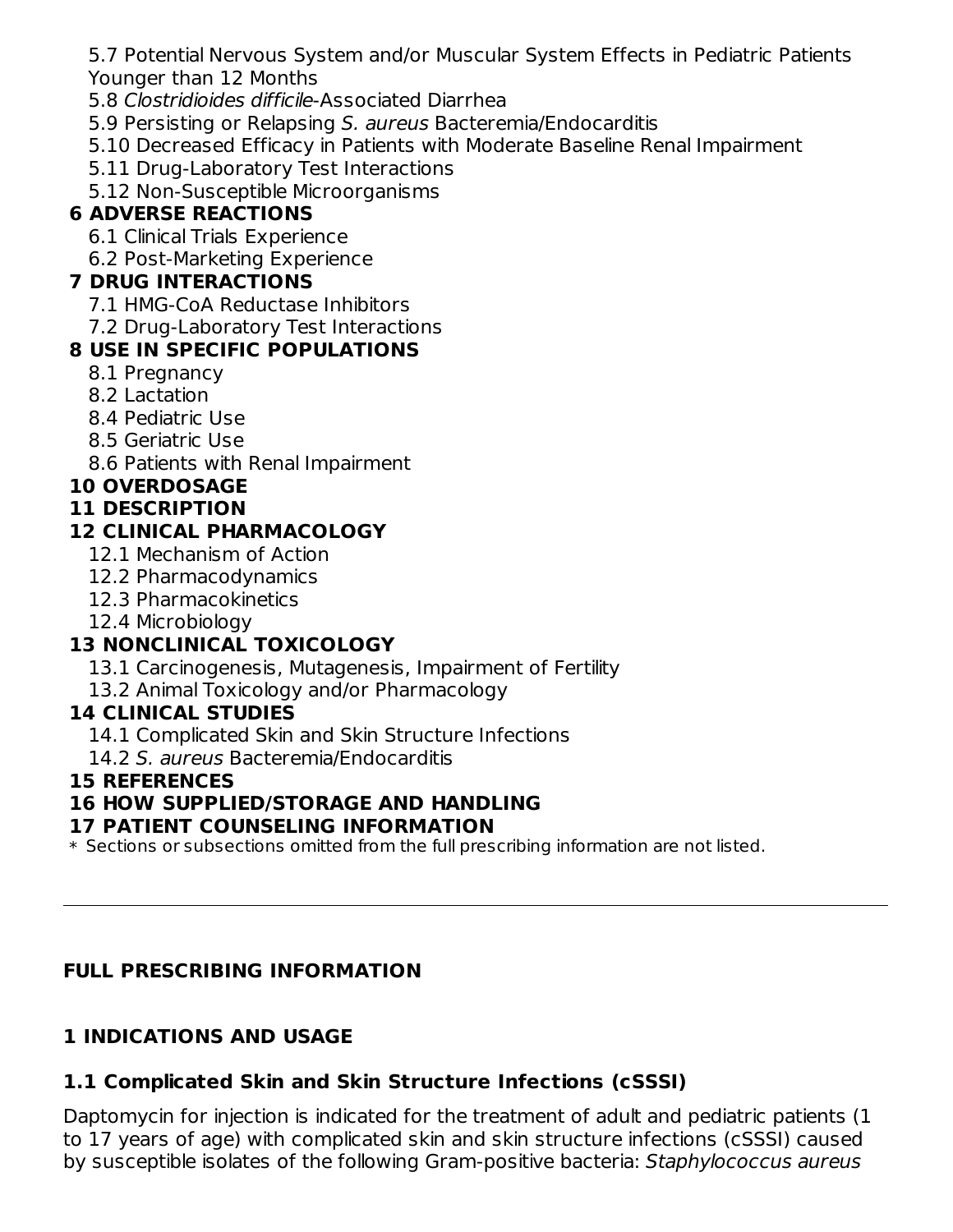(including methicillin-resistant isolates), Streptococcus pyogenes, Streptococcus agalactiae, Streptococcus dysgalactiae subsp. equisimilis, and Enterococcus faecalis (vancomycin-susceptible isolates only).

#### **1.2 Staphylococcus aureus Bloodstream Infections (Bacteremia) in Adult Patients, Including Those with Right-Sided Infective Endocarditis, Caused by Methicillin-Susceptible and Methicillin-Resistant Isolates**

Daptomycin for injection is indicated for the treatment of adult patients with Staphylococcus aureus bloodstream infections (bacteremia), including adult patients with right-sided infective endocarditis, caused by methicillin-susceptible and methicillinresistant isolates.

#### **1.3 Staphylococcus aureus Bloodstream Infections (Bacteremia) in Pediatric Patients (1 to 17 Years of Age)**

Daptomycin for injection is indicated for the treatment of pediatric patients (1 to 17 years of age) with Staphylococcus aureus bloodstream infections (bacteremia).

### **1.4 Limitations of Use**

Daptomycin for injection is not indicated for the treatment of pneumonia.

Daptomycin for injection is not indicated for the treatment of left-sided infective endocarditis due to S. aureus. The clinical trial of daptomycin for injection in adult patients with S. aureus bloodstream infections included limited data from patients with left-sided infective endocarditis; outcomes in these patients were poor *[see Clinical*] Studies (14.2)]. Daptomycin for injection has not been studied in patients with prosthetic valve endocarditis.

Daptomycin for injection is not recommended in pediatric patients younger than 1 year of age due to the risk of potential effects on muscular, neuromuscular, and/or nervous systems (either peripheral and/or central) observed in neonatal dogs [see Warnings and Precautions (5.7) and Nonclinical Toxicology (13.2)].

### **1.5 Usage**

Appropriate specimens for microbiological examination should be obtained in order to isolate and identify the causative pathogens and to determine their susceptibility to daptomycin.

To reduce the development of drug-resistant bacteria and maintain the effectiveness of daptomycin for injection and other antibacterial drugs, daptomycin for injection should be used only to treat infections that are proven or strongly suspected to be caused by susceptible bacteria.

When culture and susceptibility information is available, it should be considered in selecting or modifying

antibacterial therapy. In the absence of such data, local epidemiology and susceptibility patterns may contribute to the empiric selection of therapy. Empiric therapy may be initiated while awaiting test results.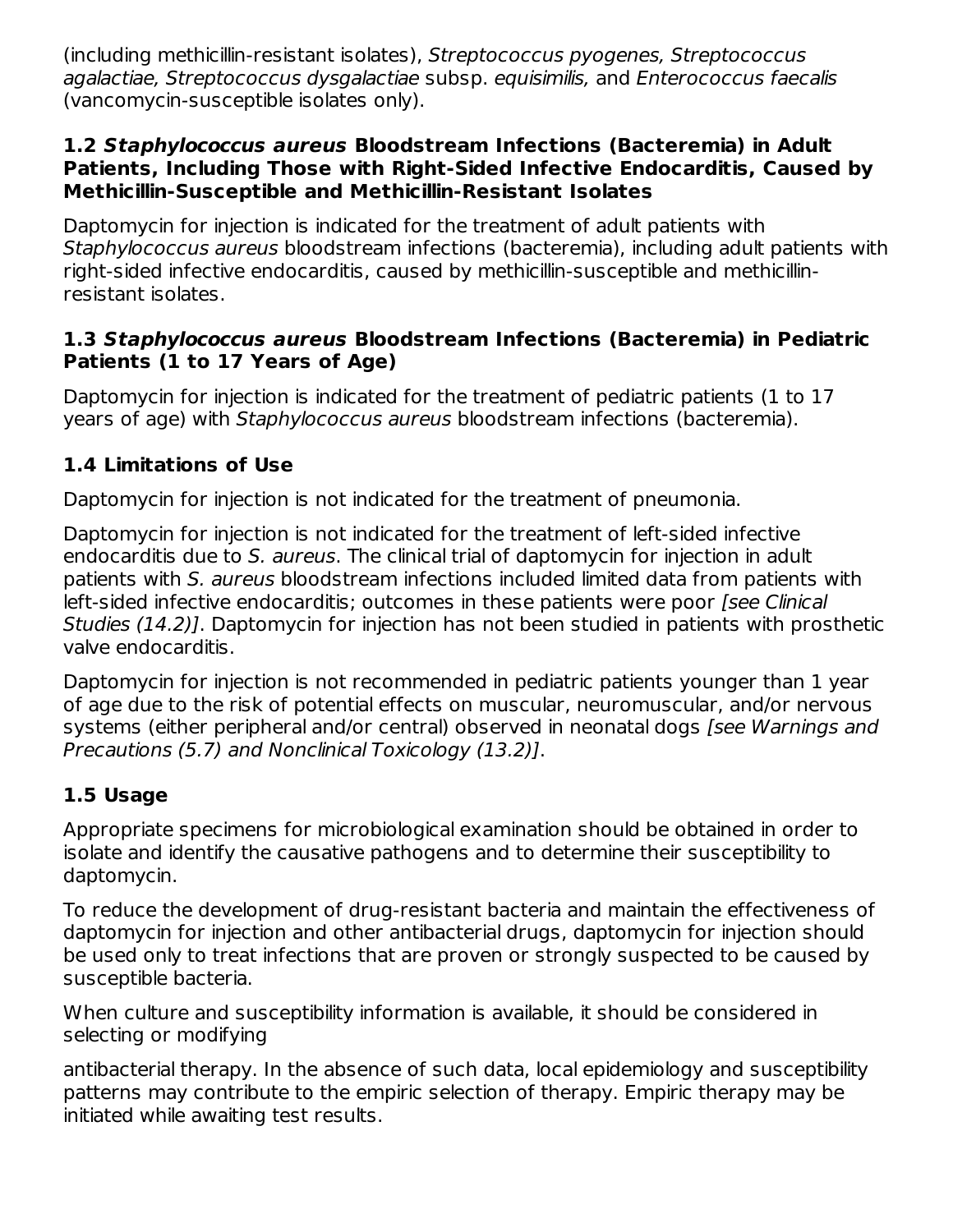### **2 DOSAGE AND ADMINISTRATION**

### **2.1 Important Administration Duration Instructions**

### Adults

Administer the appropriate volume of the reconstituted daptomycin for injection (concentration of 50 mg/mL) **to adult patients** intravenously either by injection over a two (2) minute period or by intravenous infusion over a thirty (30) minute period [see Dosage and Administration (2.2, 2.4, 2.7)].

#### Pediatric Patients (1 to 17 Years of Age)

#### **Unlike in adults, do NOT administer daptomycin for injection by injection over a two (2) minute period to pediatric patients.**

- Pediatric Patients 7 to 17 years of Age: Administer daptomycin for injection intravenously by infusion over a 30-minute period [see Dosage and Administration  $(2.3, 2.5, 2.7)$ ].
- Pediatric Patients 1 to 6 years of Age: Administer daptomycin for injection intravenously by infusion over a 60-minute period [see Dosage and Administration  $(2.3, 2.5, 2.7)$ ].

### **2.2 Dosage in Adults for cSSSI**

Administer daptomycin for injection 4 mg/kg to adult patients intravenously in 0.9% sodium chloride injection once every 24 hours for 7 to 14 days.

### **2.3 Dosage in Pediatric Patients (1 to 17 Years of Age) for cSSSI**

The recommended dosage regimens based on age for pediatric patients with cSSSI are shown in Table 1. Administer daptomycin for injection intravenously in 0.9% sodium chloride injection once every 24 hours for up to 14 days.

| Age Range                                                                                                                                                                                                  | Dosage Regimen*                                             | Duration of therapy |
|------------------------------------------------------------------------------------------------------------------------------------------------------------------------------------------------------------|-------------------------------------------------------------|---------------------|
| $ 12 \text{ to } 17$                                                                                                                                                                                       | 5 mg/kg once every 24 hours infused over 30                 |                     |
| years                                                                                                                                                                                                      | minutes                                                     |                     |
| $ 7$ to 11 years                                                                                                                                                                                           | 7 mg/kg once every 24 hours infused over 30<br>minutes      |                     |
| 2 to 6 years                                                                                                                                                                                               | 9 mg/kg once every 24 hours infused over 60<br>minutes      |                     |
|                                                                                                                                                                                                            | 1 to less than 10 mg/kg once every 24 hours infused over 60 |                     |
| 2 years                                                                                                                                                                                                    | minutes                                                     | Up to 14 days       |
| $*$ Recommended dosage regimen is for pediatric patients (1 to 17 years of age) with normal renal<br>function. Dosage adjustment for pediatric patients with renal impairment has not been<br>established. |                                                             |                     |

#### **Table 1: Recommended Dosage of Daptomycin for Injection in Pediatric Patients (1 to 17 Years of Age) with cSSSI, Based on Age**

#### **2.4 Dosage in Adult Patients with Staphylococcus aureus Bloodstream Infections (Bacteremia), Including Those with Right-Sided Infective Endocarditis, Caused by Methicillin-Susceptible and Methicillin- Resistant**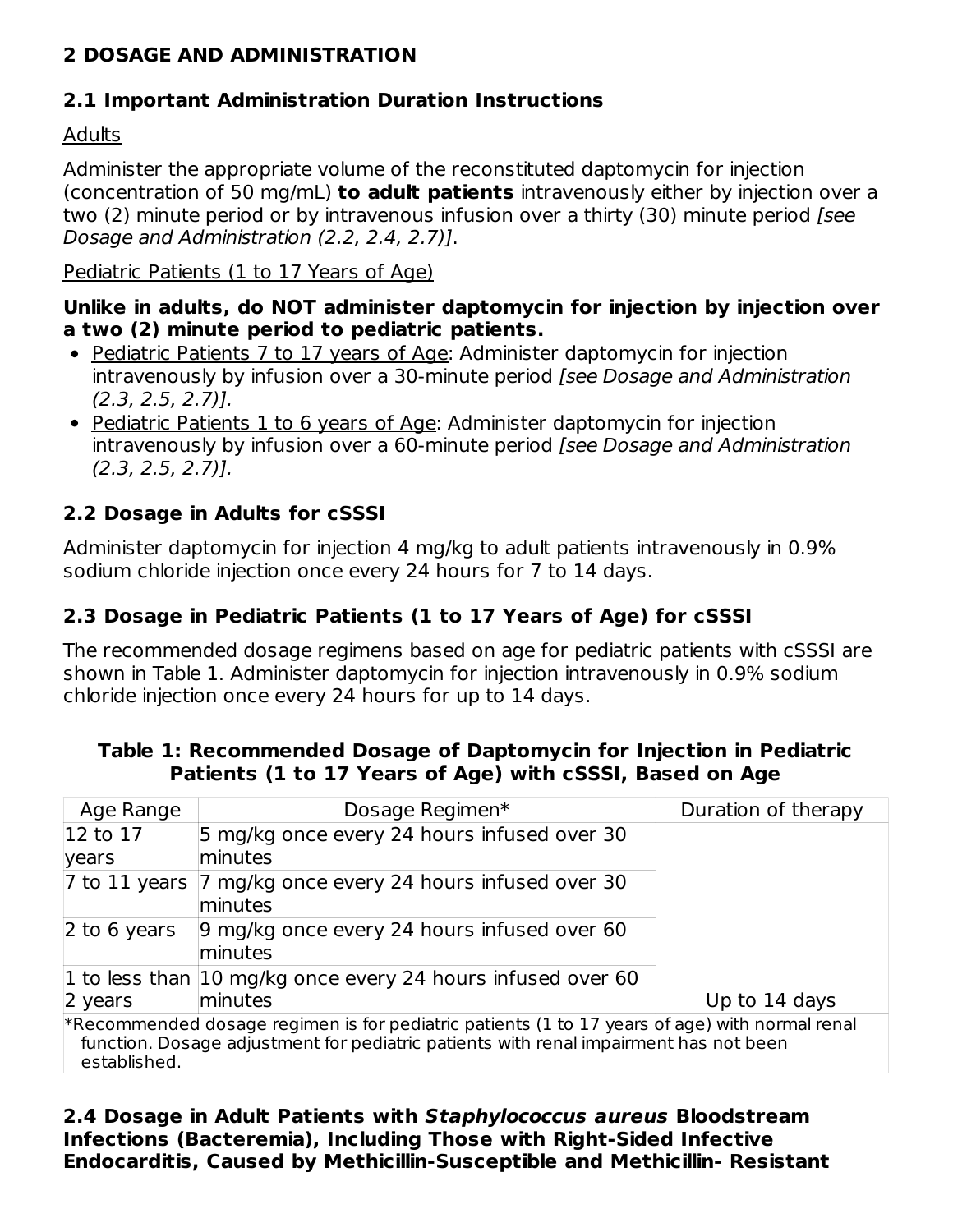### **Isolates**

Administer daptomycin for injection 6 mg/kg to adult patients intravenously in 0.9% sodium chloride injection once every 24 hours for 2 to 6 weeks. There are limited safety data for the use of daptomycin for injection for more than 28 days of therapy. In the Phase 3 trial, there were a total of 14 adult patients who were treated with daptomycin for injection for more than 28 days.

#### **2.5 Dosage in Pediatric Patients (1 to 17 Years of Age) with Staphylococcus aureus Bloodstream Infections (Bacteremia)**

The recommended dosage regimens based on age for pediatric patients with S. aureus bloodstream infections (bacteremia) are shown in Table 2. Administer daptomycin for injection intravenously in 0.9% sodium chloride injection once every 24 hours for up to 42 days.

#### **Table 2: Recommended Dosage of Daptomycin for Injection in Pediatric Patients (1 to 17 Years of Age) with S. aureus Bacteremia, Based on Age**

| Age group | Dosage $*$                                                | Duration of therapy |
|-----------|-----------------------------------------------------------|---------------------|
| 12 to 17  | 7 mg/kg once every 24 hours infused over 30               |                     |
| years     | minutes                                                   |                     |
| 7 to 11   | 9 mg/kg once every 24 hours infused over 30               |                     |
| years     | minutes                                                   |                     |
|           | 1 to 6 years 12 mg/kg once every 24 hours infused over 60 |                     |
|           | minutes                                                   | Up to 42 days       |

\*Recommended dosage is for pediatric patients (1 to 17 years of age) with normal renal function. Dosage adjustment for pediatric patients with renal impairment has not been established.

#### **2.6 Dosage in Patients with Renal Impairment**

#### Adult Patients:

No dosage adjustment is required in adult patients with creatinine clearance (CL $_{\mathsf{CR}}$ ) greater than or equal to 30 mL/min. The recommended dosage regimen for daptomycin for injection in adult patients with  $\mathsf{CL_{CR}}$  less than 30 mL/min, including adult patients on hemodialysis or continuous ambulatory peritoneal dialysis (CAPD), is 4 mg/kg (cSSSI) or 6 mg/kg (S. aureus bloodstream infections) once every 48 hours (Table 3). When possible, daptomycin for injection should be administered following the completion of hemodialysis on hemodialysis days [see Warnings and Precautions (5.2, 5.10), Use in Specific Populations (8.6), and Clinical Pharmacology (12.3)].

#### **Table 3: Recommended Dosage of Daptomycin for Injection in Adult Patients**

| <b>Creatinine</b>                        | <b>Dosage Regimen in Adults</b> |                                         |  |
|------------------------------------------|---------------------------------|-----------------------------------------|--|
| <b>Clearance</b><br>cSSSI<br>$(CL_{CR})$ |                                 | <b>S. aureus Bloodstream Infections</b> |  |
| Greater than or<br>equal to<br>30 mL/min | 4 mg/kg once<br>every 24 hours  | 6 mg/kg once every 24 hours             |  |
| Less than 30                             | 4 mg/kg once                    | 6 mg/kg once every 48 hours*            |  |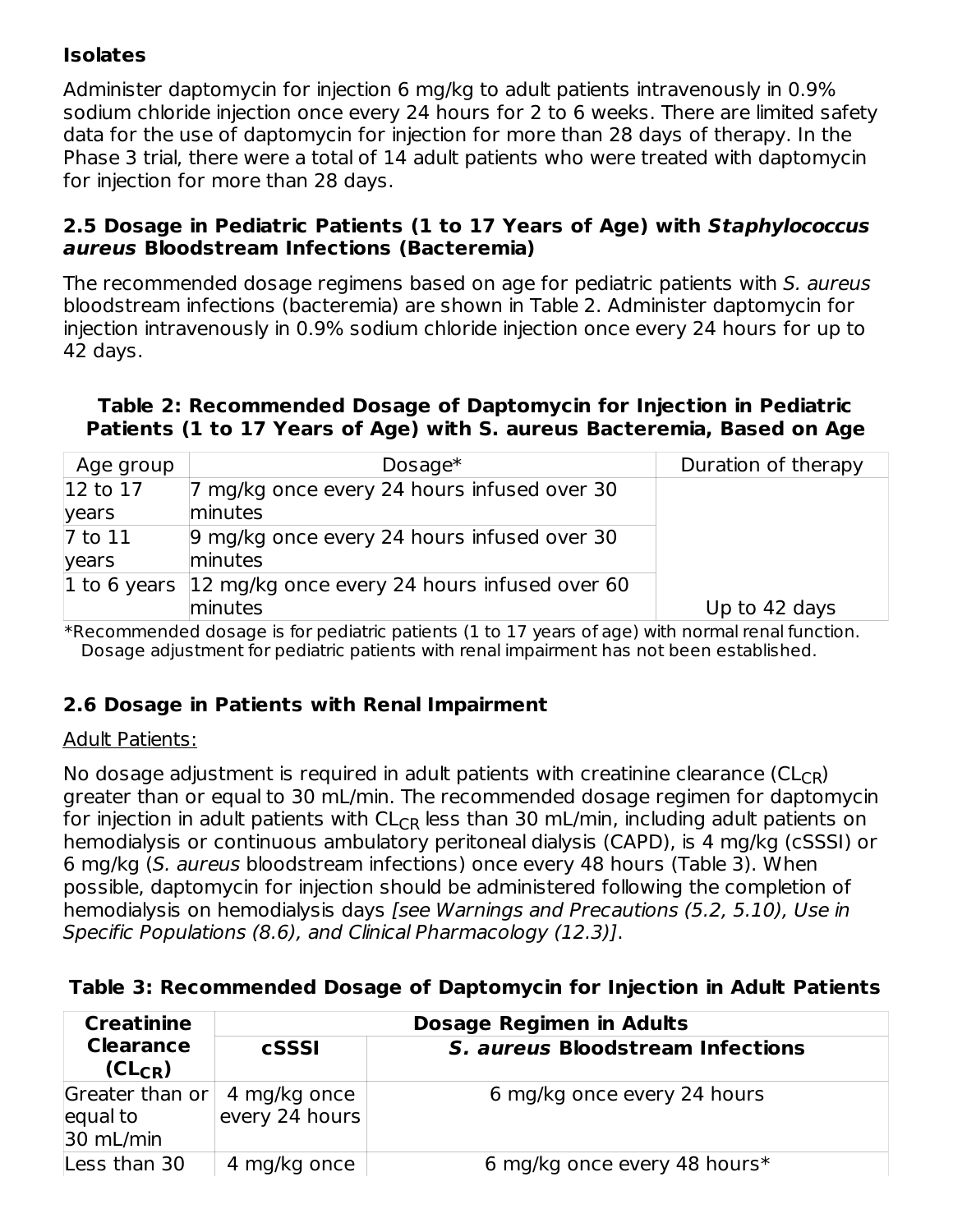\*When possible, administer daptomycin for injection following the completion of hemodialysis on hemodialysis days.

#### Pediatric Patients:

The dosage regimen for daptomycin for injection in pediatric patients with renal impairment has not been established.

#### **2.7 Preparation and Administration of Daptomycin for Injection**

#### **There are two formulations of daptomycin that have differences concerning storage and reconstitution. Carefully follow the reconstitution and storage procedures in labeling.**

#### Reconstitution of Daptomycin for Injection Vial

Daptomycin for injection is supplied in single-dose vials, each containing 500 mg daptomycin as a sterile, lyophilized powder. The contents of a daptomycin for injection vial should be reconstituted, using aseptic technique, to 50 mg/mL as follows:

- 1. To minimize foaming, AVOID vigorous agitation or shaking of the vial during or after reconstitution.
- 2. Remove the polypropylene flip-off cap from the daptomycin for injection vial to expose the central portion of the rubber stopper.
- 3. Wipe the top of the rubber stopper with an alcohol swab or other antiseptic solution and allow to dry. After cleaning, do not touch the rubber stopper or allow it to touch any other surface.
- 4. Slowly transfer 10 mL of 0.9% sodium chloride injection through the center of the rubber stopper into the daptomycin for injection vial, pointing the transfer needle toward the wall of the vial. It is recommended that a beveled sterile transfer needle that is 21 gauge or smaller in diameter, or a needleless device is used, pointing the transfer needle toward the wall of the vial.
- 5. Ensure that all of the daptomycin for injection powder is wetted by gently rotating the vial.
	- 1. Allow the wetted product to stand undisturbed for 10 minutes.
	- 2. Gently rotate or swirl the vial contents for a few minutes, as needed, to obtain a completely reconstituted solution.

#### Administration Instructions

Parenteral drug products should be inspected visually for particulate matter prior to administration.

Slowly remove reconstituted liquid (50 mg daptomycin/mL) from the vial using a beveled sterile needle that is 21 gauge or smaller in diameter. Administer as an intravenous injection or infusion as described below:

#### Adults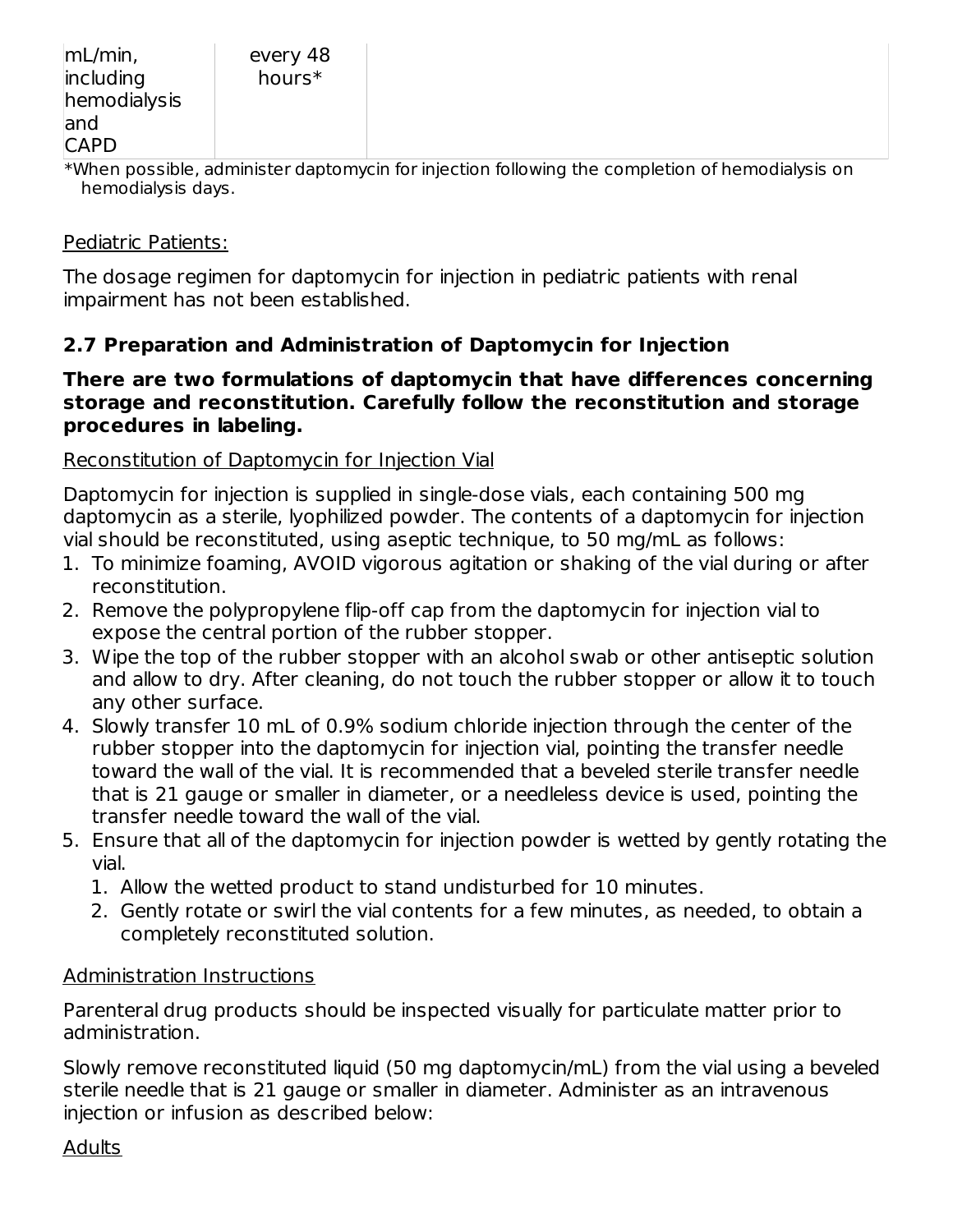#### Intravenous Injection over a period of 2 minutes

For intravenous (IV) injection over a period of 2 minutes in adult patients **only**: Administer the appropriate volume of the reconstituted daptomycin for injection (concentration of 50 mg/mL).

#### Intravenous Infusion over a period of 30 minutes

For IV infusion over a period of 30 minutes in adult patients: The appropriate volume of the reconstituted daptomycin for injection (concentration of 50 mg/mL) should be further diluted, using aseptic technique, into a 50 mL IV infusion bag containing 0.9% sodium chloride injection.

#### Pediatric Patients (1 to 17 Years of Age)

#### Intravenous Infusion over a period of 30 or 60 minutes

- **Unlike in Adults, do NOT administer daptomycin for injection by injection over a two (2) minute period to pediatric patients** [see Dosage and Administration (2.1)].
- For Intravenous infusion over a period of 60 minutes in pediatric patients 1 to 6 years of age: The appropriate volume of the reconstituted daptomycin for injection (concentration of 50 mg/mL) should be further diluted, using aseptic technique, into an intravenous infusion bag containing 25 mL of 0.9% sodium chloride injection. The infusion rate should be maintained at 0.42 mL/minute over the 60-minute period.
- For Intravenous infusion over a period of 30 minutes in pediatric patients 7 to 17 years of age: The appropriate volume of the reconstituted daptomycin for injection (concentration of 50 mg/mL) should be further diluted, using aseptic technique, into a 50 mL IV infusion bag containing 0.9% sodium chloride injection. The infusion rate should be maintained at 1.67 mL/minute over the 30-minute period.

No preservative or bacteriostatic agent is present in this product. Aseptic technique must be used in the preparation of final IV solution. Do not exceed the In-Use storage conditions of the reconstituted and diluted solutions of daptomycin for injection described below. Discard unused portions of daptomycin for injection.

#### In-Use Storage Conditions for Daptomycin for Injection Once Reconstituted in Acceptable Intravenous Diluents

Stability studies have shown that the reconstituted solution is stable in the vial for 12 hours at room temperature and up to 48 hours if stored under refrigeration at 2 to 8°C (36 to 46°F).

The diluted solution is stable in the infusion bag for 12 hours at room temperature and 48 hours if stored under refrigeration. The combined storage time (reconstituted solution in vial and diluted solution in infusion bag) should not exceed 12 hours at room temperature or 48 hours under refrigeration.

#### **2.8 Compatible Intravenous Solutions**

Daptomycin for injection is compatible with 0.9% sodium chloride injection and lactated Ringer's injection.

#### **2.9 Incompatibilities**

Daptomycin for injection is not compatible with dextrose-containing diluents.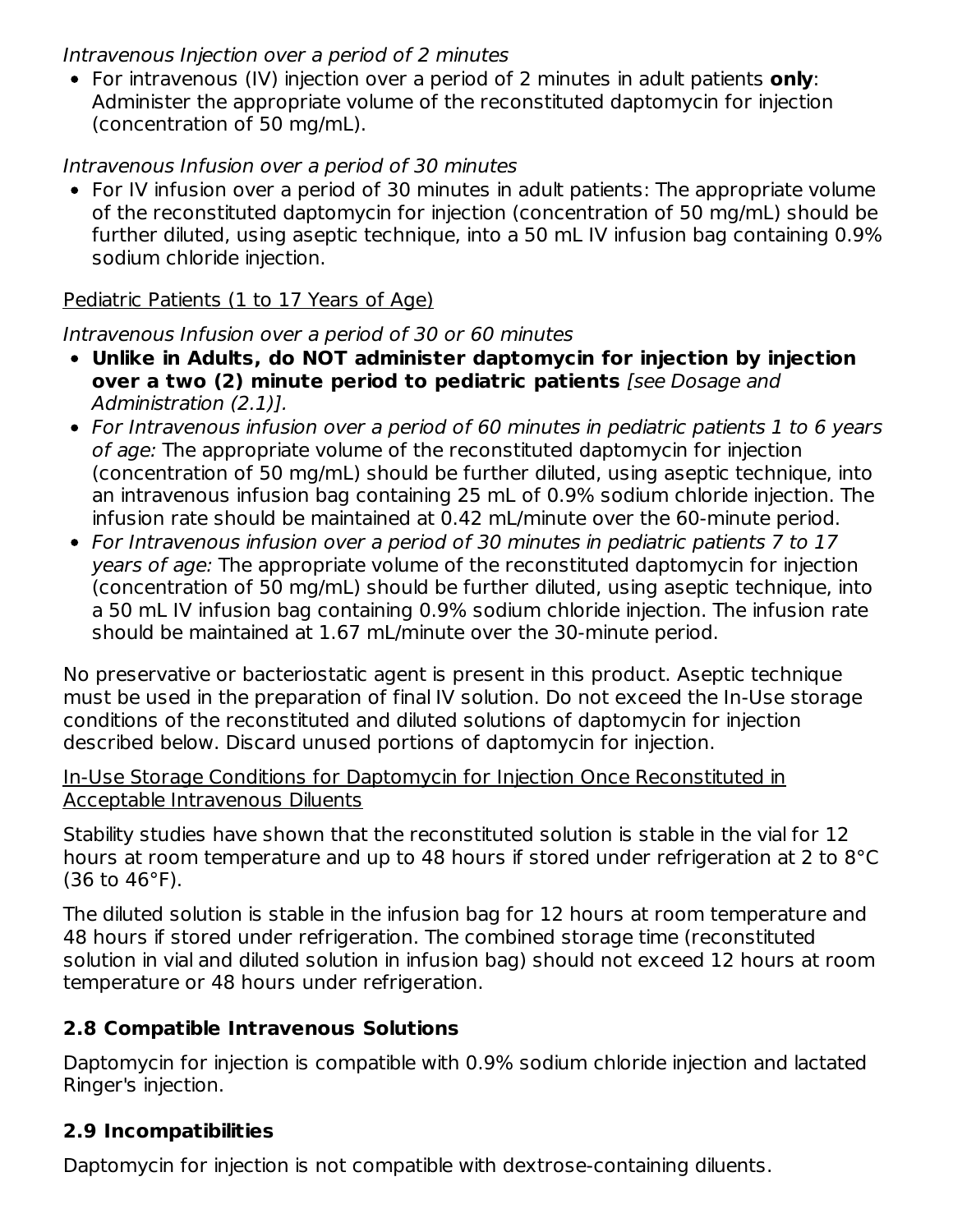Daptomycin for injection should not be used in conjunction with ReadyMED $^{\circledR}$  elastomeric infusion pumps. Stability studies of daptomycin for injection solutions stored in ReadyMED $^{\circledR}$  elastomeric infusion pumps identified an impurity (2mercaptobenzothiazole) leaching from this pump system into the daptomycin for injection solution.

Because only limited data are available on the compatibility of daptomycin for injection with other IV substances, additives and other medications should not be added to daptomycin for injection single-dose vials or infusion bags, or infused simultaneously with daptomycin for injection through the same IV line. If the same IV line is used for sequential infusion of different drugs, the line should be flushed with a compatible intravenous solution before and after infusion with daptomycin for injection.

### **3 DOSAGE FORMS AND STRENGTHS**

For Injection: 500 mg daptomycin as a sterile, pale yellow to light brown lyophilized powder for reconstitution in a single-dose vial.

### **4 CONTRAINDICATIONS**

Daptomycin for injection is contraindicated in patients with known hypersensitivity to daptomycin.

### **5 WARNINGS AND PRECAUTIONS**

### **5.1 Anaphylaxis/Hypersensitivity Reactions**

Anaphylaxis/hypersensitivity reactions have been reported with the use of antibacterial agents, including daptomycin for injection, and may be life-threatening. If an allergic reaction to daptomycin for injection occurs, discontinue the drug and institute appropriate therapy [see Adverse Reactions (6.2)].

### **5.2 Myopathy and Rhabdomyolysis**

Myopathy, defined as muscle aching or muscle weakness in conjunction with increases in creatine phosphokinase (CPK) values to greater than 10 times the upper limit of normal (ULN), has been reported with the use of daptomycin for injection. Rhabdomyolysis, with or without acute renal failure, has been reported [see Adverse] Reactions (6.2)].

Patients receiving daptomycin for injection should be monitored for the development of muscle pain or weakness, particularly of the distal extremities. In patients who receive daptomycin for injection, CPK levels should be monitored weekly, and more frequently in patients who received recent prior or concomitant therapy with an HMG-CoA reductase inhibitor or in whom elevations in CPK occur during treatment with daptomycin for injection.

In adult patients with renal impairment, both renal function and CPK should be monitored more frequently than once weekly [see Use in Specific Populations (8.6) and Clinical Pharmacology (12.3)].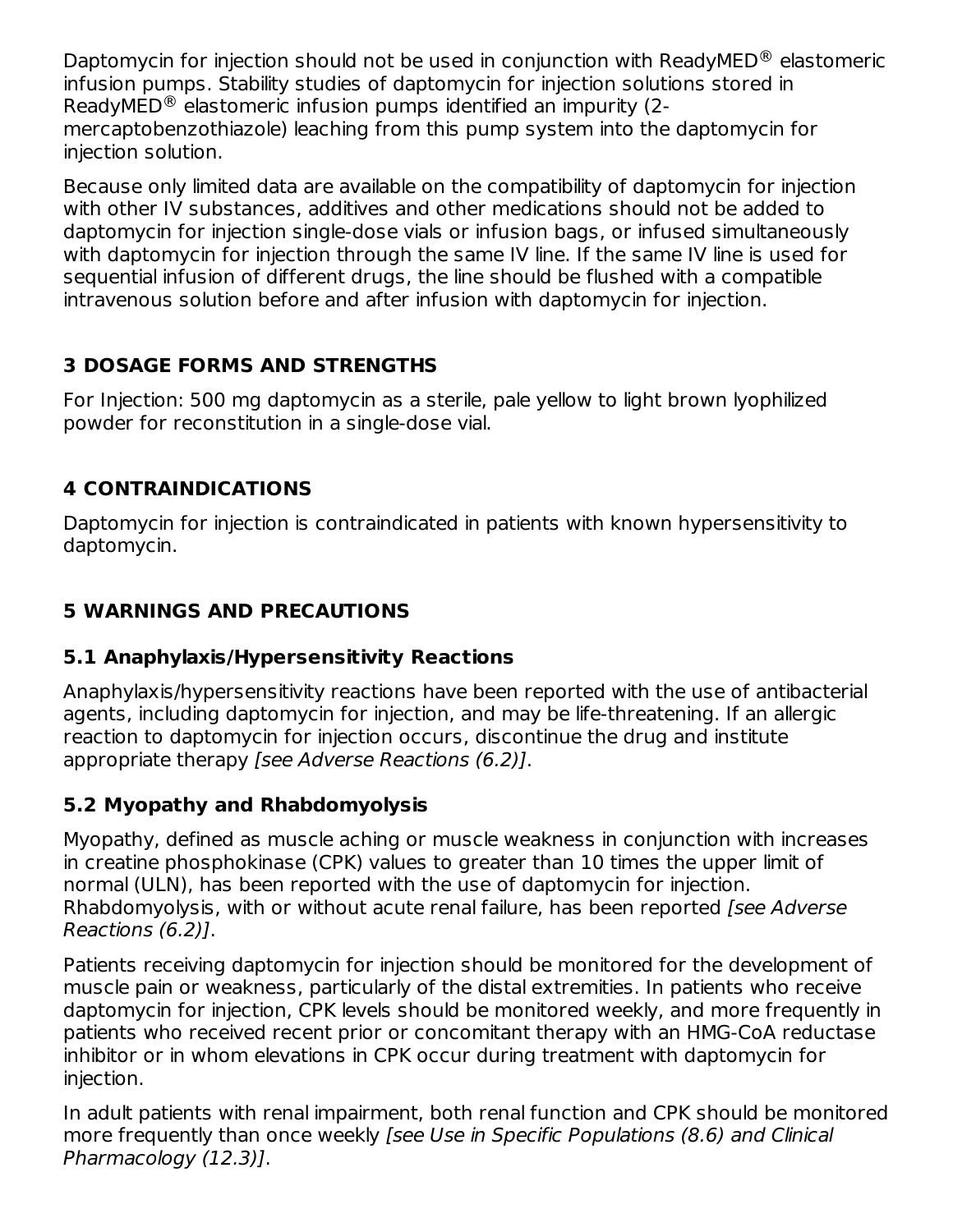In Phase 1 studies and Phase 2 clinical trials in adults, CPK elevations appeared to be more frequent when daptomycin for injection was dosed more than once daily. Therefore, daptomycin for injection should not be dosed more frequently than once a day.

Daptomycin for injection should be discontinued in patients with unexplained signs and symptoms of myopathy in conjunction with CPK elevations to levels  $>1,000$  U/L ( $\sim$ 5 $\times$ ULN), and in patients without reported symptoms who have marked elevations in CPK, with levels  $>$ 2,000 U/L ( $\geq$  10 $\times$  ULN). In addition, consideration should be given to suspending agents associated with rhabdomyolysis, such as HMG-CoA reductase inhibitors, temporarily in patients receiving daptomycin for injection (see Drug Interactions (7.1)].

### **5.3 Eosinophilic Pneumonia**

Eosinophilic pneumonia has been reported in patients receiving daptomycin for injection [see Adverse Reactions (6.2)]. In reported cases associated with daptomycin for injection, patients developed fever, dyspnea with hypoxic respiratory insufficiency, and diffuse pulmonary infiltrates or organizing pneumonia. In general, patients developed eosinophilic pneumonia 2 to 4 weeks after starting daptomycin for injection and improved when daptomycin for injection was discontinued and steroid therapy was initiated. Recurrence of eosinophilic pneumonia upon re-exposure has been reported. Patients who develop these signs and symptoms while receiving daptomycin for injection should undergo prompt medical evaluation, and daptomycin for injection should be discontinued immediately. Treatment with systemic steroids is recommended.

### **5.4 Drug Reaction with Eosinophilia and Systemic Symptoms (DRESS)**

DRESS has been reported in post-marketing experience with daptomycin for injection [see Adverse Reactions (6.2)]. Patients who develop skin rash, fever, peripheral eosinophilia, and systemic organ (for example, hepatic, renal, pulmonary) impairment while receiving daptomycin for injection should undergo medical evaluation. If DRESS is suspected, discontinue daptomycin for injection promptly and institute appropriate treatment.

### **5.5 Tubulointerstitial Nephritis (TIN)**

TIN has been reported in post-marketing experience with daptomycin for injection [see Adverse Reactions (6.2)]. Patients who develop new or worsening renal impairment while receiving daptomycin for injection should undergo medical evaluation. If TIN is suspected, discontinue daptomycin for injection promptly and institute appropriate treatment.

### **5.6 Peripheral Neuropathy**

Cases of peripheral neuropathy have been reported during the daptomycin for injection postmarketing experience [see Adverse Reactions (6.2)]. Therefore, physicians should be alert to signs and symptoms of peripheral neuropathy in patients receiving daptomycin for injection. Monitor for neuropathy and consider discontinuation.

#### **5.7 Potential Nervous System and/or Muscular System Effects in Pediatric Patients Younger than 12 Months**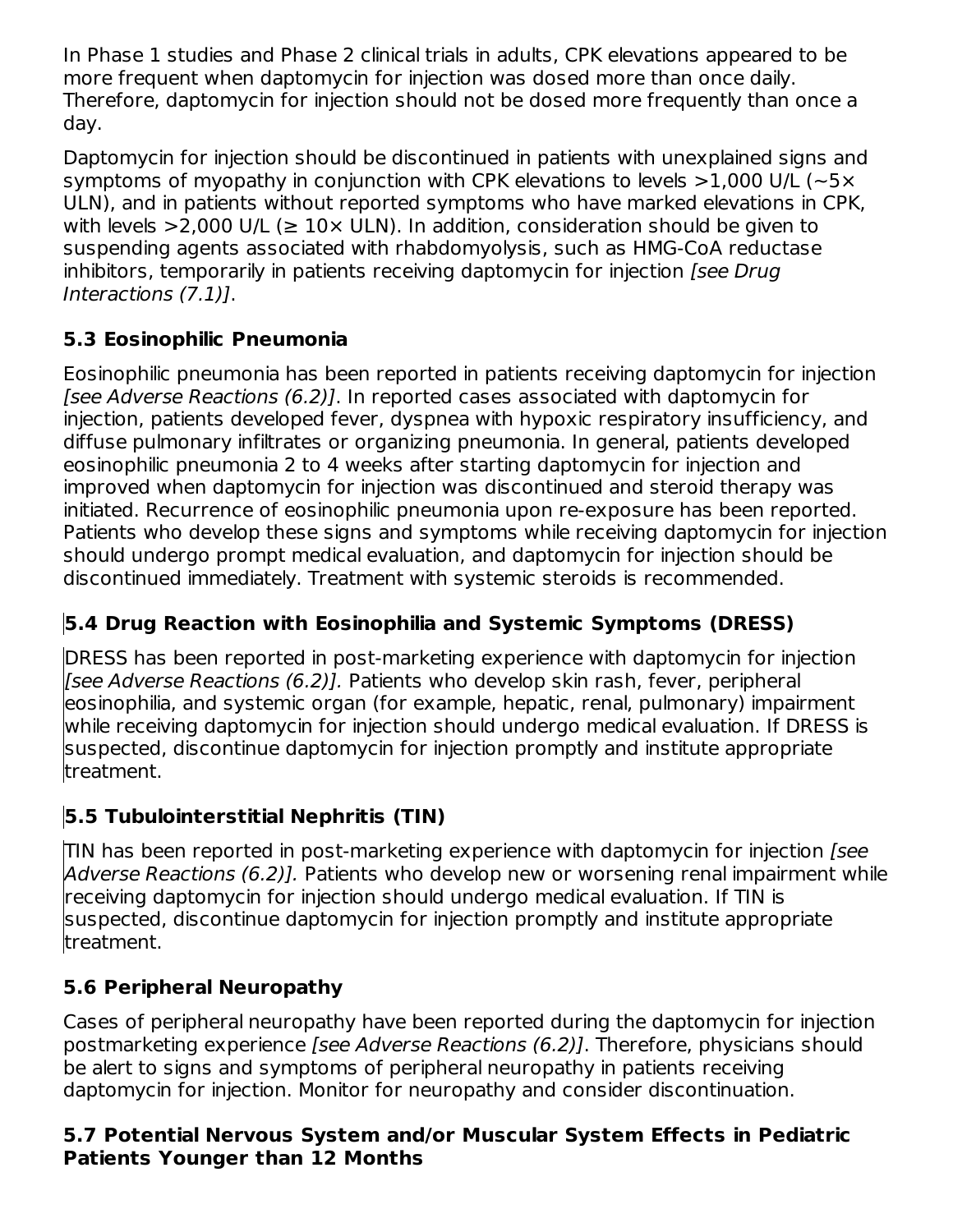Avoid use of daptomycin for injection in pediatric patients younger than 12 months due to the risk of potential effects on muscular, neuromuscular, and/or nervous systems (either peripheral and/or central) observed in neonatal dogs with intravenous daptomycin [see Nonclinical Toxicology (13.2)].

### **5.8 Clostridioides difficile-Associated Diarrhea**

Clostridioides difficile–associated diarrhea (CDAD) has been reported with the use of nearly all systemic antibacterial agents, including daptomycin for injection, and may range in severity from mild diarrhea to fatal colitis [see Adverse Reactions (6.2)]. Treatment with antibacterial agents alters the normal flora of the colon, leading to overgrowth of C. difficile.

C. difficile produces toxins A and B, which contribute to the development of CDAD. Hypertoxin-producing strains of C. difficile cause increased morbidity and mortality, since these infections can be refractory to antimicrobial therapy

and may require colectomy. CDAD must be considered in all patients who present with diarrhea following antibacterial use. Careful medical history is necessary because CDAD has been reported to occur more than 2 months after the administration of antibacterial agents.

If CDAD is suspected or confirmed, ongoing antibacterial use not directed against C. difficile may need to be discontinued. Appropriate fluid and electrolyte management, protein supplementation, antibacterial treatment of C. difficile, and surgical evaluation should be instituted as clinically indicated.

### **5.9 Persisting or Relapsing S. aureus Bacteremia/Endocarditis**

Patients with persisting or relapsing S. aureus bacteremia/endocarditis or poor clinical response should have repeat blood cultures. If a blood culture is positive for S. aureus, minimum inhibitory concentration (MIC) susceptibility testing of the isolate should be performed using a standardized procedure, and diagnostic evaluation of the patient should be performed to rule out sequestered foci of infection. Appropriate surgical intervention (e.g., debridement, removal of prosthetic devices, valve replacement surgery) and/or consideration of a change in antibacterial regimen may be required.

Failure of treatment due to persisting or relapsing S. aureus bacteremia/endocarditis may be due to reduced daptomycin susceptibility (as evidenced by increasing MIC of the S. aureus isolate) [see Clinical Studies (14.2)].

### **5.10 Decreased Efficacy in Patients with Moderate Baseline Renal Impairment**

Limited data are available from the two Phase 3 complicated skin and skin structure infection (cSSSI) trials regarding clinical efficacy of daptomycin for injection treatment in adult patients with creatinine clearance (CL<sub>CR</sub>)  $<$ 50 mL/min; only 31/534 (6%) patients treated with daptomycin for injection in the intent-to-treat (ITT) population had a baseline  $\mathsf{CL}_{\mathsf{CR}}$  <50 mL/min. Table 4 shows the number of adult patients by renal function and treatment group who were clinical successes in the Phase 3 cSSSI trials.

#### **Table 4: Clinical Success Rates by Renal Function and Treatment Group in Phase 3 cSSSI Trials in Adult Patients (Population: ITT)**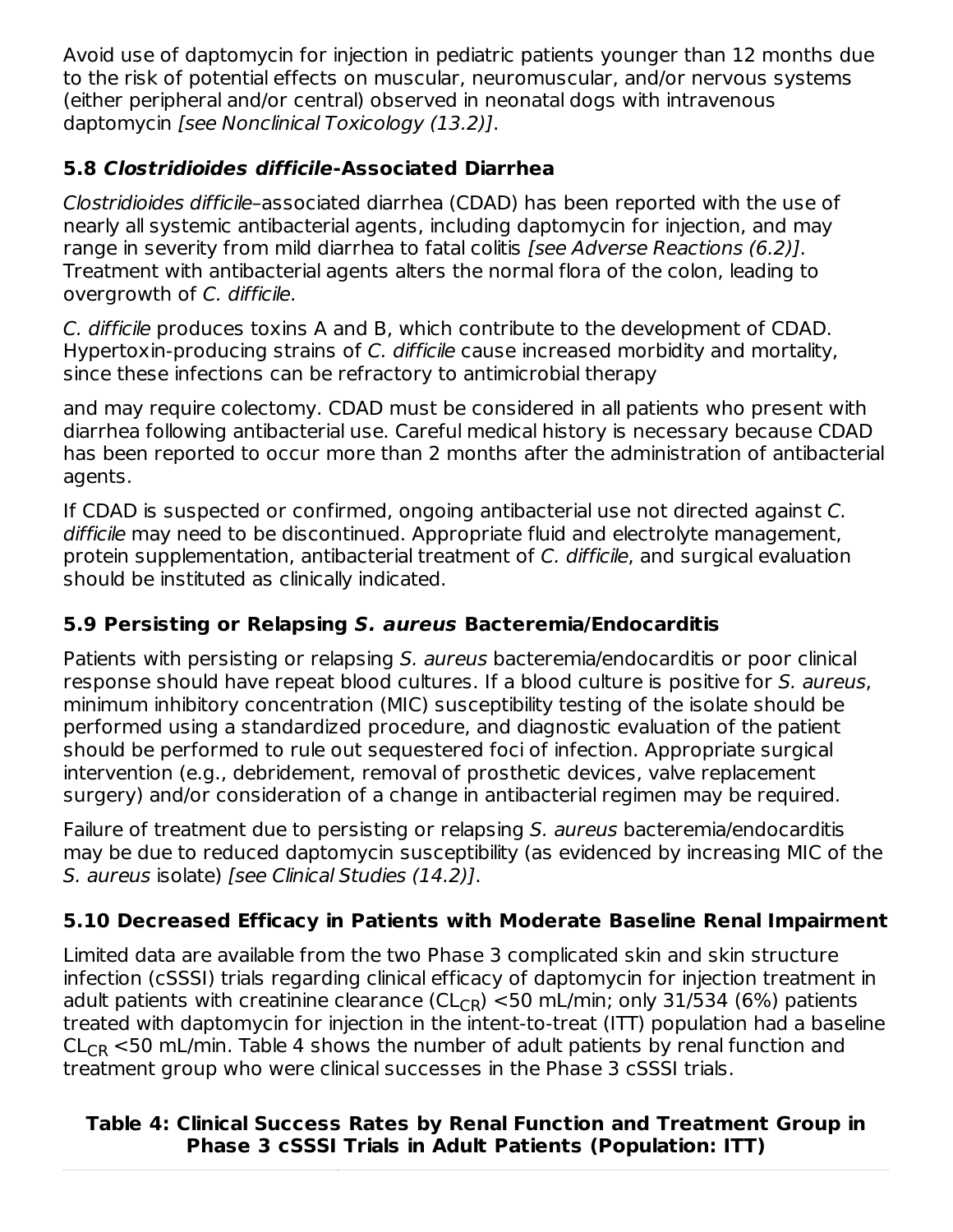|                  | Success Rate n/N (%)                       |             |  |
|------------------|--------------------------------------------|-------------|--|
| $CL_{CR}$        | Daptomycin for Injection<br>4 mg/kg $q24h$ | Comparator  |  |
| 50-70 mL/min     | 25/38 (66%)                                | 30/48 (63%) |  |
| $30 - 50$ mL/min | 7/15(47%)                                  | 20/35 (57%) |  |

In a subgroup analysis of the ITT population in the Phase 3 S. aureus bacteremia/endocarditis trial, clinical success rates, as determined by a treatmentblinded Adjudication Committee [see Clinical Studies (14.2)], in the daptomycin for injection-treated adult patients were lower in patients with baseline  $\mathsf{CL}_{\mathsf{CR}}\operatorname{<{50}}$  mL/min (see Table 5). A decrease of the magnitude shown in Table 5 was not observed in comparator-treated patients.

**Table 5: Adjudication Committee Clinical Success Rates at Test of Cure by Baseline Creatinine Clearance and Treatment Subgroup in the S. aureus Bacteremia/Endocarditis Trial in Adult Patients (Population: ITT)**

|                                 | Success Rate n/N (%)                     |                                                               |                   |                                                               |
|---------------------------------|------------------------------------------|---------------------------------------------------------------|-------------------|---------------------------------------------------------------|
|                                 | Daptomycin for Injection 6<br>mg/kg q24h |                                                               | Comparator        |                                                               |
| <b>Baseline CL<sub>CR</sub></b> | <b>Bacteremia</b>                        | <b>Right-Sided</b><br><b>Infective</b><br><b>Endocarditis</b> | <b>Bacteremia</b> | <b>Right-Sided</b><br><b>Infective</b><br><b>Endocarditis</b> |
| $>80$ mL/min                    | 30/50 (60%)                              | 7/14(50%)                                                     | 19/42 (45%)       | 5/11(46%)                                                     |
| 50-80 mL/min                    | 12/26 (46%)                              | 1/4(25%)                                                      | 13/31 (42%)       | $1/2(50\%)$                                                   |
| 30-<50 mL/min                   | 2/14(14%)                                | $0/1$ (0%)                                                    | 7/17(41%)         | $1/1(100\%)$                                                  |

Consider these data when selecting antibacterial therapy for use in adult patients with baseline moderate to severe renal impairment.

#### **5.11 Drug-Laboratory Test Interactions**

Clinically relevant plasma concentrations of daptomycin have been observed to cause a significant concentration-dependent false prolongation of prothrombin time (PT) and elevation of International Normalized Ratio (INR) when certain recombinant thromboplastin reagents are utilized for the assay [see Drug Interactions (7.2)].

#### **5.12 Non-Susceptible Microorganisms**

The use of antibacterials may promote the overgrowth of non-susceptible microorganisms. If these infections occur during therapy, appropriate measures should be taken.

Prescribing daptomycin for injection in the absence of a proven or strongly suspected bacterial infection is unlikely to provide benefit to the patient and increases the risk of the development of drug-resistant bacteria.

### **6 ADVERSE REACTIONS**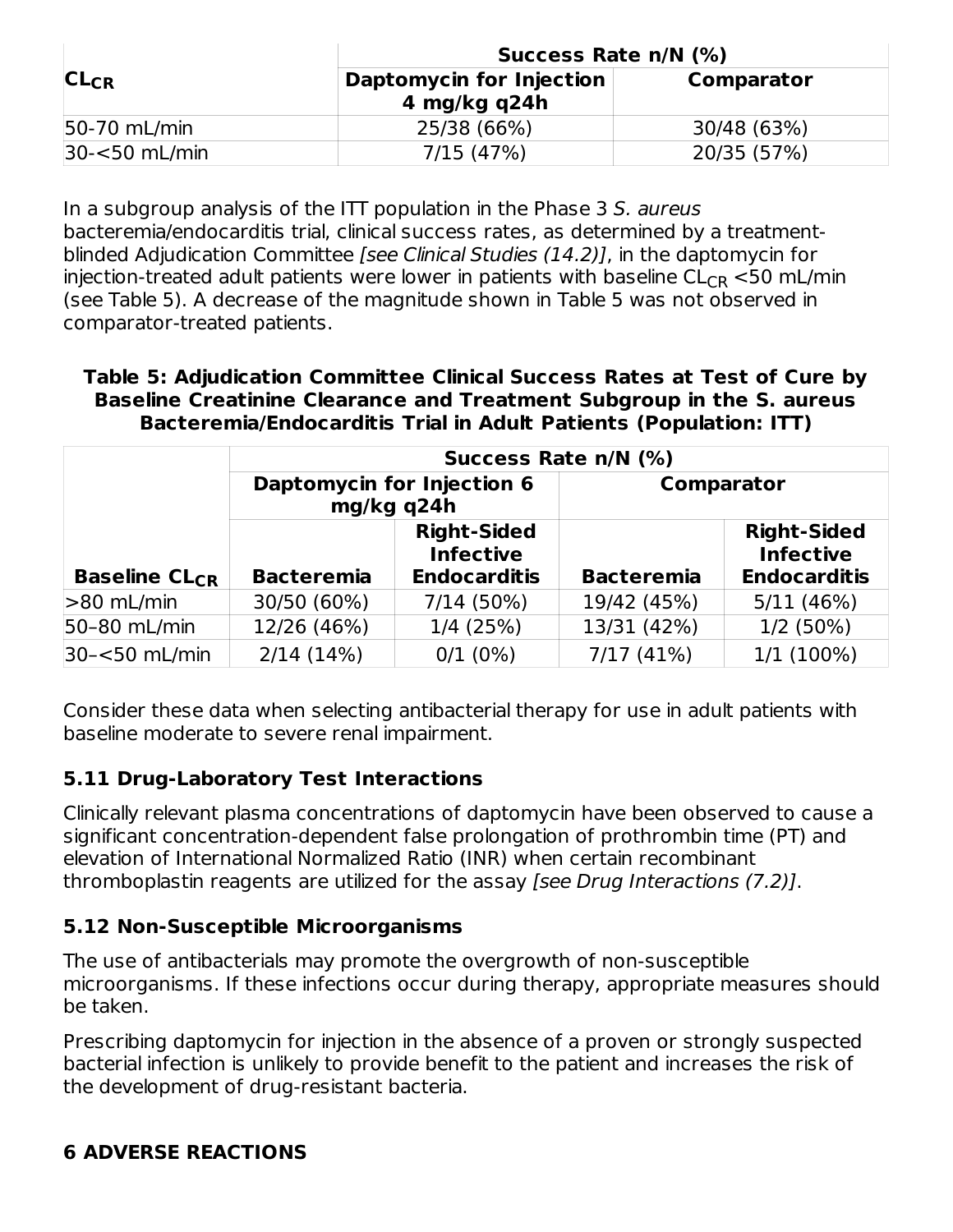The following adverse reactions are described, or described in greater detail, in other sections:

- Anaphylaxis/hypersensitivity reactions [see Warnings and Precautions (5.1)]
- Myopathy and rhabdomyolysis [see Warnings and Precautions (5.2)]
- Eosinophilic pneumonia *[see Warnings and Precautions (5.3)]*
- Drug reaction with eosinophilia and systemic symptoms *[see Warnings and* Precautions (5.4)]
- Tubulointerstitial nephritis [see Warnings and Precautions (5.5.)]
- Peripheral neuropathy [see Warnings and Precautions (5.6)]
- Increased International Normalized Ratio (INR)/prolonged prothrombin time [see Warnings and Precautions (5.11) and Drug Interactions (7.2)]

## **6.1 Clinical Trials Experience**

Because clinical trials are conducted under widely varying conditions, adverse reaction rates observed in the clinical trials of a drug cannot be directly compared with rates in the clinical trials of another drug and may not reflect the rates observed in practice.

### **Clinical Trial Experience in Adult Patients**

Clinical trials enrolled 1,864 adult patients treated with daptomycin for injection and 1,416 treated with comparator.

### Complicated Skin and Skin Structure Infection Trials in Adults

In Phase 3 complicated skin and skin structure infection (cSSSI) trials in adult patients, daptomycin for injection was discontinued in 15/534 (2.8%) patients due to an adverse reaction, while comparator was discontinued in 17/558 (3.0%) patients.

The rates of the most common adverse reactions, organized by body system, observed in adult patients with cSSSI (receiving 4 mg/kg daptomycin for injection) are displayed in Table 6.

|                                       | <b>Adult Patients (%)</b>        |             |  |
|---------------------------------------|----------------------------------|-------------|--|
| <b>Adverse Reaction</b>               | Daptomycin for Injection 4 mg/kg | Comparator* |  |
|                                       | $(N=534)$                        | $(N=558)$   |  |
| Gastrointestinal<br>disorders         |                                  |             |  |
| Diarrhea                              | 5.2                              | 4.3         |  |
| <b>Nervous system</b><br>disorders    |                                  |             |  |
| Headache                              | 5.4                              | 5.4         |  |
| <b>Dizziness</b>                      | 2.2                              | 2.0         |  |
| <b>Skin/subcutaneous</b><br>disorders |                                  |             |  |
| Rash                                  | 4.3                              | 3.8         |  |
| <b>Diagnostic</b>                     |                                  |             |  |

#### **Table 6: Incidence of Adverse Reactions that Occurred in ≥2% of Adult Patients in the Daptomycin for Injection Treatment Group and ≥ the Comparator Treatment Group in Phase 3 cSSSI Trials**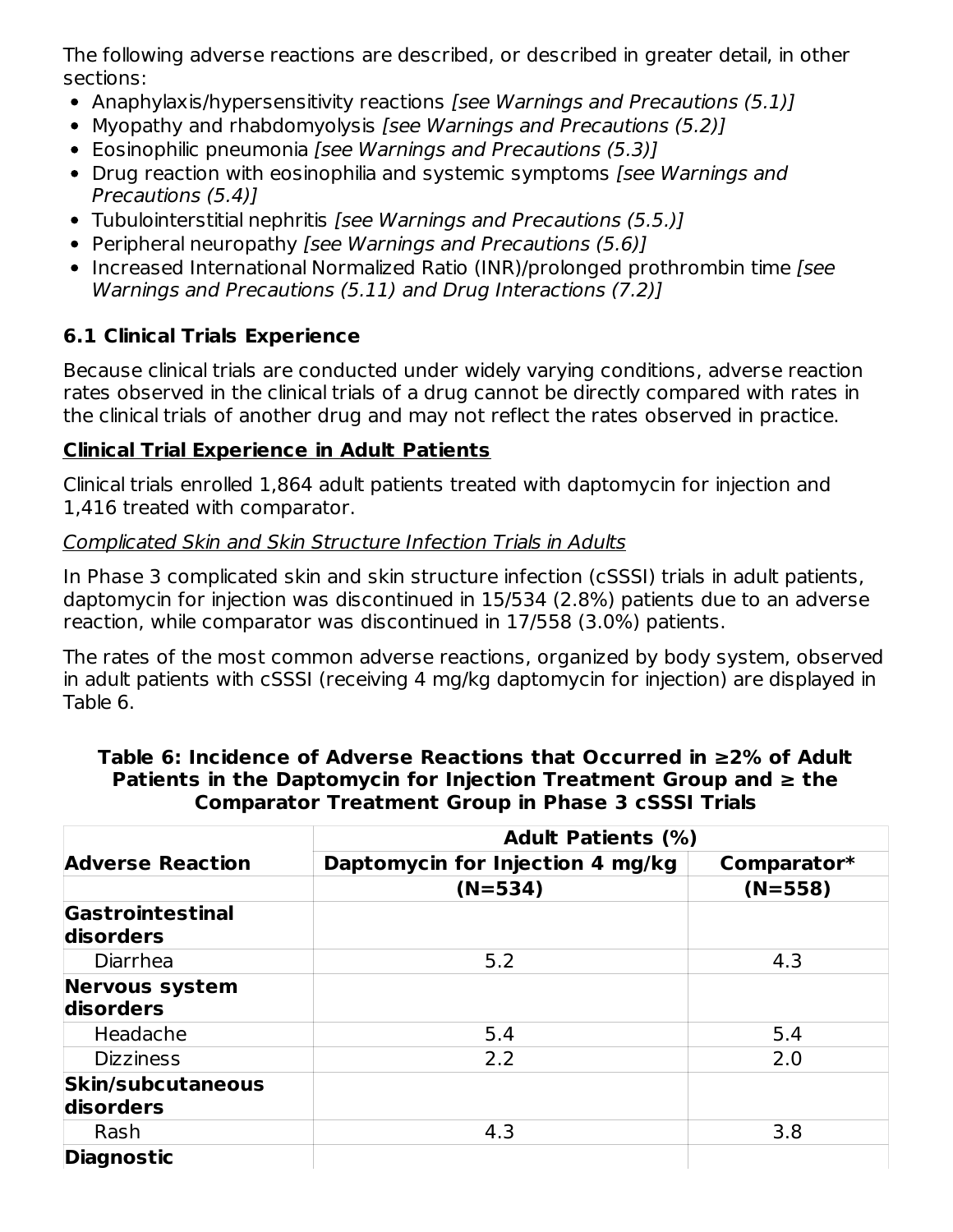| investigations               |     |     |
|------------------------------|-----|-----|
| Abnormal liver function      | 3.0 | 1.6 |
| tests                        |     |     |
| <b>Elevated CPK</b>          | 2.8 | 1.8 |
| <b>Infections</b>            |     |     |
| Urinary tract infections     | 2.4 | 0.5 |
| Vascular disorders           |     |     |
| Hypotension                  | 2.4 | 1.4 |
| <b>Respiratory disorders</b> |     |     |
| Dyspnea                      | 21  | 1.6 |

\*Comparator: vancomycin (1 g IV q12h) or an anti-staphylococcal semi-synthetic penicillin (i.e., nafcillin, oxacillin, cloxacillin, or flucloxacillin; 4 to 12 g/day IV in divided doses).

Drug-related adverse reactions (possibly or probably drug-related) that occurred in <1% of adult patients receiving daptomycin for injection in the cSSSI trials are as follows:

Body as a Whole: fatigue, weakness, rigors, flushing, hypersensitivity

Blood/Lymphatic System: leukocytosis, thrombocytopenia, thrombocytosis, eosinophilia, increased International Normalized Ratio (INR)

Cardiovascular System: supraventricular arrhythmia

Dermatologic System: eczema

Digestive System: abdominal distension, stomatitis, jaundice, increased serum lactate dehydrogenase

Metabolic/Nutritional System: hypomagnesemia, increased serum bicarbonate, electrolyte disturbance Musculoskeletal System: myalgia, muscle cramps, muscle weakness, arthralgia

Nervous System: vertigo, mental status change, paresthesia

Special Senses: taste disturbance, eye irritation

#### S. aureus Bacteremia/Endocarditis Trial in Adults

In the S. aureus bacteremia/endocarditis trial involving adult patients, daptomycin for injection was discontinued in 20/120 (16.7%) patients due to an adverse reaction, while comparator was discontinued in 21/116 (18.1%) patients.

Serious Gram-negative infections (including bloodstream infections) were reported in 10/120 (8.3%) daptomycin for injection-treated patients and 0/115 comparator-treated patients. Comparator-treated patients received dual therapy that included initial gentamicin for 4 days. Infections were reported during treatment and during early and late follow-up. Gram-negative infections included cholangitis, alcoholic pancreatitis, sternal osteomyelitis/mediastinitis, bowel infarction, recurrent Crohn's disease, recurrent line sepsis, and recurrent urosepsis caused by a number of different Gram-negative bacteria.

The rates of the most common adverse reactions, organized by System Organ Class (SOC), observed in adult patients with S. aureus bacteremia/endocarditis (receiving 6 mg/kg daptomycin for injection) are displayed in Table 7.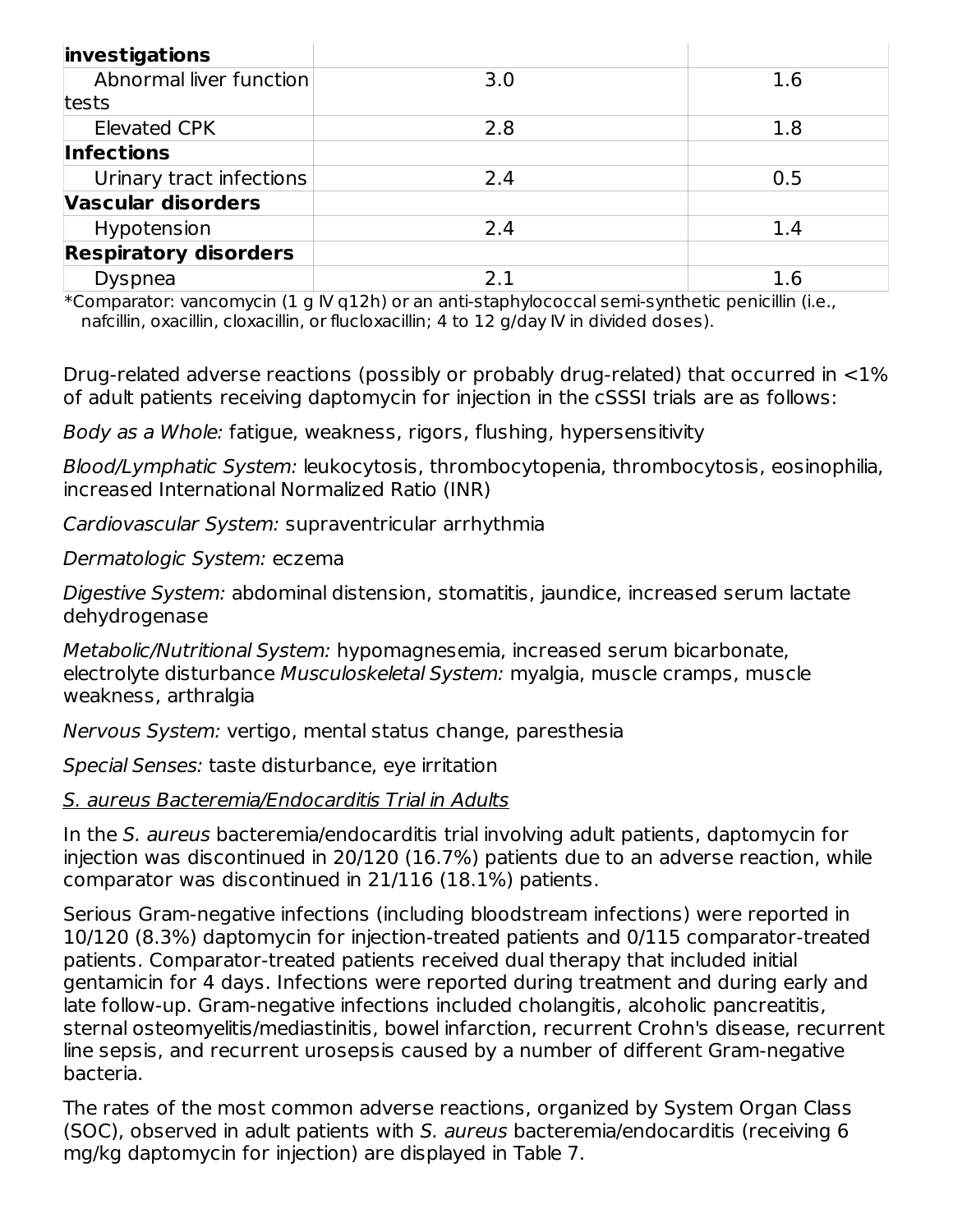**Table 7: Incidence of Adverse Reactions that Occurred in ≥5% of Adult Patients in the Daptomycin for Injection Treatment Group and ≥ the Comparator Treatment Group in the S. aureus Bacteremia/Endocarditis Trial**

|                                                                   | <b>Adult Patients n (%)</b>                 |                                 |  |
|-------------------------------------------------------------------|---------------------------------------------|---------------------------------|--|
| <b>Adverse Reaction*</b>                                          | Daptomycin for Injection<br>6 mg/kg (N=120) | Comparator <sup>†</sup> (N=116) |  |
| <b>Infections and</b><br>infestations                             |                                             |                                 |  |
| Sepsis NOS                                                        | 6(5%)                                       | 3(3%)                           |  |
| <b>Bacteremia</b>                                                 | 6(5%)                                       | $0(0\%)$                        |  |
| Gastrointestinal<br>disorders                                     |                                             |                                 |  |
| Abdominal pain NOS                                                | 7(6%)                                       | 4(3%)                           |  |
| <b>General disorders and</b><br>administration site<br>conditions |                                             |                                 |  |
| Chest pain                                                        | 8(7%)                                       | 7(6%)                           |  |
| Edema NOS                                                         | 8(7%)                                       | 5(4%)                           |  |
| <b>Respiratory, thoracic and</b><br>mediastinal disorders         |                                             |                                 |  |
| Pharyngolaryngeal pain                                            | 10 (8%)                                     | 2(2%)                           |  |
| <b>Skin and subcutaneous</b><br>tissue disorders                  |                                             |                                 |  |
| <b>Pruritus</b>                                                   | 7(6%)                                       | 6(5%)                           |  |
| Sweating increased                                                | 6(5%)                                       | $0(0\%)$                        |  |
| <b>Psychiatric disorders</b>                                      |                                             |                                 |  |
| Insomnia                                                          | 11 (9%)                                     | 8(7%)                           |  |
| <b>Investigations</b>                                             |                                             |                                 |  |
| <b>Blood creatine</b><br>phosphokinase increased                  | 8(7%)                                       | 1(1%)                           |  |
| <b>Vascular disorders</b>                                         |                                             |                                 |  |
| <b>Hypertension NOS</b>                                           | 7(6%)                                       | 3(3%)                           |  |

\*NOS, not otherwise specified.

<sup>†</sup>Comparator: vancomycin (1 g IV q12h) or an anti-staphylococcal semi-synthetic penicillin (i.e., nafcillin, oxacillin, cloxacillin, or flucloxacillin; 2 g IV q4h), each with initial low-dose gentamicin.

The following reactions, not included above, were reported as possibly or probably drugrelated in the daptomycin for injection-treated group:

Blood and Lymphatic System Disorders: eosinophilia, lymphadenopathy, thrombocythemia, thrombocytopenia Cardiac Disorders: atrial fibrillation, atrial flutter, cardiac arrest

Ear and Labyrinth Disorders: tinnitus

Eye Disorders: vision blurred

Gastrointestinal Disorders: dry mouth, epigastric discomfort, gingival pain, hypoesthesia oral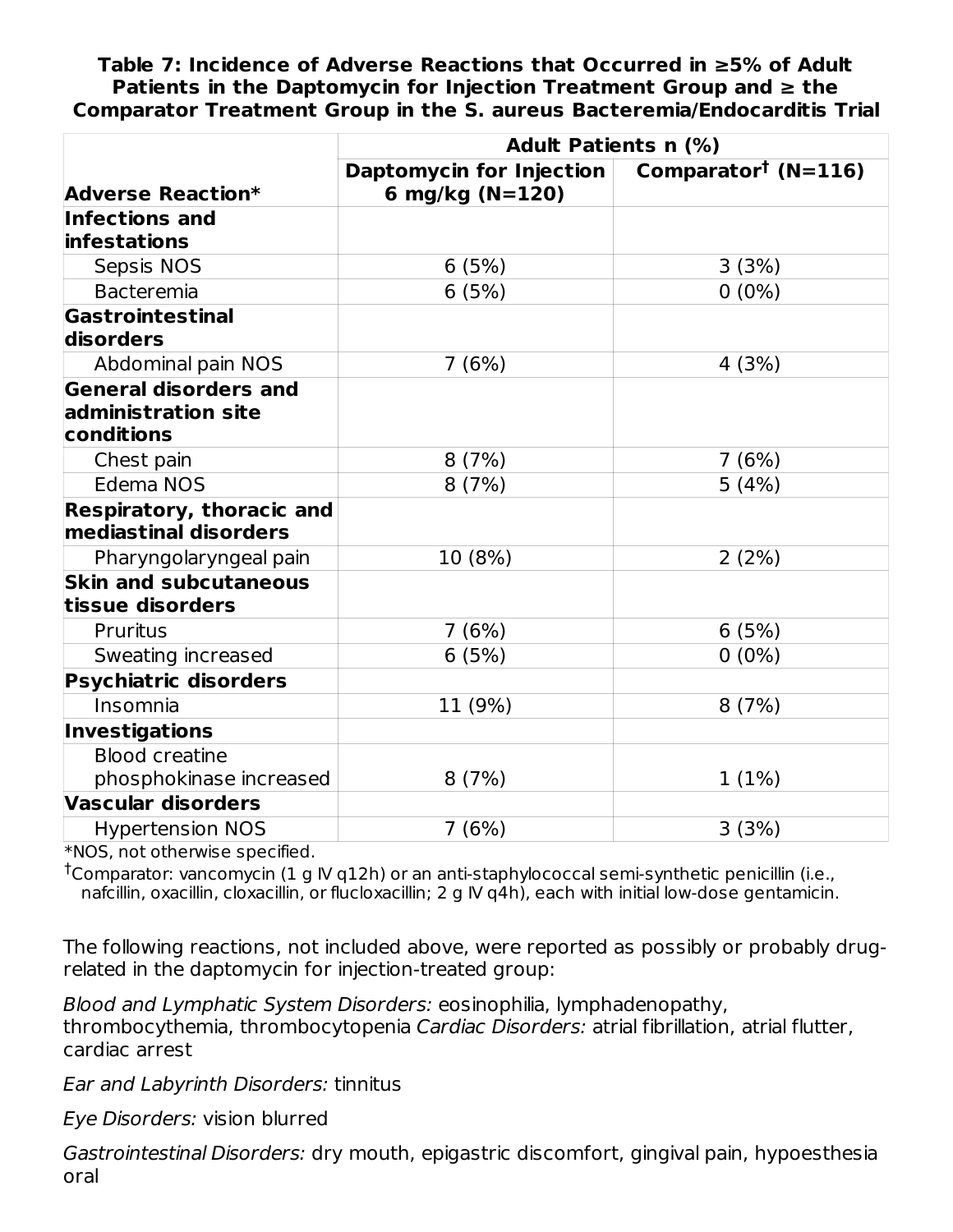Infections and Infestations: candidal infection NOS, vaginal candidiasis, fungemia, oral candidiasis, urinary tract infection fungal

Investigations: blood phosphorous increased, blood alkaline phosphatase increased, INR increased, liver function test abnormal, alanine aminotransferase increased, aspartate aminotransferase increased, prothrombin time prolonged

Metabolism and Nutrition Disorders: appetite decreased NOS Musculoskeletal and Connective Tissue Disorders: myalgia Nervous System Disorders: dyskinesia, paresthesia Psychiatric Disorders: hallucination NOS

Renal and Urinary Disorders: proteinuria, renal impairment NOS

Skin and Subcutaneous Tissue Disorders: pruritus generalized, rash vesicular

#### Other Trials in Adults

In Phase 3 trials of community-acquired pneumonia (CAP) in adult patients, the death rate and rates of serious cardiorespiratory adverse events were higher in daptomycin for injection-treated patients than in comparator- treated patients. These differences were due to lack of therapeutic effectiveness of daptomycin for injection in the treatment of CAP in patients experiencing these adverse events [see Indications and Usage (1.4)].

#### Laboratory Changes in Adults

#### Complicated Skin and Skin Structure Infection Trials in Adults

In Phase 3 cSSSI trials of adult patients receiving daptomycin for injection at a dose of 4 mg/kg, elevations in CPK were reported as clinical adverse events in 15/534 (2.8%) daptomycin for injection-treated patients, compared with 10/558 (1.8%) comparatortreated patients. Of the 534 patients treated with daptomycin for injection, 1 (0.2%) had symptoms of muscle pain or weakness associated with CPK elevations to greater than 4 times the upper limit of normal (ULN). The symptoms resolved within 3 days and CPK returned to normal within 7 to 10 days after treatment was discontinued [see Warnings] and Precautions (5.2)]. Table 8 summarizes the CPK shifts from Baseline through End of Therapy in the cSSSI adult trials.

#### **Table 8: Incidence of CPK Elevations from Baseline during Therapy in Either the Daptomycin for Injection Treatment Group or the Comparator Treatment Group in Phase 3 cSSSI Adult Trials**

|                      |            |      |                                                                      | <b>All Adult Patients</b> |     | <b>Adult Patients with</b><br><b>Normal CPK at</b><br><b>Baseline</b> |     |                          |     |
|----------------------|------------|------|----------------------------------------------------------------------|---------------------------|-----|-----------------------------------------------------------------------|-----|--------------------------|-----|
| <b>Change in CPK</b> |            |      | <b>Daptomycin</b><br>for<br><b>Injection</b><br>4 mg/kg<br>$(N=430)$ | Comparator*<br>$(N=459)$  |     | <b>Daptomycin</b><br>for<br><b>Injection</b><br>4 mg/kg<br>$(N=374)$  |     | Comparator*<br>$(N=392)$ |     |
|                      |            | $\%$ | n                                                                    | ℅                         | n   | %                                                                     | n   | %                        | n   |
| No Increase          |            | 90.7 | 390                                                                  | 91.1                      | 418 | 91.2                                                                  | 341 | 91.1                     | 357 |
| Maximum Value        | $>1\times$ | 9.3  | 40                                                                   | 8.9                       | 41  | 8.8                                                                   | 33  | 8.9                      | 35  |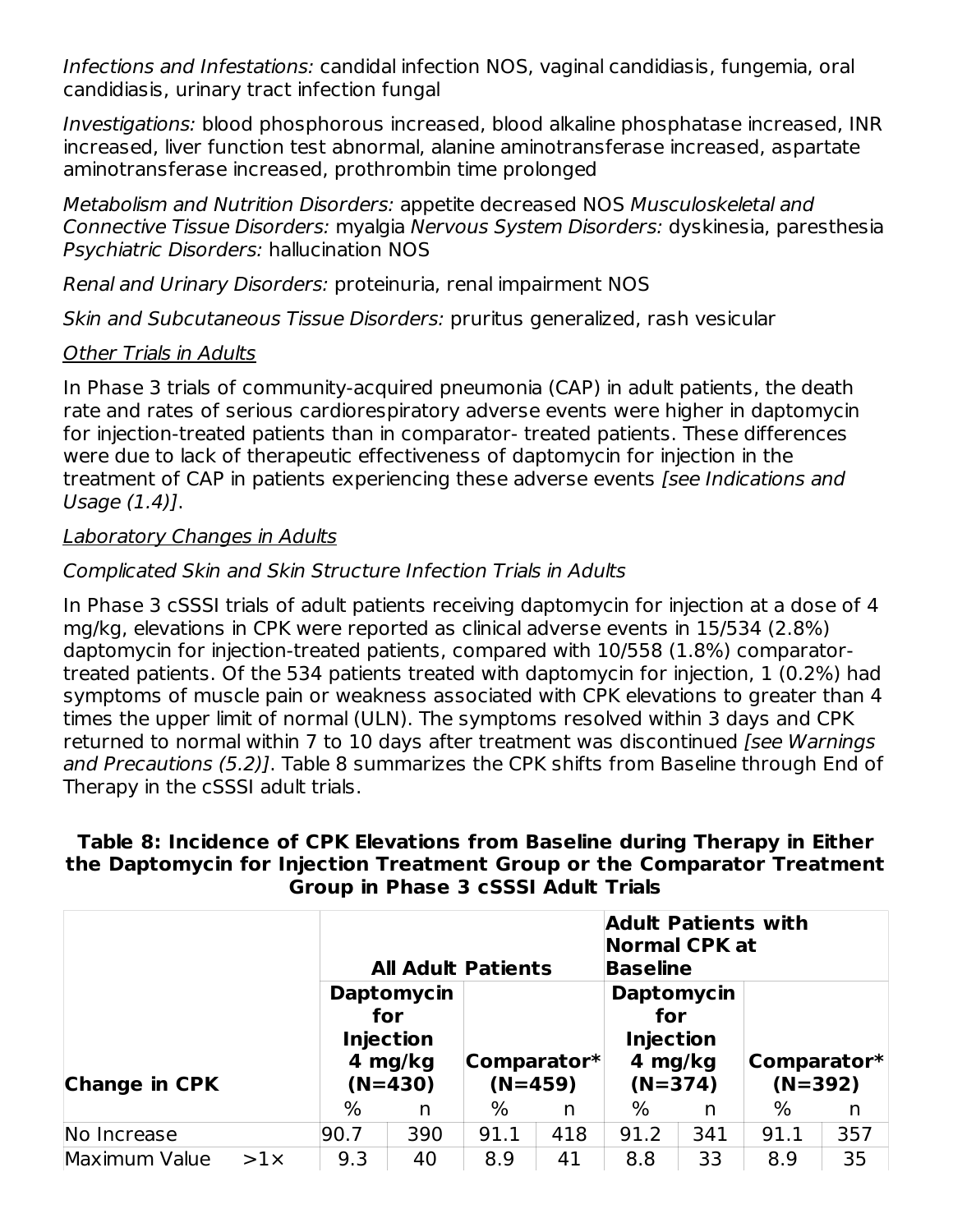| ULN <sup>t</sup>          |     |    |     |    |     |    |     |    |
|---------------------------|-----|----|-----|----|-----|----|-----|----|
| $>2\times$<br><b>ULN</b>  | 4.9 | 21 | 4.8 | 22 | 3.7 | 14 | 3.1 | 12 |
| $>4\times$<br><b>ULN</b>  | 1.4 | 6  | 1.5 |    | 1.1 | 4  | 1.0 | 4  |
| $>5\times$<br><b>ULN</b>  | 1.4 | 6  | 0.4 | 2  | 1.1 | 4  | 0.0 | 0  |
| $>10\times$<br><b>ULN</b> | 0.5 | 2  | 0.2 | 1  | 0.2 |    | 0.0 | 0  |

Note: Elevations in CPK observed in adult patients treated with daptomycin for injection or comparator were not clinically or statistically significantly different.

\*Comparator: vancomycin (1 g IV q12h) or an anti-staphylococcal semi-synthetic penicillin (i.e., nafcillin, oxacillin, cloxacillin, or flucloxacillin; 4 to 12 g/day IV in divided doses).

<sup>†</sup>ULN (Upper Limit of Normal) is defined as 200 U/L.

#### S. aureus Bacteremia/Endocarditis Trial in Adults

In the S. aureus bacteremia/endocarditis trial in adult patients, at a dose of 6 mg/kg, 11/120 (9.2%) daptomycin for injection-treated patients, including two patients with baseline CPK levels >500 U/L, had CPK elevations to levels >500 U/L, compared with 1/116 (0.9%) comparator-treated patients. Of the 11 daptomycin for injection- treated patients, 4 had prior or concomitant treatment with an HMG-CoA reductase inhibitor. Three of these 11 daptomycin for injection-treated patients discontinued therapy due to CPK elevation, while the one comparator- treated patient did not discontinue therapy [see Warnings and Precautions (5.2)].

### **Clinical Trial Experience in Pediatric Patients**

#### Complicated Skin and Skin Structure Infection Trial in Pediatric Patients

The safety of daptomycin for injection was evaluated in one clinical trial (in cSSSI), which included 256 pediatric patients (1 to 17 years of age) treated with intravenous daptomycin for injection and 133 patients treated with comparator agents. Patients were given age-dependent doses once daily for a treatment period of up to 14 days (median treatment period was 3 days). The doses given by age group were as follows: 10mg/kg for  $1$  to  $\lt 2$  years, 9 mg/kg for 2 to 6 years, 7mg/kg for 7 to  $11$  years and 5 mg/kg for 12 to 17 years of age [see Clinical Studies (14)]. Patients treated with daptomycin for injection were (51%) male, (49%) female and (46%) Caucasian and (32%) Asian.

#### Adverse Reactions Leading to Discontinuation

In the cSSSI study, daptomycin for injection was discontinued in 7/256 (2.7%) patients due to an adverse reaction, while comparator was discontinued in 7/133 (5.3%) patients.

#### Most Common Adverse Reactions

The rates of the most common adverse reactions, organized by body system, observed in these pediatric patients with cSSSI are displayed in Table 9.

#### **Table 9: Adverse Reactions that Occurred in ≥2% of Pediatric Patients in the Daptomycin for Injection Treatment-Arm and Greater Than or Equal to the Comparator Treatment-Arm in the cSSSI Pediatric Trial**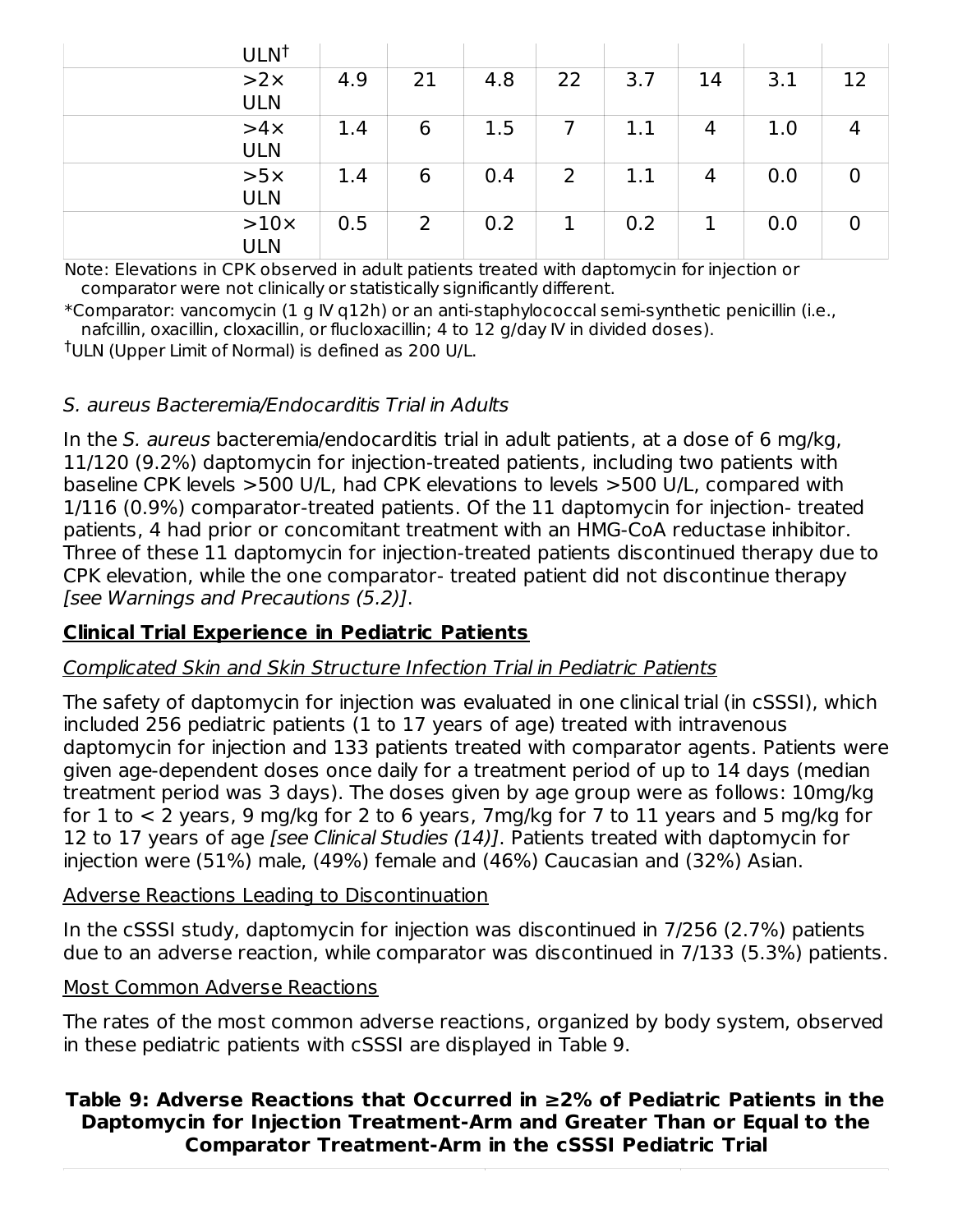|                                                                | <b>Daptomycin for</b><br>Injection ( $N =$<br>256) | Comparator* ( $N =$<br>133) |
|----------------------------------------------------------------|----------------------------------------------------|-----------------------------|
| <b>Adverse Reaction</b>                                        | $n$ (%)                                            | $n$ (%)                     |
| <b>Gastrointestinal disorders</b>                              |                                                    |                             |
| Diarrhea                                                       | 18 (7.0)                                           | 7(5.3)                      |
| Vomiting                                                       | 7(2.7)                                             | 1(0.8)                      |
| Abdominal Pain                                                 | 5(2.0)                                             | 0                           |
| <b>Skin and subcutaneous tissue</b><br>disorders               |                                                    |                             |
| <b>Pruritus</b>                                                | 8(3.1)                                             | 2(1.5)                      |
| <b>General disorders and administration</b><br>site conditions |                                                    |                             |
| Pyrexia                                                        | 10(3.9)                                            | 4(3.0)                      |
| <b>Investigations</b>                                          |                                                    |                             |
| <b>Blood CPK increased</b>                                     | 14(5.5)                                            | 7(5.3)                      |
| Nervous system disorders                                       |                                                    |                             |
| Headache                                                       | 7(2.7)                                             | 3(2.3)                      |

\*Comparators included intravenous therapy with either vancomycin, clindamycin, or an antistaphylococcal semi-synthetic penicillin (nafcillin, oxacillin or cloxacillin)

The safety profile in the clinical trial of cSSSI pediatric patients was similar to that observed in the cSSSI adult patients.

#### S. aureus Bacteremia Trial in Pediatric Patients

The safety of daptomycin for injection was evaluated in one clinical trial (in S. aureus bacteremia), which treated 55 pediatric patients with intravenous daptomycin for injection and 26 patients with comparator agents. Patients were given age-dependent doses once daily for a treatment period of up to 42 days (mean duration of IV treatment was 12 days). The doses by age group were as follows: 12 mg/kg for 1 to <6 years, 9 mg/kg for 7 to 11 years and 7 mg/kg for 12 to 17 years of age [see Clinical Studies  $(14)$ ]. Patients treated with daptomycin for injection were (69%) male and (31%) female. No patients 1 to <2 years of age were enrolled.

#### Adverse Reactions Leading to Discontinuation

In the bacteremia study, daptomycin for injection was discontinued in 3/55 (5.5%) patients due to an adverse reaction, while comparator was discontinued in 2/26 (7.7%) patients.

#### Most Common Adverse Reactions

The rates of the most common adverse reactions, organized by body system, observed in these pediatric patients with bacteremia are displayed in Table 10.

#### **Table 10: Incidence of Adverse Reactions that Occurred in ≥5% of Pediatric Patients in the Daptomycin for Injection Treatment-Arm and Greater Than or Equal to the Comparator Treatment-Arm in the Pediatric Bacteremia Trial**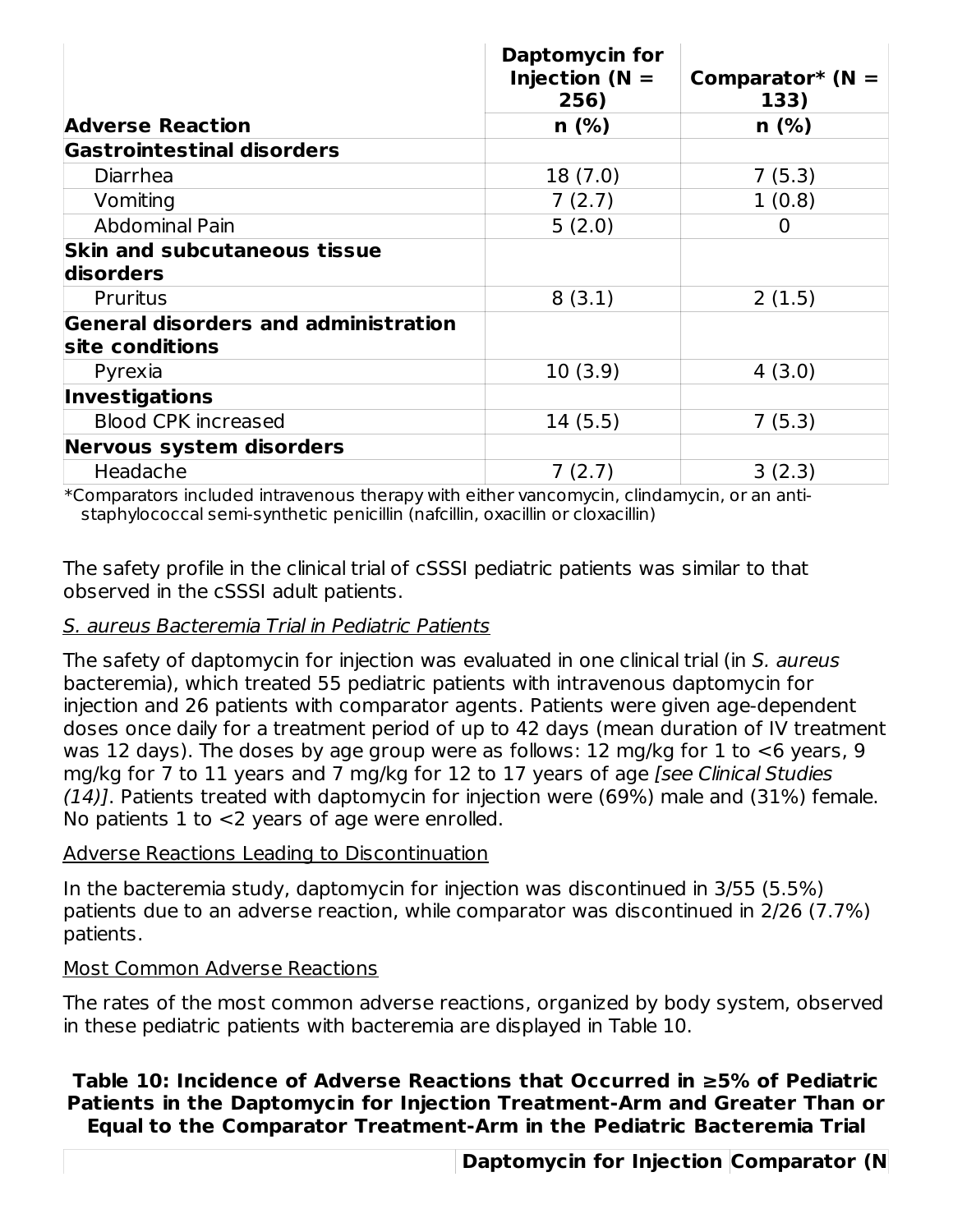|                            | $(N = 55)$ | $= 26$ |
|----------------------------|------------|--------|
| <b>Adverse Reaction</b>    | n(%)       | n(%)   |
| Gastrointestinal disorders |            |        |
| Vomiting                   | 6(10.9)    | 2(7.7) |
| <b>Investigations</b>      |            |        |
| <b>Blood CPK increased</b> | 4(7.3)     |        |

\*Comparators included intravenous therapy with either vancomycin, cefazolin, or an antistaphylococcal semi-synthetic penicillin (nafcillin, oxacillin or cloxacillin)

#### **6.2 Post-Marketing Experience**

The following adverse reactions have been identified during post-approval use of daptomycin for injection. Because these reactions are reported voluntarily from a population of uncertain size, it is not always possible to reliably estimate their frequency or establish a causal relationship to drug exposure.

Blood and lymphatic system disorders: anemia, thrombocytopenia

General and administration site conditions: pyrexia

Immune System Disorders: anaphylaxis; hypersensitivity reactions, including angioedema, pruritus, hives, shortness of breath, difficulty swallowing, truncal erythema, and pulmonary eosinophilia [see Contraindications (4), Warnings and Precautions (5.1)]

Infections and Infestations: Clostridioides difficile–associated diarrhea [see Warnings and Precautions (5.8)]

Laboratory Investigations: platelet count decreased

Musculoskeletal Disorders: myoglobin increased; rhabdomyolysis (some reports involved patients treated concurrently with daptomycin for injection and HMG-CoA reductase inhibitors) [see Warnings and Precautions (5.2), Drug Interactions (7.1), and Clinical Pharmacology (12.3)]

Respiratory, Thoracic, and Mediastinal Disorders: cough, eosinophilic pneumonia, organizing pneumonia [see Warnings and Precautions (5.3)]

Nervous System Disorders: peripheral neuropathy [see Warnings and Precautions (5.6)]

Skin and Subcutaneous Tissue Disorders: serious skin reactions, including drug reaction with eosinophilia and systemic symptoms (DRESS), Stevens-Johnson syndrome and vesiculobullous rash (with or without mucous membrane involvement), acute generalized exanthematous pustulosis [see Warnings and Precautions (5.4)]

Gastrointestinal Disorders: nausea, vomiting

Renal and urinary disorders: acute kidney injury, renal insufficiency, and renal failure, and tubulointerstitial nephritis (TIN) [see Warnings and Precautions (5.5)] Special Senses: visual disturbances

### **7 DRUG INTERACTIONS**

#### **7.1 HMG-CoA Reductase Inhibitors**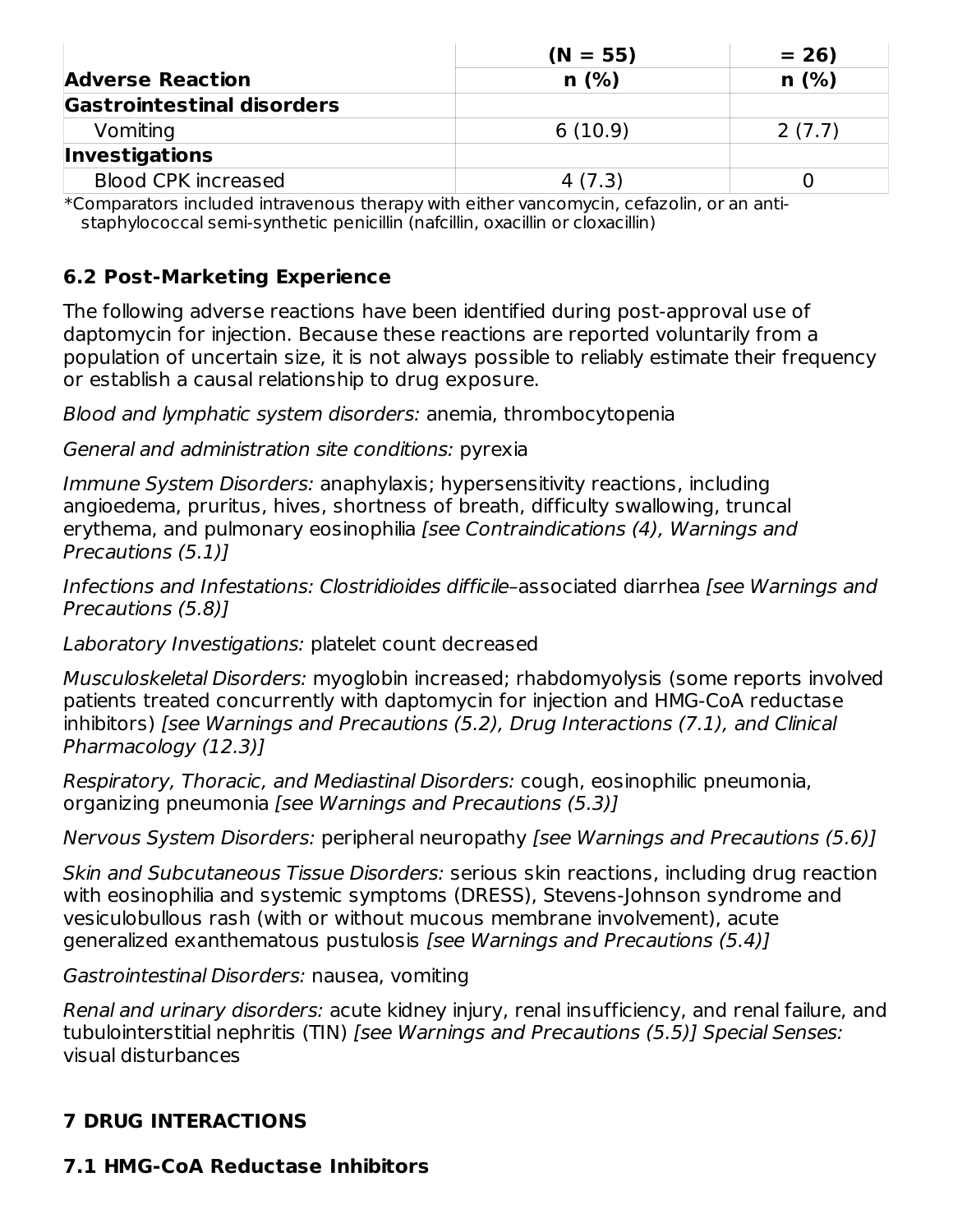In healthy adult subjects, concomitant administration of daptomycin for injection and simvastatin had no effect on plasma trough concentrations of simvastatin, and there were no reports of skeletal myopathy [see Clinical Pharmacology (12.3)].

However, inhibitors of HMG-CoA reductase may cause myopathy, which is manifested as muscle pain or weakness associated with elevated levels of creatine phosphokinase (CPK). In the adult Phase 3 S. aureus bacteremia/endocarditis trial, some patients who received prior or concomitant treatment with an HMG-CoA reductase inhibitor developed elevated CPK [see Adverse Reactions (6.1)]. Experience with the coadministration of HMG-CoA reductase inhibitors and daptomycin for injection in patients is limited; therefore, consideration should be given to suspending use of HMG-CoA reductase inhibitors temporarily in patients receiving daptomycin for injection.

### **7.2 Drug-Laboratory Test Interactions**

Clinically relevant plasma concentrations of daptomycin have been observed to cause a significant concentration-dependent false prolongation of prothrombin time (PT) and elevation of International Normalized Ratio (INR) when certain recombinant thromboplastin reagents are utilized for the assay. The possibility of an erroneously elevated PT/INR result due to interaction with a recombinant thromboplastin reagent may be minimized by drawing specimens for PT or INR testing near the time of trough plasma concentrations of daptomycin. However, sufficient daptomycin concentrations may be present at trough to cause interaction.

If confronted with an abnormally high PT/INR result in a patient being treated with daptomycin for injection, it is recommended that clinicians:

- 1. Repeat the assessment of PT/INR, requesting that the specimen be drawn just prior to the next daptomycin for injection dose (i.e., at trough concentration). If the PT/INR value obtained at trough remains substantially elevated above what would otherwise be expected, consider evaluating PT/INR utilizing an alternative method.
- 2. Evaluate for other causes of abnormally elevated PT/INR results.

### **8 USE IN SPECIFIC POPULATIONS**

### **8.1 Pregnancy**

#### Risk Summary

Limited published data on use of daptomycin for injection in pregnant women are insufficient to inform a drug-associated risk for major birth defects and miscarriage. In animal reproduction studies performed in rats and rabbits daptomycin was administered intravenously during organogenesis at doses 2 and 4-times, respectively, the recommended 6 mg/kg human dose (on a body surface area basis). No evidence of adverse developmental outcomes was observed.

The background risk of major birth defects and miscarriage for the indicated population is unknown. All pregnancies have a background risk of birth defect, loss, or other adverse outcomes. In the U.S. general population, the estimated background risk of major birth defects and miscarriage in clinically recognized pregnancies is 2-4% and 15- 20%, respectively.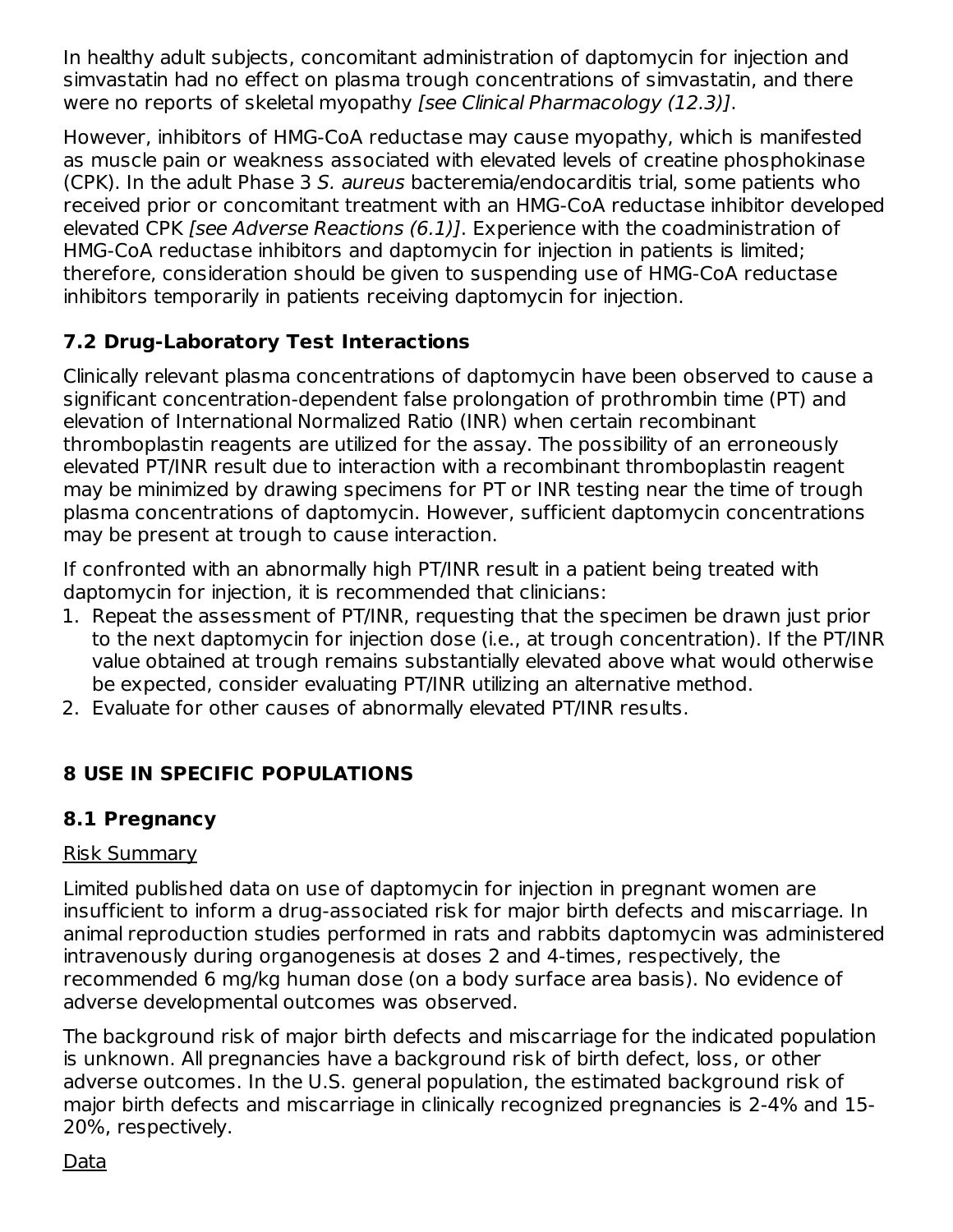#### Animal Data

In pregnant rats, daptomycin was administered intravenously at doses of 5, 20, or 75 mg/kg/day during the gestation days 6 to 18. Maternal body weight gain was decreased at 75 mg/kg/day.

No embryo/fetal effects were noted at the highest dose of 75 mg/kg/day, a dose approximately 2-fold higher than in humans at the recommended maximum dose of 6mg/kg (based on body surface area).

In pregnant rabbits, daptomycin was administered intravenously at doses of 5, 20, or 75 mg/kg/day during the gestation days 6 to 15. Maternal body weight gain and food consumption were decreased at 75 mg/kg/day. No embryo/fetal effects were noted at the highest dose of 75 mg/kg/day, a dose approximately 4-fold higher than in humans at the maximum recommended dose of 6mg/kg (based on body surface area).

In a combined fertility and pre/postnatal development study, daptomycin was administered intravenously to female rats at doses of 2, 25, 75 mg/kg/day from 14-days pre-mating through lactation/postpartum day 20). No effects on pre/postnatal development were observed up to the highest dose of 75 mg/kg/day, a dose approximately 2-fold higher than the maximum recommended human dose of 6 mg/kg (based on body surface area) $1$ .

### **8.2 Lactation**

#### Risk Summary

Limited published data report that daptomycin is present in human milk at infant doses of 0.1% of the maternal dose *[see Data]<sup>2,3,4</sup>. T*here is no information on the effects of daptomycin on the breastfed infant or the effects of daptomycin on milk production. The developmental and health benefits of breastfeeding should be considered along with the mother's clinical need for daptomycin for injection and any potential adverse effects on the breastfed infant from daptomycin for injection or from the underlying maternal condition.

#### **8.4 Pediatric Use**

The safety and effectiveness of daptomycin for injection in the treatment of cSSSI and S. aureus bloodstream infections (bacteremia) have been established in the age groups 1 to 17 years of age. Use of daptomycin for injection in these age groups is supported by evidence from adequate and well-controlled studies in adults, with additional data from pharmacokinetic studies in pediatric patients, and from safety, efficacy and PK studies in pediatric patients with cSSSI and S. aureus bloodstream infections [see Adverse Reactions (6.1), Clinical Pharmacology (12.3), and Clinical Studies (14.1)].

Safety and effectiveness in pediatric patients below the age of one year have not been established. Avoid use of daptomycin for injection in pediatric patients younger than one year of age due to the risk of potential effects on muscular, neuromuscular, and/or nervous systems (either peripheral and/or central) observed in neonatal dogs [see Warnings and Precautions (5.7) and Nonclinical Toxicology (13.2)].

Daptomycin for injection is not indicated in pediatric patients with renal impairment because dosage has not been established in these patients.

Daptomycin for injection has not been studied in pediatric patients with other bacterial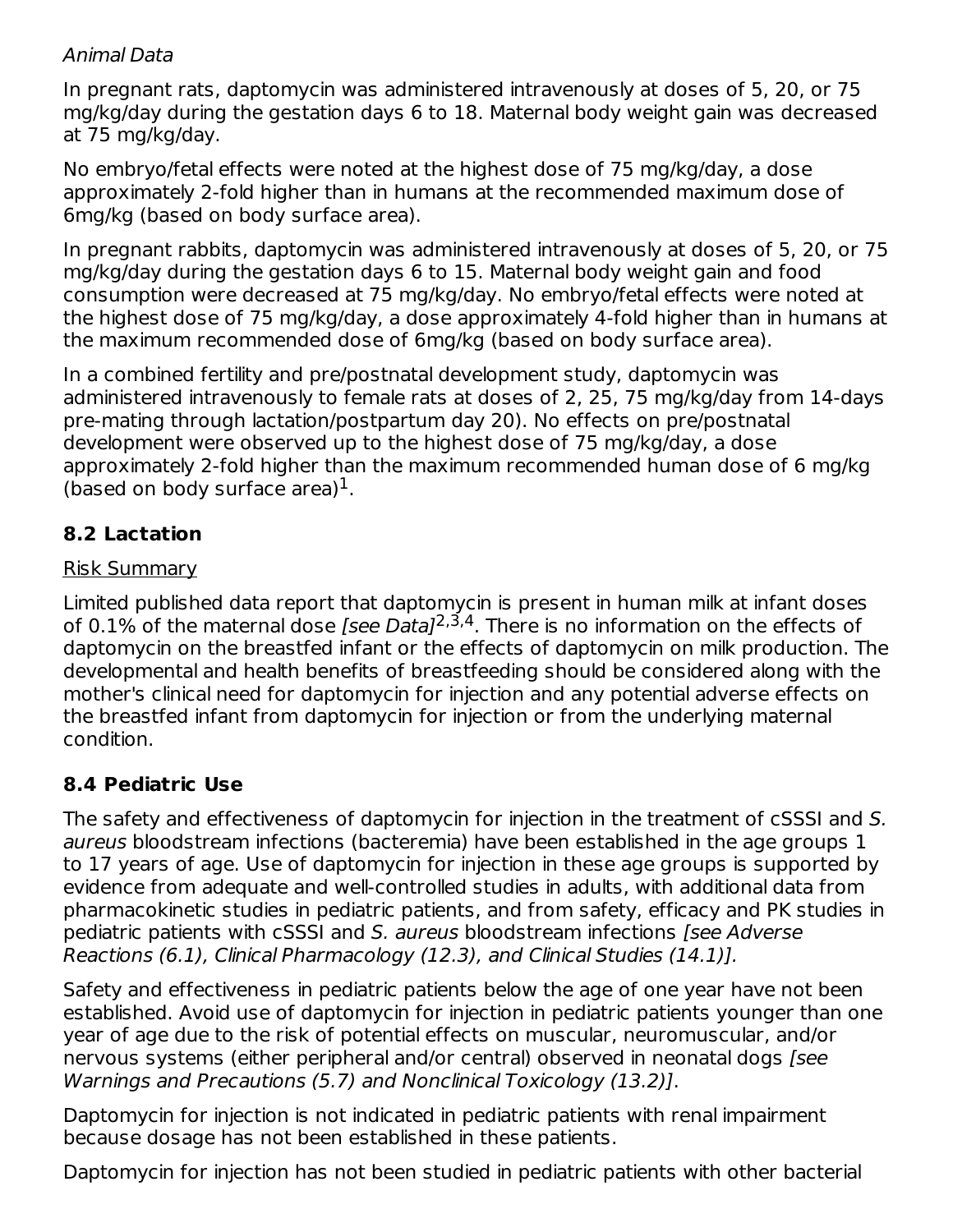infections.

### **8.5 Geriatric Use**

Of the 534 adult patients treated with daptomycin for injection in Phase 3 controlled clinical trials of complicated skin and skin structure infections (cSSSI), 27% were 65 years of age or older and 12% were 75 years of age or older. Of the 120 adult patients treated with daptomycin for injection in the Phase 3 controlled clinical trial of S. aureus bacteremia/endocarditis, 25% were 65 years of age or older and 16% were 75 years of age or older. In Phase 3 adult clinical trials of cSSSI and S. aureus bacteremia/endocarditis, clinical success rates were lower in patients ≥65 years of age than in patients <65 years of age. In addition, treatment-emergent adverse events were more common in patients  $\geq 65$  years of age than in patients  $\lt 65$  years of age.

The exposure of daptomycin was higher in healthy elderly subjects than in healthy young adult subjects. However, no adjustment of daptomycin for injection dosage is warranted for elderly patients with creatinine clearance (CL<sub>CR</sub>) ≥30 mL/min *[see Dosage and* Administration (2.6) and Clinical Pharmacology (12.3)].

### **8.6 Patients with Renal Impairment**

Daptomycin is eliminated primarily by the kidneys; therefore, a modification of daptomycin for injection dosage interval is recommended for adult patients with  $\mathsf{CL}_{\mathsf{CR}}$ <30 mL/min, including patients receiving hemodialysis or continuous ambulatory peritoneal dialysis (CAPD). In adult patients with renal impairment, both renal function and creatine phosphokinase (CPK) should be monitored more frequently than once weekly [see Dosage and Administration (2.6), Warnings and Precautions (5.2, 5.10), and Clinical Pharmacology (12.3)].

The dosage regimen for daptomycin for injection in pediatric patients with renal impairment has not been established.

### **10 OVERDOSAGE**

In the event of overdosage, supportive care is advised with maintenance of glomerular filtration. Daptomycin is cleared slowly from the body by hemodialysis (approximately 15% of the administered dose is removed over 4 hours) and by peritoneal dialysis (approximately 11% of the administered dose is removed over 48 hours). The use of high-flux dialysis membranes during 4 hours of hemodialysis may increase the percentage of dose removed compared with that removed by low-flux membranes.

### **11 DESCRIPTION**

Daptomycin for injection, contains daptomycin, a cyclic lipopeptide antibacterial agent derived from the fermentation of Streptomyces roseosporus. The chemical name is Ndecanoyl-L-tryptophyl-D-asparaginyl-L-aspartyl-L-threonylglycyl-L-ornithyl-L-aspartyl-Dalanyl-L-aspartylglycyl-D-seryl-threo-3-methyl-L-glutamyl-3-anthraniloyl-L-alanine Ɛ - 1lactone. The chemical structure is: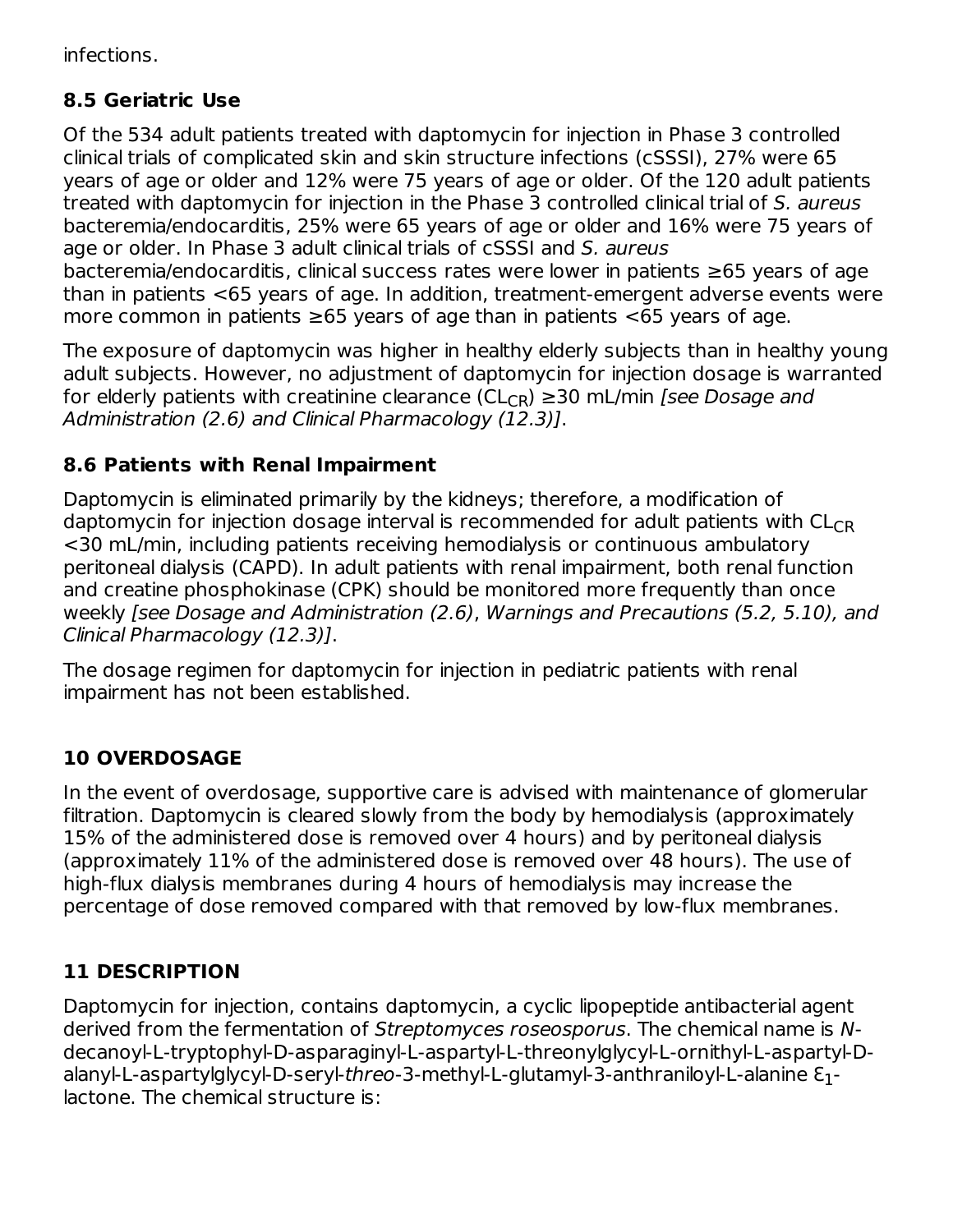

The empirical formula is  $\mathsf{C}_{72}\mathsf{H}_{101}\mathsf{N}_{17}\mathsf{O}_{26}$ ; the molecular weight is  $1620.67$ . Daptomycin for injection is supplied in a single-dose vial as a sterile, preservative-free, pale yellow to light brown, lyophilized cake containing approximately 500 mg of daptomycin for intravenous (IV) use following reconstitution with 0.9% sodium chloride injection [see Dosage and Administration (2.7)]. The only inactive ingredient is sodium hydroxide, which is used for pH adjustment. Freshly reconstituted solutions of daptomycin for injection range in color from pale yellow to light brown.

### **12 CLINICAL PHARMACOLOGY**

### **12.1 Mechanism of Action**

Daptomycin is an antibacterial drug *[see Clinical Pharmacology (12.4)]*.

### **12.2 Pharmacodynamics**

Based on animal models of infection, the antimicrobial activity of daptomycin appears to correlate with the AUC/MIC (area under the concentration-time curve/minimum inhibitory concentration) ratio for certain pathogens, including S. aureus. The principal pharmacokinetic/pharmacodynamic parameter best associated with clinical and microbiological cure has not been elucidated in clinical trials with daptomycin for injection.

### **12.3 Pharmacokinetics**

Daptomycin for Injection Administered over a 30-Minute Period in Adults

The mean and standard deviation (SD) pharmacokinetic parameters of daptomycin at steady-state following intravenous (IV) administration of daptomycin for injection over a 30-minute period at 4 to 12 mg/kg q24h to healthy young adults are summarized in Table 11.

### **Table 11: Mean (SD) Daptomycin Pharmacokinetic Parameters in Healthy Adult Volunteers at Steady-State**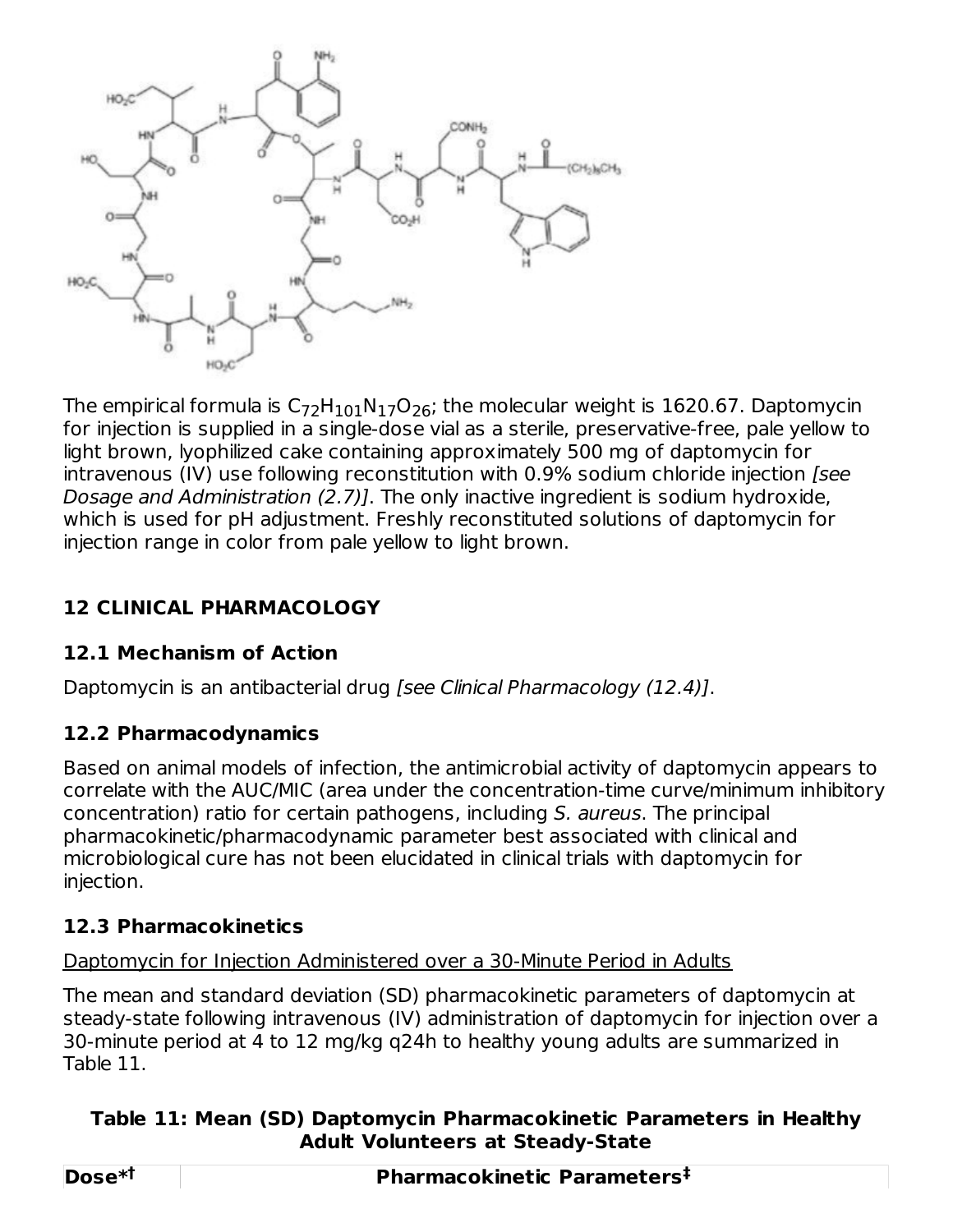| (mg/kg)   |                            |               |                 |                              |                                                         |
|-----------|----------------------------|---------------|-----------------|------------------------------|---------------------------------------------------------|
|           | $AUC_{0-24}$<br>(mcg•h/mL) | $t_{1/2}$ (h) | $V_{SS}$ (L/kg) | CL <sub>T</sub><br>(mL/h/kg) | $ C_{\text{max}} $<br>$\langle \textsf{mcg/mL} \rangle$ |
| 4 $(N=6)$ | 494 (75)                   | 8.1(1.0)      | 0.096(0.009)    | 8.3(1.3)                     | 57.8(3.0)                                               |
| $6(N=6)$  | 632 (78)                   | 7.9(1.0)      | 0.101(0.007)    | 9.1(1.5)                     | 93.9(6.0)                                               |
| $8(N=6)$  | 858 (213)                  | 8.3(2.2)      | 0.101(0.013)    | 9.0(3.0)                     | 123.3(16.0)                                             |
| $10(N=9)$ | 1039 (178)                 | 7.9(0.6)      | 0.098(0.017)    | 8.8(2.2)                     | 141.1 (24.0)                                            |
| $12(N=9)$ | 1277 (253)                 | 7.7(1.1)      | 0.097(0.018)    | 9.0(2.8)                     | 183.7 (25.0)                                            |

Daptomycin for injection was administered by IV infusion over a 30-minute period. \*  $^\dagger$ Doses of daptomycin for injection in excess of 6 mg/kg have not been approved.

AUC<sub>0-24</sub>, area under the concentration-time curve from 0 to 24 hours; t<sub>1/2</sub>, elimination half-life; V<sub>ss</sub>, volume of distribution at steady-state; CL<sub>T</sub>, total plasma clearance; C<sub>max</sub>, maximum plasma concentration.  $^{\ddagger}$ AUC<sub>0-24</sub>, area under the concentration-time curve from 0 to 24 hours; t $_{1/2}$ , elimination half-life; V<sub>ss</sub> <sub>T</sub>, total plasma clearance; C<sub>max</sub>,

Daptomycin pharmacokinetics were generally linear and time-independent at daptomycin for injection doses of 4 to 12 mg/kg q24h administered by IV infusion over a 30-minute period for up to 14 days. Steady-state trough concentrations were achieved by the third daily dose. The mean (SD) steady-state trough concentrations attained following the administration of 4, 6, 8, 10, and 12 mg/kg q24h were 5.9 (1.6), 6.7 (1.6), 10.3 (5.5), 12.9 (2.9), and 13.7 (5.2) mcg/mL, respectively.

#### Daptomycin for Injection Administered over a 2-Minute Period in Adults

Following IV administration of daptomycin for injection over a 2-minute period to healthy adult volunteers at doses of 4 mg/kg ( $N=8$ ) and 6 mg/kg ( $N=12$ ), the mean (SD) steadystate systemic exposure (AUC) values were 475 (71) and 701 (82) mcg•h/mL, respectively. Values for maximum plasma concentration (C<sub>max</sub>) at the end of the 2minute period could not be determined adequately in this study. However, using pharmacokinetic parameters from 14 healthy adult volunteers who received a single dose of daptomycin for injection 6 mg/kg IV administered over a 30-minute period in a separate study, steady-state C<sub>max</sub> values were simulated for daptomycin for injection 4 and 6 mg/kg IV administered over a 2-minute period. The simulated mean (SD) steadystate C $_{\sf max}$  values were 77.7 (8.1) and 116.6 (12.2) mcg/mL, respectively.

#### **Distribution**

Daptomycin is reversibly bound to human plasma proteins, primarily to serum albumin, in a concentration-independent manner. The overall mean binding ranges from 90 to 93%.

In clinical studies, mean serum protein binding in adult subjects with creatinine clearance ( $CL<sub>CR</sub>$ ) ≥30 mL/min was comparable to that observed in healthy adult subjects with normal renal function. However, there was a trend toward decreasing serum protein binding among subjects with  $\mathsf{CL_{CR}} \texttt{<}30$  mL/min (88%), including those receiving hemodialysis (86%) and continuous ambulatory peritoneal dialysis (CAPD) (84%). The protein binding of daptomycin in adult subjects with moderate hepatic impairment (Child-Pugh Class B) was similar to that in healthy adult subjects.

The volume of distribution at steady-state (V $_{\rm ss}$ ) of daptomycin in healthy adult subjects was approximately 0.1 L/kg and was independent of dose.

#### Metabolism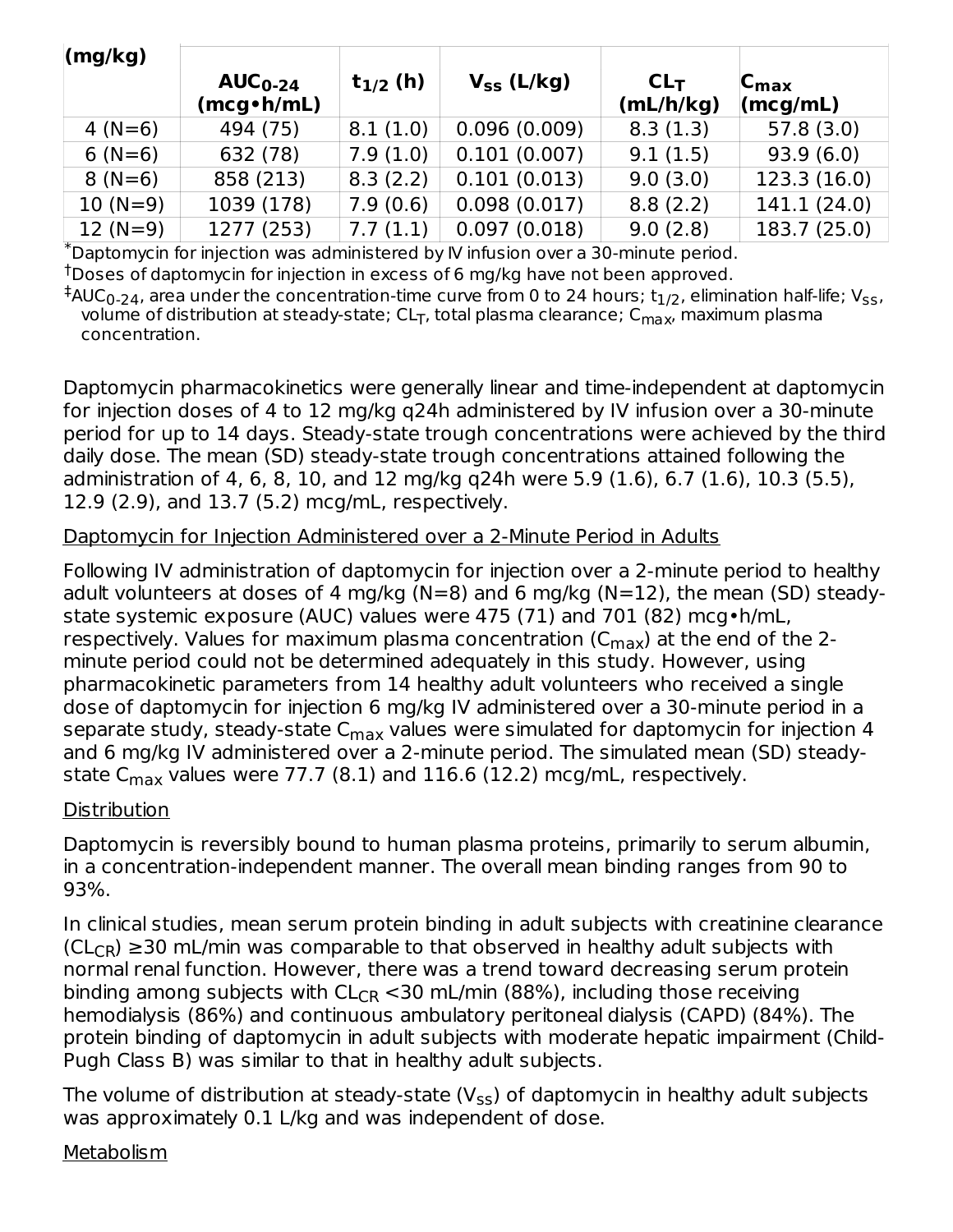In *in vitro* studies, daptomycin was not metabolized by human liver microsomes.

In 5 healthy adults after infusion of radiolabeled  $^{14}$ C-daptomycin, the plasma total radioactivity was similar to the concentration determined by microbiological assay. Inactive metabolites were detected in urine, as determined by the difference between total radioactive concentrations and microbiologically active concentrations. In a separate study, no metabolites were observed in plasma on Day 1 following the administration of daptomycin for injection at 6 mg/kg to adult subjects. Minor amounts of three oxidative metabolites and one unidentified compound were detected in urine. The site of metabolism has not been identified.

#### **Excretion**

Daptomycin is excreted primarily by the kidneys. In a mass balance study of 5 healthy adult subjects using radiolabeled daptomycin, approximately 78% of the administered dose was recovered from urine based on total radioactivity (approximately 52% of the dose based on microbiologically active concentrations), and 5.7% of the administered dose was recovered from feces (collected for up to 9 days) based on total radioactivity.

#### Specific Populations

### Renal Impairment

Population-derived pharmacokinetic parameters were determined for infected adult patients (complicated skin and skin structure infections [cSSSI] and S. aureus bacteremia) and noninfected adult subjects with various degrees of renal function (Table 12). Total plasma clearance (CL<sub>T</sub>), elimination half-life (t<sub>1/2</sub>), and volume of distribution at steady-state (V<sub>ss</sub>) in patients with cSSSI were similar to those in patients with *S. aureus* bacteremia. Following administration of daptomycin for injection 4 mg/kg q24h by IV infusion over a 30-minute period, the mean CL<sub>T</sub> was 9%, 22%, and 46% lower among subjects and patients with mild (CL<sub>CR</sub> 50- 80 mL/min), moderate (CL<sub>CR</sub> 30-<50 mL/min), and severe (CL<sub>CR</sub>  $<$ 30 mL/min) renal impairment, respectively, than in those with normal renal function (CL<sub>CR</sub> >80 mL/min). The mean steady-state systemic exposure (AUC),  $\mathsf{t}_{\mathsf{1/2}}$ , and  $\mathsf{V}_{\mathsf{ss}}$  increased with decreasing renal function, although the mean AUC for patients with CL<sub>CR</sub> 30–80 mL/min was not markedly different from the mean AUC for patients with normal renal function. The mean AUC for patients with  $\mathsf{CL_{CR}} \operatorname{<}30$  mL/min and for patients on dialysis (CAPD and hemodialysis dosed post-dialysis) was approximately 2 and 3 times higher, respectively, than for patients with normal renal function. The mean C<sub>max</sub> ranged from 60 to 70 mcg/mL in patients with CL<sub>CR</sub> ≥30 mL/min, while the mean  $\mathsf{C}_{\mathsf{max}}$  for patients with  $\mathsf{CL}_{\mathsf{CR}}$  <30 mL/min ranged from 41 to 58 mcg/mL. After administration of daptomycin for injection 6 mg/kg q24h by IV infusion over a 30-minute period, the mean  $\mathsf{C}_{\mathsf{max}}$  ranged from 80 to 114 mcg/mL in patients with mild to moderate renal impairment and was similar to that of patients with normal renal function.

#### **Table 12: Mean (SD) Daptomycin Population Pharmacokinetic Parameters Following Infusion of Daptomycin for Injection 4 mg/kg or 6 mg/kg to Infected Adult Patients and Noninfected Adult Subjects with Various Degrees of Renal Function**

| Renal           |           | <b>Pharmacokinetic Parameters*</b> |                 |                                                    |                         |                                  |  |  |  |
|-----------------|-----------|------------------------------------|-----------------|----------------------------------------------------|-------------------------|----------------------------------|--|--|--|
| <b>Function</b> | $t_{1/2}$ | $V_{ss}$                           | CL <sub>T</sub> | AUC $_{\mathbf{0}\text{-}\infty}$ t '              | $AUC_{ss}$ <sup>‡</sup> | $C_{\text{min.SS}}$ <sup>‡</sup> |  |  |  |
|                 | (h)       |                                    |                 | (L/kg) 4 (mL/h/kg) (mcg•h/mL) (mcg•h/mL)  (mcg/mL) |                         |                                  |  |  |  |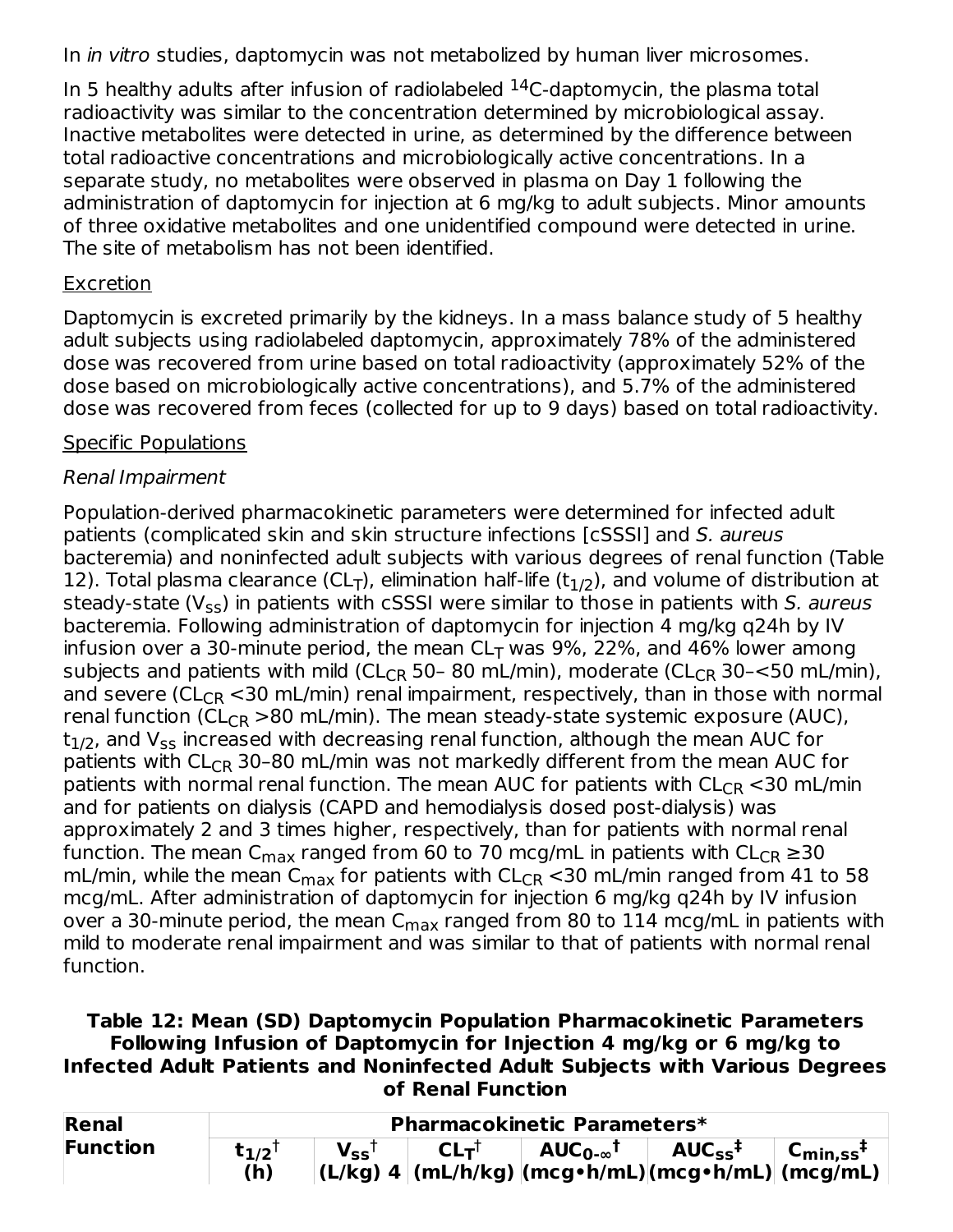|                                        | 4 mg/kg   | mg/kg     | 4 mg/kg      | 4 mg/kg      | 6 mg/kg    | 6 mg/kg        |
|----------------------------------------|-----------|-----------|--------------|--------------|------------|----------------|
| Normal                                 | 9.39      | 0.13      | 10.9(4.0)    | 417 (155)    | 545 (296)  | 6.9<br>(3.5)   |
| $ CL_{CR} > 80$                        | (4.74)    | (0.05)    | $N = 165$    | $N = 165$    | $N = 62$   | $N = 61$       |
| mL/min)                                | $N = 165$ | $N = 165$ |              |              |            |                |
| Mild Renal                             | 10.75     | 0.12      | 9.9<br>(4.0) | 466 (177)    | 637 (215)  | 12.4<br>(5.6)  |
| Impairment                             | (8.36)    | (0.05)    | $N = 64$     | $N = 64$     | $N = 29$   | $N = 29$       |
| $ CL_{CR}$ 50-80<br>mL/min)            | $N = 64$  | $N = 64$  |              |              |            |                |
| Moderate Renal 14.70                   |           | 0.15      | 8.5<br>(3.4) | 560 (258)    | 868 (349)  | 19.0<br>(9.0)  |
| Impairment                             | (10.50)   | (0.06)    | $N = 24$     | $N = 24$     | $N = 15$   | $N = 14$       |
| $ CL_{CR}$ 30 - <50 $ N=24$<br>mL/min) |           | $N = 24$  |              |              |            |                |
| Severe Renal                           | 27.83     | 0.20      | 5.9(3.9)     | 925<br>(467) | 1050 (892) | 24.4<br>(21.4) |
| Impairment                             | (14.85)   | (0.15)    | $N=8$        | $N=8$        | $N=2$      | $N=2$          |
| $ CL_{CR}$ < 30<br>mL/min)             | $N=8$     | $N = 8$   |              |              |            |                |
| Hemodialysis                           | 30.51     | 0.16      | 3.9<br>(2.1) | 1193 (399)   | <b>NA</b>  | NА             |
|                                        | (6.51)    | (0.04)    | $N = 16$     | $N = 16$     |            |                |
|                                        | $N = 16$  | $N = 16$  |              |              |            |                |
| <b>CAPD</b>                            | 27.56     | 0.11      | 2.9(0.4)     | 1409 (238)   | <b>NA</b>  | NА             |
|                                        | (4.53)    | (0.02)    | $N = 5$      | $N = 5$      |            |                |
|                                        | $N = 5$   | $N = 5$   |              |              |            |                |

Note: Daptomycin for Injection was administered over a 30-minute period.

 $^\ast$ CL $_{\mathrm{CR}}$ , creatinine clearance estimated using the Cockcroft-Gault equation with actual body weight; CAPD, continuous ambulatory peritoneal dialysis;  $\mathsf{AUC}_{0\text{-}\infty}$ , area under the concentration-time curve extrapolated to infinity;  $\mathsf{AUC}_{\mathsf{SS}}$ , area under the concentration-time curve calculated over the 24-hour dosing interval at steady- state; C<sub>min,ss</sub>, trough concentration at steady-state; NA, not applicable.

 $^\dagger$ Parameters obtained following a single dose from patients with complicated skin and skin structure infections and healthy subjects.

‡Parameters obtained at steady-state from patients with S. au*reus* bacteremia.

Because renal excretion is the primary route of elimination, adjustment of daptomycin for injection dosage interval is necessary in adult patients with severe renal impairment ( $CL_{CR}$  <30 mL/min) [see Dosage and Administration (2.4)].

#### Hepatic Impairment

The pharmacokinetics of daptomycin were evaluated in 10 adult subjects with moderate hepatic impairment (Child-Pugh Class B) and compared with those in healthy adult volunteers (N=9) matched for gender, age, and weight. The pharmacokinetics of daptomycin were not altered in subjects with moderate hepatic impairment. No dosage adjustment is warranted when daptomycin for injection is administered to patients with mild to moderate hepatic impairment. The pharmacokinetics of daptomycin in patients with severe hepatic impairment (Child-Pugh Class C) have not been evaluated.

#### Gender

No clinically significant gender-related differences in daptomycin pharmacokinetics have been observed. No dosage adjustment is warranted based on gender when daptomycin for injection is administered.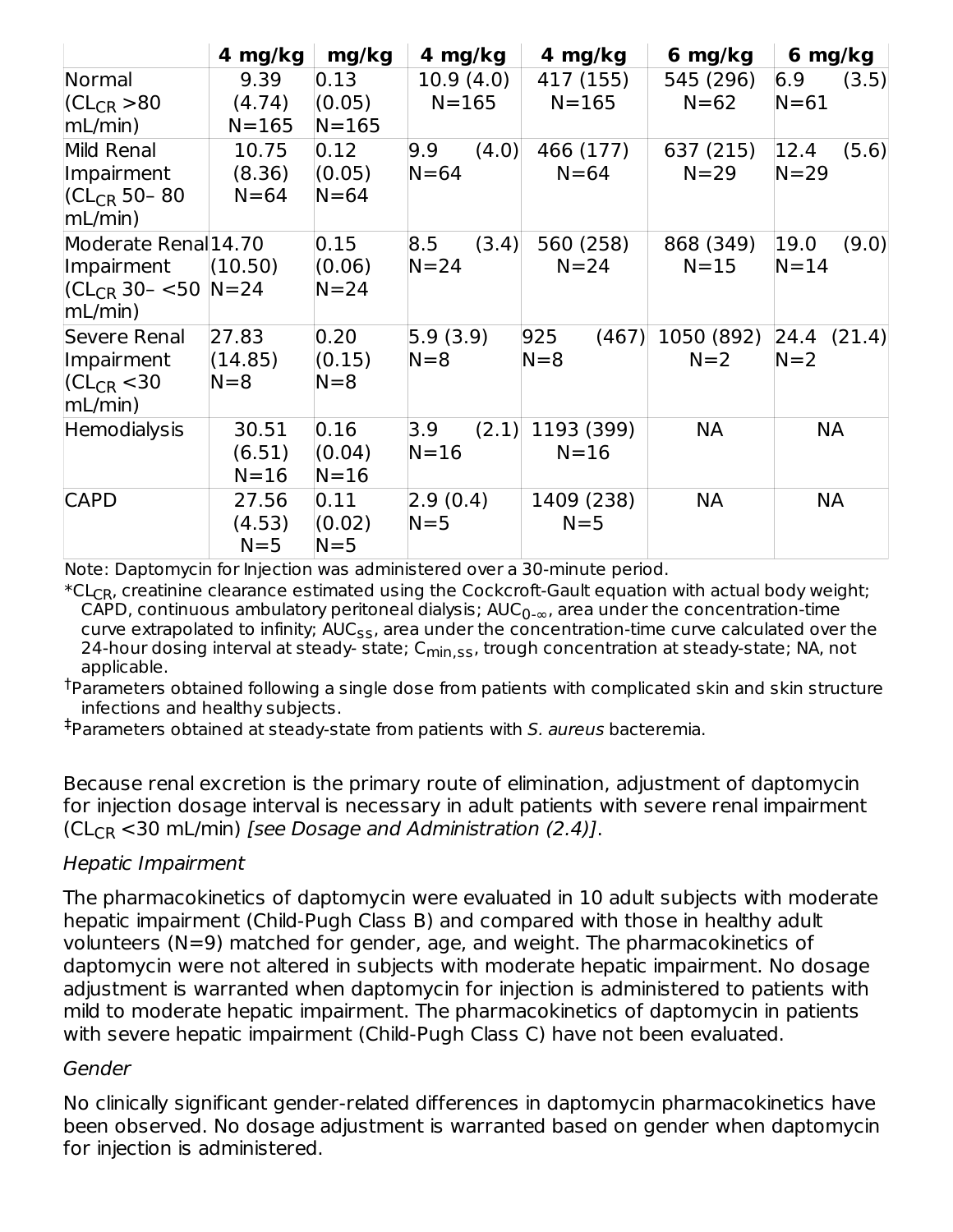#### **Geriatric**

The pharmacokinetics of daptomycin were evaluated in 12 healthy elderly subjects ( $\geq$ 75 years of age) and 11 healthy young adult controls (18 to 30 years of age). Following administration of a single 4 mg/kg dose of daptomycin for injection by IV infusion over a 30-minute period, the mean total clearance of daptomycin was approximately 35% lower and the mean AUC $_{0\text{-}\infty}$  was approximately 58% higher in elderly subjects than in healthy young adult subjects. There were no differences in C<sub>max</sub> [*see Use in Specific Populations*  $(8.5)$ ].

### **Obesity**

The pharmacokinetics of daptomycin were evaluated in 6 moderately obese (Body Mass Index [BMI] 25 to 39.9 kg/m<sup>2</sup>) and 6 extremely obese (BMI  $\geq$ 40 kg/m<sup>2</sup>) adult subjects and controls matched for age, gender, and renal function. Following administration of daptomycin for injection by IV infusion over a 30-minute period as a single 4 mg/kg dose based on total body weight, the total plasma clearance of daptomycin normalized to total body weight was approximately 15% lower in moderately obese subjects and 23% lower in extremely obese subjects than in nonobese controls. The  $\mathsf{AUC}_{0\text{-}\infty}$  of daptomycin was approximately 30% higher in moderately obese subjects and 31% higher in extremely obese subjects than in nonobese controls. The differences were most likely due to differences in the renal clearance of daptomycin. No adjustment of daptomycin for injection dosage is warranted in obese patients.

#### Pediatric

The pharmacokinetics of daptomycin in pediatric subjects was evaluated in 3 single-dose pharmacokinetic studies. In general, body weight-normalized total body clearance in pediatric patients was higher than in adults and increased with a decrease of age, whereas elimination half-life tends to decrease with a decrease of age. Body weightnormalized total body clearance and elimination half-life of daptomycin in children 2 to 6 years of age were similar at different doses.

A study was conducted to assess safety, efficacy, and pharmacokinetics of daptomycin in pediatric patients (1 to 17 years old, inclusive) with cSSSI caused by Gram-positive pathogens. Patients were enrolled into 4 age groups [see Clinical Studies (14.1)], and intravenous daptomycin for injection doses of 5 to 10 mg/kg once daily were administered. Following administration of multiple doses, daptomycin exposure (AUC<sub>ss</sub> and C<sub>max,ss</sub>) was similar across different age groups after dose adjustment based on body weight and age (Table 13).

|                             | <b>Pharmacokinetic Parameters</b> |                          |                                     |                                                           |                |                                                                                                              |                     |  |
|-----------------------------|-----------------------------------|--------------------------|-------------------------------------|-----------------------------------------------------------|----------------|--------------------------------------------------------------------------------------------------------------|---------------------|--|
| Age                         | <b>Dose</b><br>(mg/kg)            | <b>Infusion</b><br>(min) | $AUC_{SS}$<br>Duration (mcg · h/mL) | $\mathbf{t}_{\frac{1}{2}}$ (h) $\mathbf{V}_{\mathbf{SS}}$ | (mL)           | CL <sub>T</sub><br>$ \left(\mathsf{mL}/\mathsf{h}/\mathsf{kg}\right) \left(\mathsf{mcg}/\mathsf{mL}\right) $ | $C_{\text{max,SS}}$ |  |
| 12 to 17<br>$ years (N=6) $ |                                   | 30                       | 434 (67.9)                          | 7.1<br>(0.9)                                              | 8200<br>(3250) | 11.8(2.15) 76.4                                                                                              | (6.75)              |  |
| 7 to 11<br>$ years (N=2) $  |                                   | 30                       | $543*$                              | $6.8*$                                                    | 4470*          | $13.2*$                                                                                                      | $92.4*$             |  |

#### **Table 13: Mean (SD) Daptomycin Population Pharmacokinetic Parameters in cSSSI Pediatric Patients**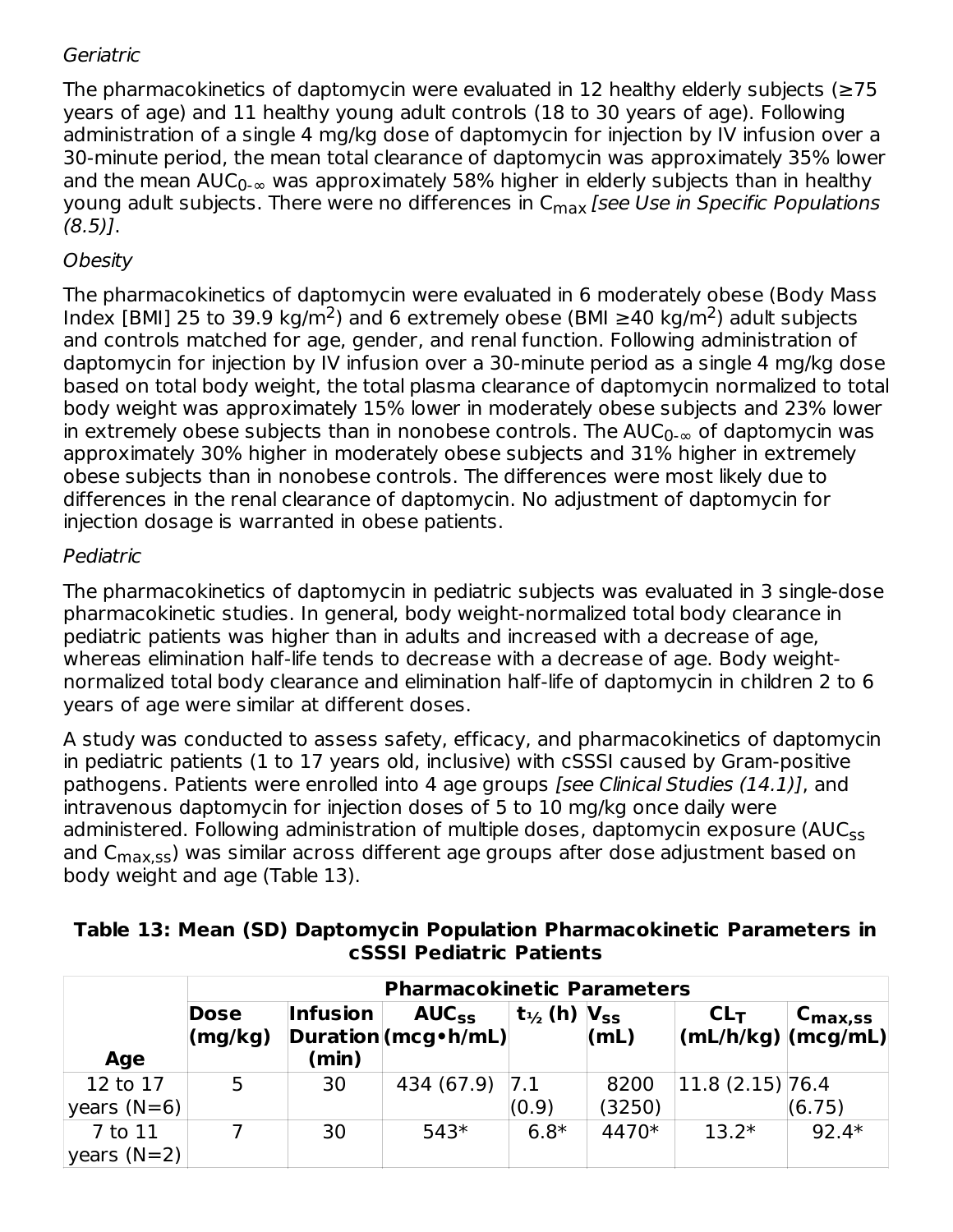| $\vert$ 2 to 6 years | q  | 60 | 452 (93.1) 4.6 |       | 2750  | 20.8(4.29) 90.3 |        |
|----------------------|----|----|----------------|-------|-------|-----------------|--------|
| $(N=7)$              |    |    |                | (0.8) | (832) |                 | (14.0) |
| 1 to less            | 10 | 60 | 462 (138)      | 4.8   | 1670  | 23.1(5.43) 81.6 |        |
| than 2 years         |    |    |                | (0.6) | (446) |                 | (20.7) |
| $(N=27)$             |    |    |                |       |       |                 |        |

AUC<sub>ss</sub>, area under the concentration-time curve at steady state; CL<sub>T</sub>, clearance normalized to body weight; V<sub>ss</sub>, volume of distribution at steady state;  $\mathrm{t}_{\mathrm{i}_2}$ , terminal half-life  $*$ Mean is calculated from N=2

A study was conducted to assess safety, efficacy, and pharmacokinetics of daptomycin in pediatric patients with S. aureus bacteremia. Patients were enrolled into 3 age groups [see Clinical Studies (14.2)], and intravenous doses of 7 to 12 mg/kg once daily were administered. Following administration of multiple doses, daptomycin exposure (AUC<sub>ss</sub> and C<sub>max,ss</sub>) was similar across different age groups after dose adjustment based on body weight and age (Table 14).

#### **Table 14: Mean (SD) of Daptomycin Pharmacokinetics in Bacteremia Pediatric Patients**

|                               | <b>Pharmacokinetic Parameters</b> |                          |                                             |                 |                                  |                 |                                                                        |  |
|-------------------------------|-----------------------------------|--------------------------|---------------------------------------------|-----------------|----------------------------------|-----------------|------------------------------------------------------------------------|--|
| Age                           | <b>Dose</b>                       | <b>Infusion</b><br>(min) | $AUC_{SS}$<br>(mg/kg) Duration (mcg · h/mL) |                 | $t_{1/2}$ (h) $ V_{SS}$ (mL) $ $ | CL <sub>T</sub> | $C_{\text{max,SS}}$<br>$ \mathsf{mL}/\mathsf{h}/\mathsf{kg} $ (mcg/mL) |  |
| 12 to 17<br>years<br>$(N=13)$ | 7                                 | 30                       | 656 (334)                                   | 7.5(2.3)        | 6420<br>(1980)                   |                 | $12.4(3.9)$ 104 (35.5)                                                 |  |
| 7 to 11<br>years<br>$(N=19)$  | 9                                 | 30                       | 579 (116)                                   | 6.0(0.8)        | 4510<br>(1470)                   |                 | $15.9(2.8)$ $ 104(14.5)$                                               |  |
| 2 to 6 years<br>$(N=19)$      | 12                                | 60                       | 620 (109)                                   | $5.1(0.6)$ 2200 | (570)                            |                 | $19.9(3.4)$ 106 (12.8)                                                 |  |

AUC $_\mathsf{ss}$ , area under the concentration-time curve at steady state; CL $_\mathsf{T}$ , clearance normalized to body weight; V<sub>ss</sub>, volume of distribution at steady state; t $_{\rm 1/_{\rm 2}}$ , terminal halflife

No patients 1 to <2 years of age were enrolled in the study. Simulation using a population pharmacokinetic model demonstrated that the  $\mathsf{AUC}_{\mathsf{SS}}$  of daptomycin in pediatric patients 1 to <2 years of age receiving 12 mg/kg once daily would be comparable to that in adult patients receiving 6 mg/kg once daily.

#### Drug-Drug Interactions

#### In Vitro Studies

In vitro studies with human hepatocytes indicate that daptomycin does not inhibit or induce the activities of the following human cytochrome P450 isoforms: 1A2, 2A6, 2C9, 2C19, 2D6, 2E1, and 3A4. It is unlikely that daptomycin will inhibit or induce the metabolism of drugs metabolized by the P450 system.

#### Aztreonam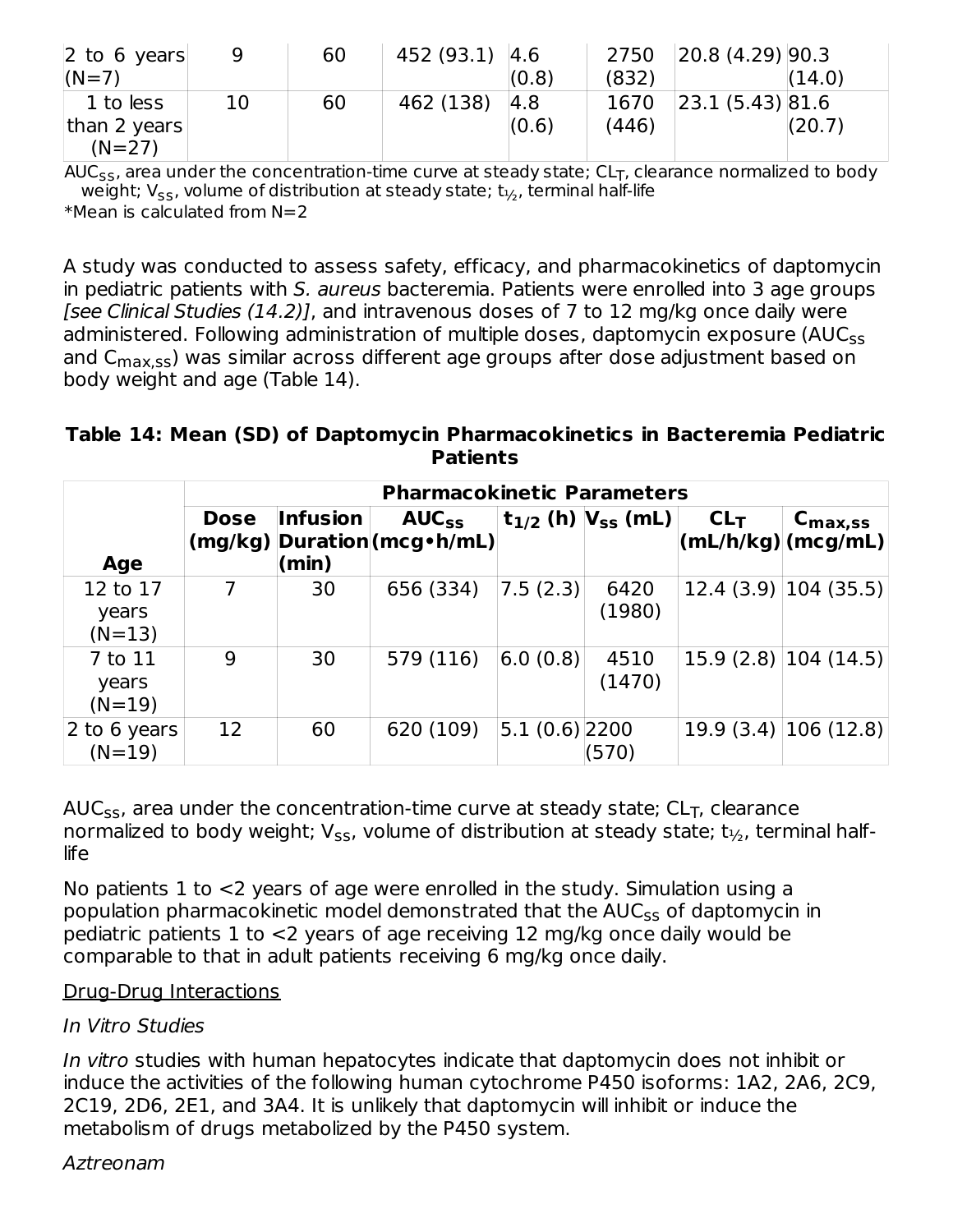In a study in which 15 healthy adult subjects received a single dose of daptomycin for injection 6 mg/kg IV and a combination dose of daptomycin for injection 6 mg/kg IV and aztreonam 1 g IV, administered over a 30- minute period, the C $_{\sf max}$  and AUC $_{\sf 0\text{-}\infty}$  of daptomycin were not significantly altered by aztreonam.

### Tobramycin

In a study in which 6 healthy adult males received a single dose of daptomycin for injection 2 mg/kg IV, tobramycin 1 mg/kg IV, and both in combination, administered over a 30-minute period, the mean C<sub>max</sub> and AUC<sub>0-∞</sub> of daptomycin were 12.7% and 8.7% higher, respectively, when daptomycin for injection was coadministered with tobramycin. The mean C $_{\sf max}$  and AUC $_{\sf 0\text{-}\infty}$  of tobramycin were  $10.7\%$  and  $6.6\%$  lower, respectively, when tobramycin was coadministered with daptomycin for injection. These differences were not statistically significant. The interaction between daptomycin and tobramycin with a clinical dose of daptomycin for injection is unknown.

### **Warfarin**

In 16 healthy adult subjects, administration of daptomycin for injection 6 mg/kg q24h by IV infusion over a 30-minute period for 5 days, with coadministration of a single oral dose of warfarin (25 mg) on the 5th day, had no significant effect on the pharmacokinetics of either drug and did not significantly alter the INR (International Normalized Ratio).

#### Simvastatin

In 20 healthy adult subjects on a stable daily dose of simvastatin 40 mg, administration of daptomycin for injection 4 mg/kg q24h by IV infusion over a 30-minute period for 14 days (N=10) had no effect on plasma trough concentrations of simvastatin and was not associated with a higher incidence of adverse events, including skeletal myopathy, than in subjects receiving placebo once daily  $(N=10)$  [see Warnings and Precautions (5.2) and Drug Interactions (7.1)].

### Probenecid

Concomitant administration of probenecid (500 mg 4 times daily) and a single dose of daptomycin for injection 4 mg/kg by IV infusion over a 30-minute period in adults did not significantly alter the C $_{\sf max}$  or AUC $_{\sf 0\text{-}\infty}$  of daptomycin.

### **12.4 Microbiology**

Daptomycin belongs to the cyclic lipopeptide class of antibacterials. Daptomycin has clinical utility in the treatment of infections caused by aerobic, Gram-positive bacteria. The *in vitro* spectrum of activity of daptomycin encompasses most clinically relevant Gram-positive pathogenic bacteria.

Daptomycin exhibits rapid, concentration-dependent bactericidal activity against Grampositive bacteria in vitro. This has been demonstrated both by time-kill curves and by MBC/MIC (minimum bactericidal concentration/minimum inhibitory concentration) ratios using broth dilution methodology. Daptomycin maintained bactericidal activity in vitro against stationary phase S. aureus in simulated endocardial vegetations. The clinical significance of this is not known.

#### Mechanism of Action

Daptomycin binds to bacterial cell membranes and causes a rapid depolarization of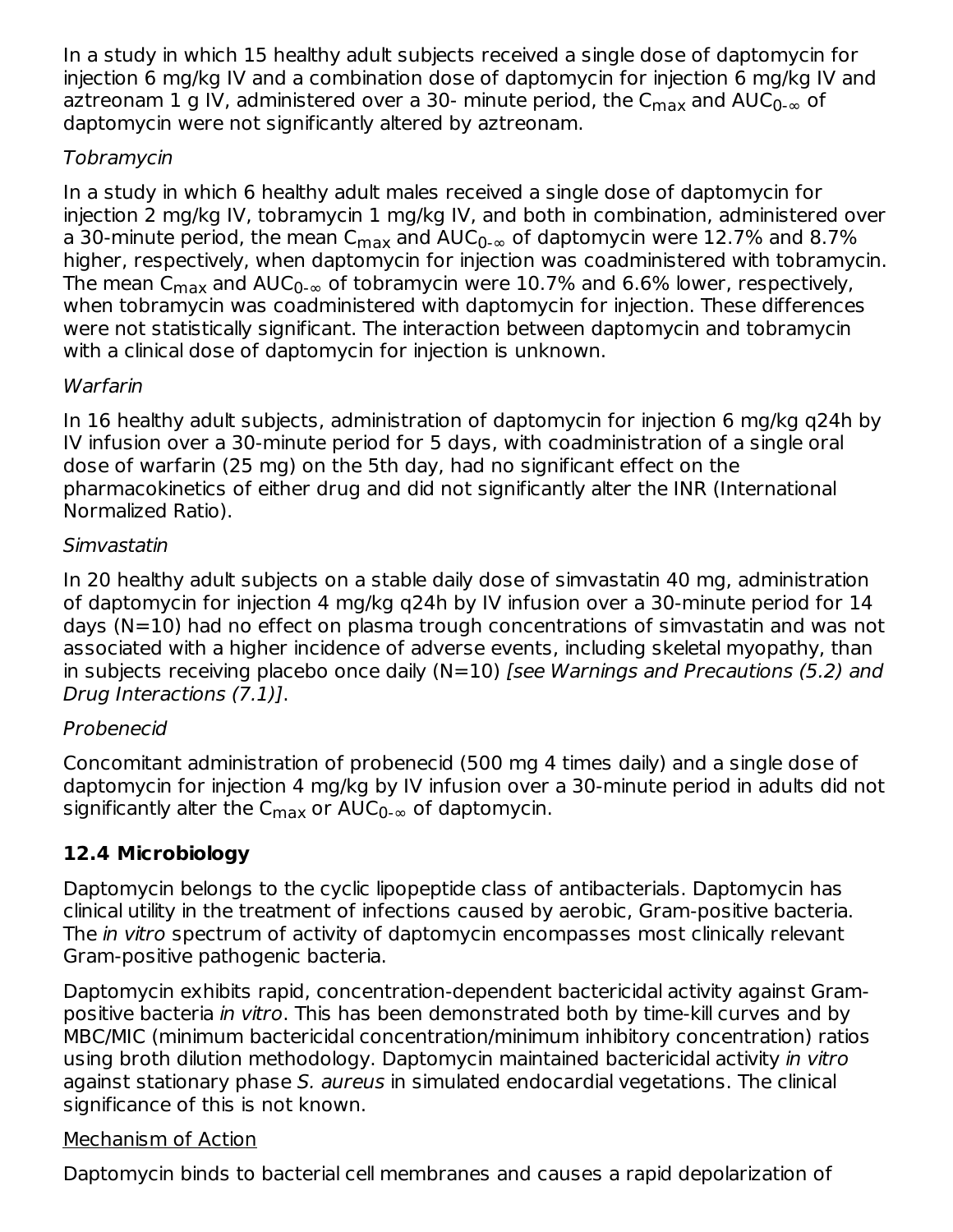membrane potential. This loss of membrane potential causes inhibition of DNA, RNA, and protein synthesis, which results in bacterial cell death.

#### Resistance

The mechanism(s) of daptomycin resistance is not fully understood. Currently, there are no known transferable elements that confer resistance to daptomycin.

#### Interactions with Other Antibacterials

In vitro studies have investigated daptomycin interactions with other antibacterials. Antagonism, as determined by kill curve studies, has not been observed. In vitro synergistic interactions of daptomycin with aminoglycosides, β-lactam antibacterials, and rifampin have been shown against some isolates of staphylococci (including some methicillin-resistant isolates) and enterococci (including some vancomycin-resistant isolates).

#### Complicated Skin and Skin Structure Infection (cSSSI) Trials in Adults

The emergence of daptomycin non-susceptible isolates occurred in 2 infected patients across the set of Phase 2 and pivotal Phase 3 clinical trials of cSSSI in adult patients. In one case, a non-susceptible S. aureus was isolated from a patient in a Phase 2 trial who received daptomycin for injection at less than the protocol-specified dose for the initial 5 days of therapy. In the second case, a non-susceptible Enterococcus faecalis was isolated from a patient with an infected chronic decubitus ulcer who was enrolled in a salvage trial.

#### S. aureus Bacteremia/Endocarditis and Other Post-Approval Trials in Adults

In subsequent clinical trials in adult patients, non-susceptible isolates were recovered. S. aureus was isolated from a

patient in a compassionate-use trial and from 7 patients in the S. aureus bacteremia/endocarditis trial [see Clinical Studies (14.2)]. An E. faecium was isolated from a patient in a vancomycin-resistant enterococci trial.

#### Antimicrobial Activity

Daptomycin has been shown to be active against most isolates of the following microorganisms both in vitro and in clinical infections [see Indications and Usage (1)].

#### **Gram-Positive Bacteria**

Enterococcus faecalis (vancomycin-susceptible isolates only) Staphylococcus aureus (including methicillin-resistant isolates) Streptococcus agalactiae Streptococcus dysgalactiae subsp. equisimilis Streptococcus pyogenes

The following *in vitro* data are available, but their clinical significance is unknown. At least 90 percent of the following bacteria exhibit an *in vitro* minimum inhibitory concentration (MIC) less than or equal to the susceptible breakpoint for daptomycin against isolates of genus or organism group. However, the efficacy of daptomycin in treating clinical infections due to these bacteria has not been established in adequate and well-controlled clinical trials.

#### **Gram-Positive Bacteria**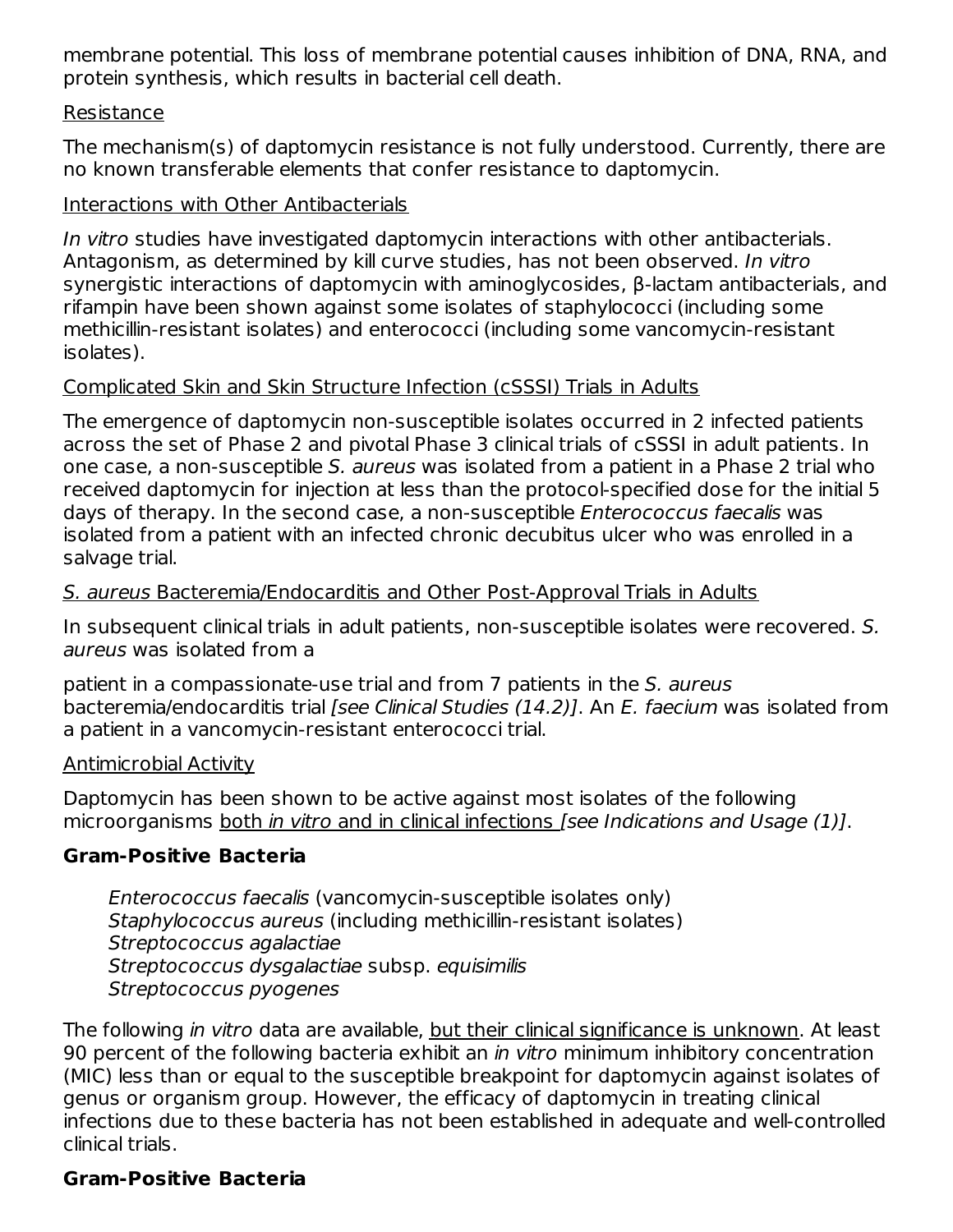Corynebacterium jeikeium Enterococcus faecalis (vancomycin-resistant isolates) Enterococcus faecium (including vancomycin-resistant isolates) Staphylococcus epidermidis (including methicillin-resistant isolates) Staphylococcus haemolyticus

#### Susceptibility Testing

For specific information regarding susceptibility test interpretive criteria and associated test methods and quality control standards recognized by FDA for daptomycin, please see: https://www.fda.gov/STIC.

### **13 NONCLINICAL TOXICOLOGY**

### **13.1 Carcinogenesis, Mutagenesis, Impairment of Fertility**

Long-term carcinogenicity studies in animals have not been conducted to evaluate the carcinogenic potential of daptomycin for injection. However, neither mutagenic nor clastogenic potential was found in a battery of genotoxicity tests, including the Ames assay, a mammalian cell gene mutation assay, a test for chromosomal aberrations in Chinese hamster ovary cells, an in vivo micronucleus assay, an in vitro DNA repair assay, and an in vivo sister chromatid exchange assay in Chinese hamsters.

Daptomycin did not affect the fertility or reproductive performance of male and female rats when administered intravenously at doses of 25, 75, or 150 mg/kg/day, which is approximately up to 9 times the estimated human exposure level based upon AUCs (or approximately up to 4 times the recommended human dose of 6 mg/kg based on body surface area comparison).

### **13.2 Animal Toxicology and/or Pharmacology**

#### Adult Animals

In animals, daptomycin administration has been associated with effects on skeletal muscle. However, there were no changes in cardiac or smooth muscle. Skeletal muscle effects were characterized by microscopic degenerative/regenerative changes and variable elevations in creatine phosphokinase (CPK). No fibrosis or rhabdomyolysis was evident in repeat-dose studies up to the highest doses tested in rats (150 mg/kg/day) and dogs (100 mg/kg/day). The degree of skeletal myopathy showed no increase when treatment was extended from 1 month to up to 6 months. Severity was dosedependent. All muscle effects, including microscopic changes, were fully reversible within 30 days following the cessation of dosing.

In adult animals, effects on peripheral nerve (characterized by axonal degeneration and frequently accompanied by significant losses of patellar reflex, gag reflex, and pain perception) were observed at daptomycin doses higher than those associated with skeletal myopathy. Deficits in the dogs' patellar reflexes were seen within 2 weeks after the start of treatment at 40 mg/kg/day (9 times the human C<sub>max</sub> at the 6 mg/kg/day dose), with some clinical improvement noted within 2 weeks after the cessation of dosing. However, at 75 mg/kg/day for 1 month, 7 of 8 dogs failed to regain full patellar reflex responses within a 3-month recovery period. In a separate study in dogs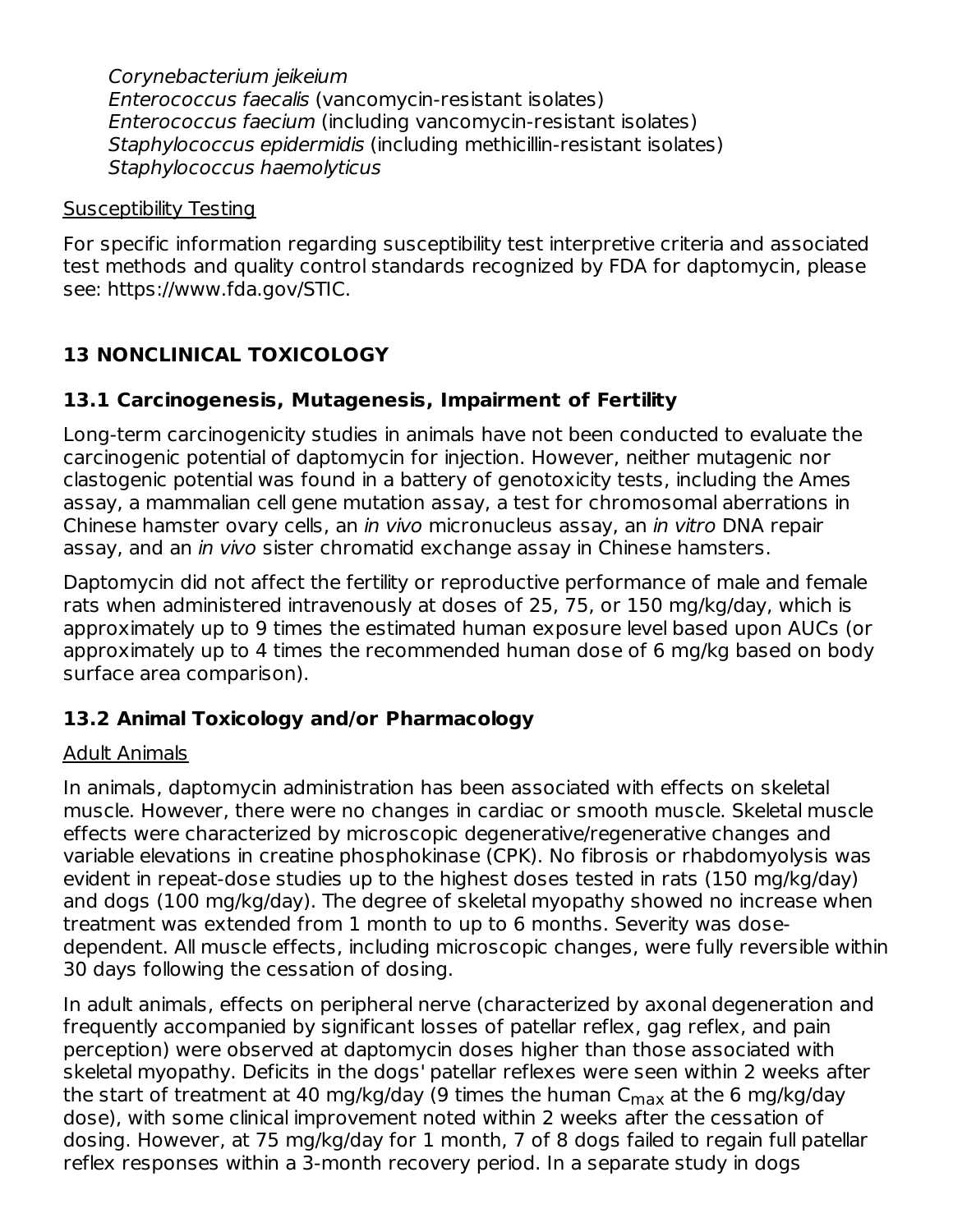receiving doses of 75 and 100 mg/kg/day for 2 weeks, minimal residual histological changes were noted at 6 months after the cessation of dosing. However, recovery of peripheral nerve function was evident.

Tissue distribution studies in rats showed that daptomycin is retained in the kidney but appears to penetrate the blood-brain barrier only minimally following single and multiple doses.

#### Juvenile Animals

Target organs of daptomycin-related effects in 7-week-old juvenile dogs were skeletal muscle and nerve, the same target organs as in adult dogs. In juvenile dogs, nerve effects were noted at lower daptomycin blood concentrations than in adult dogs following 28 days of dosing. In contrast to adult dogs, juvenile dogs also showed evidence of effects in nerves of the spinal cord as well as peripheral nerves after 28 days of dosing. No nerve effects were noted in juvenile dogs following 14 days of dosing at doses up to 75 mg/kg/day.

Administration of daptomycin to 7-week-old juvenile dogs for 28 days at doses of 50 mg/kg/day produced minimal degenerative effects on the peripheral nerve and spinal cord in several animals, with no corresponding clinical signs. A dose of 150 mg/kg/day for 28 days produced minimal degeneration in the peripheral nerve and spinal cord as well as minimal to mild degeneration of the skeletal muscle in a majority of animals, accompanied by slight to severe muscle weakness evident in most dogs. Following a 28 day recovery phase, microscopic examination revealed recovery of the skeletal muscle and the ulnar nerve effects, but nerve degeneration in the sciatic nerve and spinal cord was still observed in all 150 mg/kg/day dogs.

Following once-daily administration of daptomycin to juvenile dogs for 28 days, microscopic effects in nerve tissue were noted at a C $_{\sf max}$  value of 417 mcg/mL, which is approximately 3-fold less than the C $_{\sf max}$  value associated with nerve effects in adult dogs treated once daily with daptomycin for 28 days (1308 mcg/mL).

### Neonatal Animals

Neonatal dogs (4 to 31 days old) were more sensitive to daptomycin-related adverse nervous system and/or muscular system effects than either juvenile or adult dogs. In neonatal dogs, adverse nervous system and/or muscular system effects were associated with a C $_{\sf max}$  value approximately 3-fold less than the C $_{\sf max}$  in juvenile dogs, and 9-fold less than the C $_{\sf max}$  in adult dogs following 28 days of dosing. At a dose of 25 mg/kg/day with associated C<sub>max</sub> and AUC<sub>inf</sub> values of 147 mcg/mL and 717 mcg•h/mL, respectively (1.6 and 1.0-fold the adult human  ${\sf C}_{\sf max}$  and AUC, respectively, at the 6 mg/kg/day dose), mild clinical signs of twitching and one incidence of muscle rigidity were observed with no corresponding effect on body weight. These effects were found to be reversible within 28 days after treatment had stopped.

At higher dose levels of 50 and 75 mg/kg/day with associated C<sub>max</sub> and AUC<sub>inf</sub> values of ≥321 mcg/mL and ≥1470 mcg•h/mL, respectively, marked clinical signs of twitching, muscle rigidity in the limbs, and impaired use of limbs were observed. Resulting decreases in body weights and overall body condition at doses ≥50 mg/kg/day necessitated early discontinuation by postnatal day (PND) 19.

Histopathological assessment did not reveal any daptomycin-related changes in the peripheral and central nervous system tissue, as well as in the skeletal muscle or other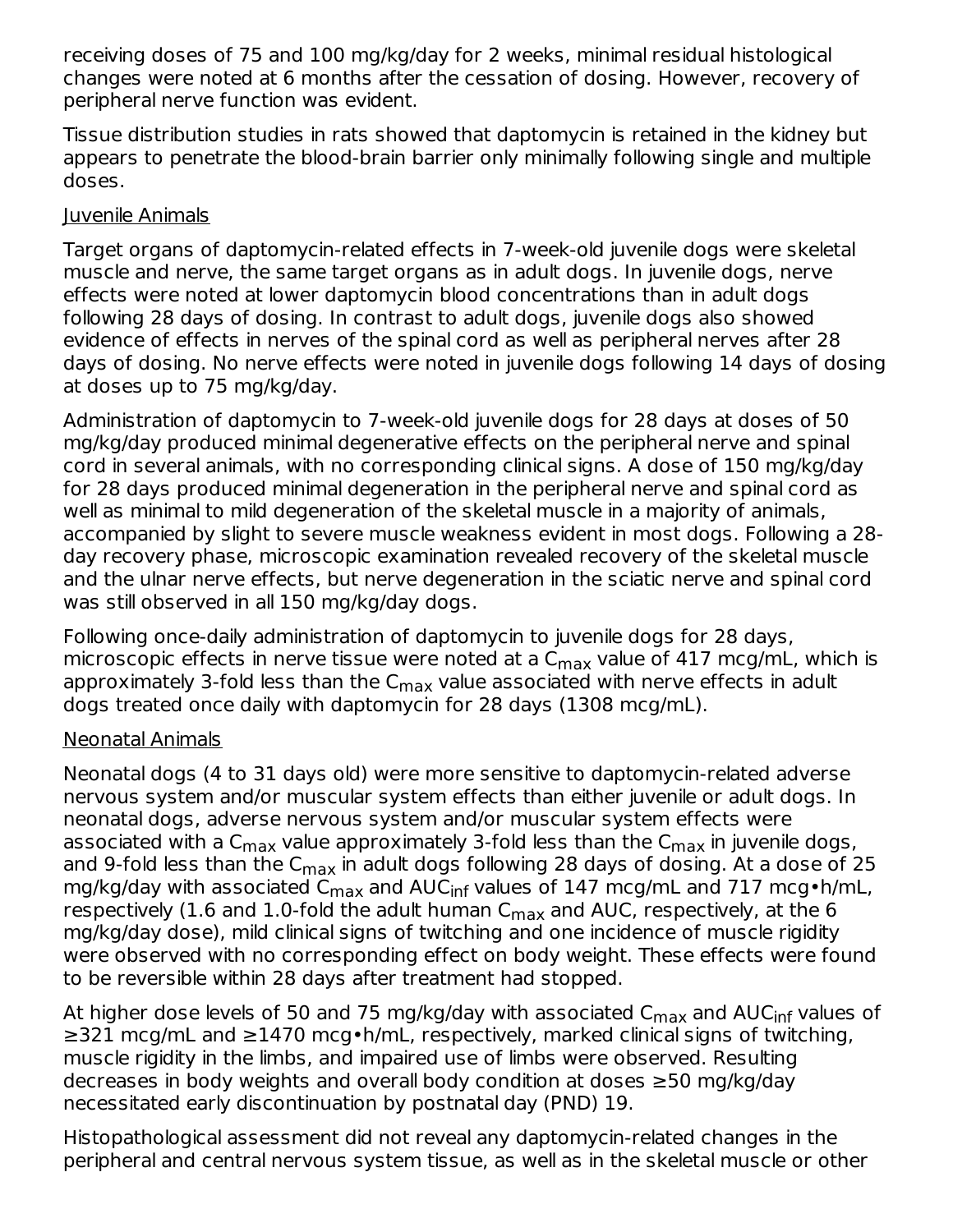tissues assessed, at any dose level.

No adverse effects were observed in the dogs that received daptomycin at 10 mg/kg/day, the NOAEL, with associated C<sub>max</sub> and AUC<sub>inf</sub> values of 62 mcg/mL and 247 mcg•h/mL, respectively (or 0.6 and 0.4-fold the adult human  $\mathsf{C}_{\mathsf{max}}$  and AUC, respectively at the 6 mg/kg dose).

### **14 CLINICAL STUDIES**

#### **14.1 Complicated Skin and Skin Structure Infections**

#### Adults with cSSSI

Adult patients with clinically documented complicated skin and skin structure infections (cSSSI) (Table 15) were enrolled in two randomized, multinational, multicenter, investigator-blinded trials comparing daptomycin for injection (4 mg/kg IV q24h) with either vancomycin (1 g IV q12h) or an anti-staphylococcal semi-synthetic penicillin (i.e., nafcillin, oxacillin, cloxacillin, or flucloxacillin; 4 to 12 g IV per day). Patients could switch to oral therapy after a minimum of 4 days of IV treatment if clinical improvement was demonstrated. Patients known to have bacteremia at baseline were excluded. Patients with creatinine clearance (CL<sub>CR</sub>) between 30 and 70 mL/min were to receive a lower dose of daptomycin for injection as specified in the protocol; however, the majority of patients in this subpopulation did not have the dose of daptomycin for injection adjusted.

|                              | <b>Adult Patients</b><br>(Daptomycin for Injection /<br>Comparator*) |                                   |                             |  |  |  |  |  |  |
|------------------------------|----------------------------------------------------------------------|-----------------------------------|-----------------------------|--|--|--|--|--|--|
|                              |                                                                      | Study 9801 N=264 Study 9901 N=270 | <b>Pooled N=534 /</b>       |  |  |  |  |  |  |
| <b>Primary Diagnosis</b>     | / $N = 266$                                                          | / N=292                           | $N = 558$                   |  |  |  |  |  |  |
| <b>Wound Infection</b>       | 99 (38%) / 116 (44%)                                                 | 102 (38%) / 108<br>(37%)          | 201 (38%) / 224<br>$(40\%)$ |  |  |  |  |  |  |
| <b>Major Abscess</b>         | 55 (21%) / 43 (16%)                                                  | 59 (22%) / 65 (22%)               | 114 (21%) / 108<br>(19%)    |  |  |  |  |  |  |
| Ulcer Infection              | 71 (27%) / 75 (28%)                                                  | 53 (20%) / 68 (23%)               | 124 (23%) / 143<br>(26%)    |  |  |  |  |  |  |
| Other Infection <sup>t</sup> | 39 (15%) / 32 (12%)                                                  | 56 (21%) / 51 (18%)               | 95 (18%) / 83 (15%)         |  |  |  |  |  |  |

**Table 15: Investigator's Primary Diagnosis in the cSSSI Trials in Adult Patients (Population: ITT)**

 $*$ Comparator: vancomycin (1 g IV g12h) or an anti-staphylococcal semi-synthetic penicillin (i.e., nafcillin, oxacillin, cloxacillin, or flucloxacillin; 4 to 12 g/day IV in divided doses).

 $^\dagger$ The majority of cases were subsequently categorized as complicated cellulitis, major abscesses, or traumatic wound infections.

One trial was conducted primarily in the United States and South Africa (study 9801), and the second was conducted at non-US sites only (study 9901). The two trials were similar in design but differed in patient characteristics, including history of diabetes and peripheral vascular disease. There were a total of 534 adult patients treated with daptomycin for injection and 558 treated with comparator in the two trials. The majority (89.7%) of patients received IV medication exclusively.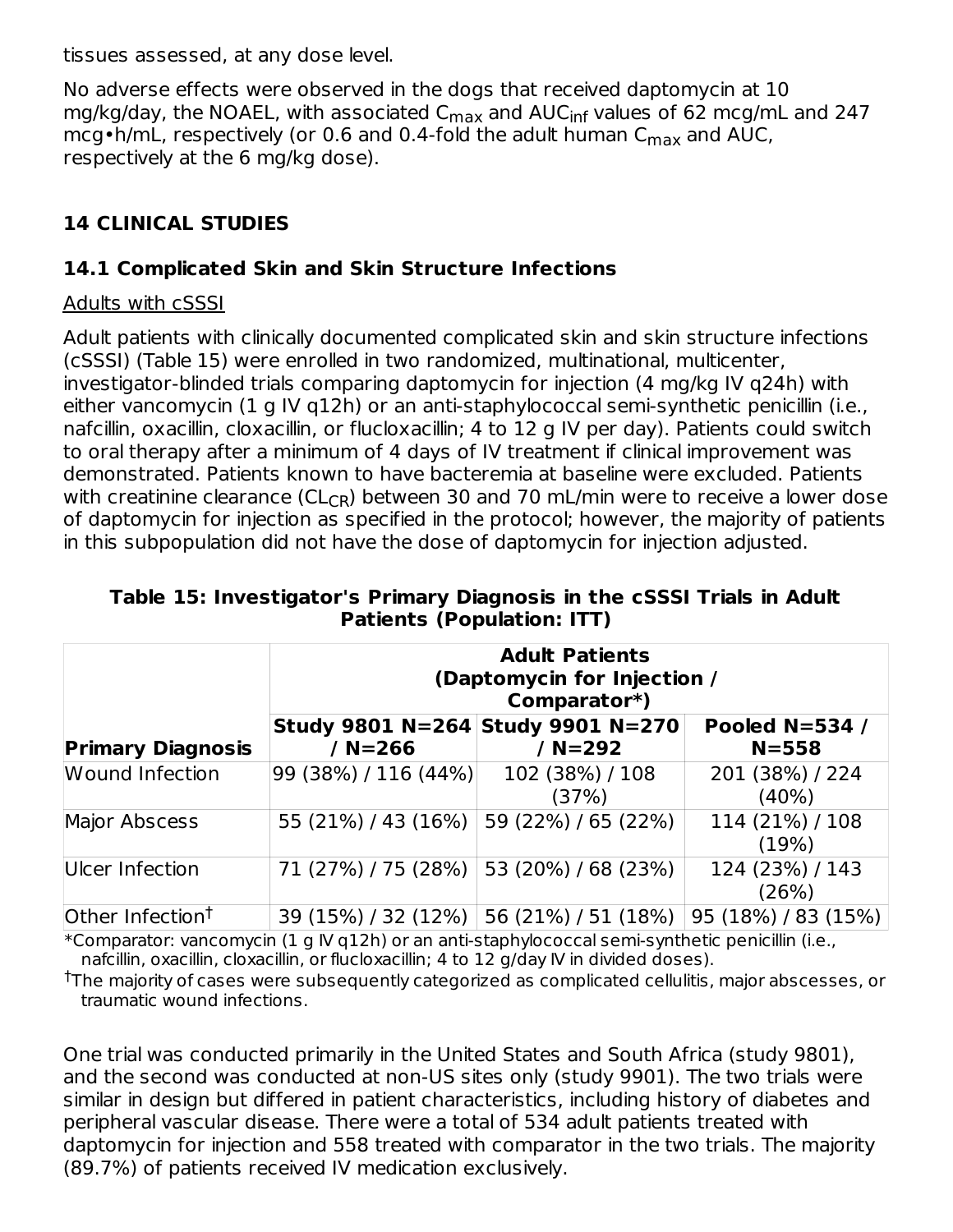The efficacy endpoints in both trials were the clinical success rates in the intent-to-treat (ITT) population and in the clinically evaluable (CE) population. In study 9801, clinical success rates in the ITT population were 62.5% (165/264) in patients treated with daptomycin for injection and 60.9% (162/266) in patients treated with comparator drugs. Clinical success rates in the CE population were 76.0% (158/208) in patients treated with daptomycin for injection and 76.7% (158/206) in patients treated with comparator drugs. In study 9901, clinical success rates in the ITT population were 80.4% (217/270) in patients treated with daptomycin for injection and 80.5% (235/292) in patients treated with comparator drugs. Clinical success rates in the CE population were 89.9% (214/238) in patients treated with daptomycin for injection and 90.4% (226/250) in patients treated with comparator drugs.

The success rates by pathogen for microbiologically evaluable patients are presented in Table 16.

|                                                                     | Success Rate n/N (%)               |               |  |  |  |
|---------------------------------------------------------------------|------------------------------------|---------------|--|--|--|
| Pathogen                                                            | Daptomycin for<br><b>Injection</b> | Comparator*   |  |  |  |
| Methicillin-susceptible Staphylococcus aureus<br>$(MSSA)^{\dagger}$ | 170/198 (86%)                      | 180/207 (87%) |  |  |  |
| Methicillin-resistant Staphylococcus aureus<br>(MRSA) <sup>†</sup>  | 21/28 (75%)                        | 25/36 (69%)   |  |  |  |
| Streptococcus pyogenes                                              | 79/84 (94%)                        | 80/88 (91%)   |  |  |  |
| Streptococcus agalactiae                                            | 23/27 (85%)                        | 22/29 (76%)   |  |  |  |
| Streptococcus dysgalactiae subsp. equisimilis                       | 8/8 (100%)                         | 9/11 (82%)    |  |  |  |
| Enterococcus faecalis (vancomycin-susceptible<br>only)              | 27/37 (73%)                        | 40/53 (76%)   |  |  |  |

#### **Table 16: Clinical Success Rates by Infecting Pathogen in the cSSSI Trials in Adult Patients (Population: Microbiologically Evaluable)**

\*Comparator: vancomycin (1 g IV q12h) or an anti-staphylococcal semi-synthetic penicillin (i.e., nafcillin, oxacillin, cloxacillin, or flucloxacillin; 4 to 12 g/day IV in divided doses). As determined by the central laboratory. **†**

#### Pediatric Patients (1 to 17 Years of Age) with cSSSI

The cSSSI pediatric trial was a single prospective multi-center, randomized, comparative trial. A total of 396 pediatric patients aged 1 to 17 years with cSSSI caused by Gram positive pathogens were enrolled into the study. Patients known to have bacteremia, osteomyelitis, endocarditis, and pneumonia at baseline were excluded. Patients were enrolled in a stepwise approach into four age groups and given age-dependent doses of daptomycin for injection once daily for up to 14 days. The different age groups and doses evaluated were as follows: Adolescents (12 to 17 years) treated with 5 mg/kg of daptomycin for injection (n=113), Children (7 to 11 years) treated with 7 mg/kg of daptomycin for injection (n=113), Children (2 to 6 years) treated with 9 mg/kg of daptomycin for injection (n=125) and Infants (1 to  $\lt 2$  years) treated with 10 mg/kg (n= 45).

Patients were randomized 2:1 to receive daptomycin for injection or a standard of care (SOC) comparator, which included intravenous therapy with either vancomycin,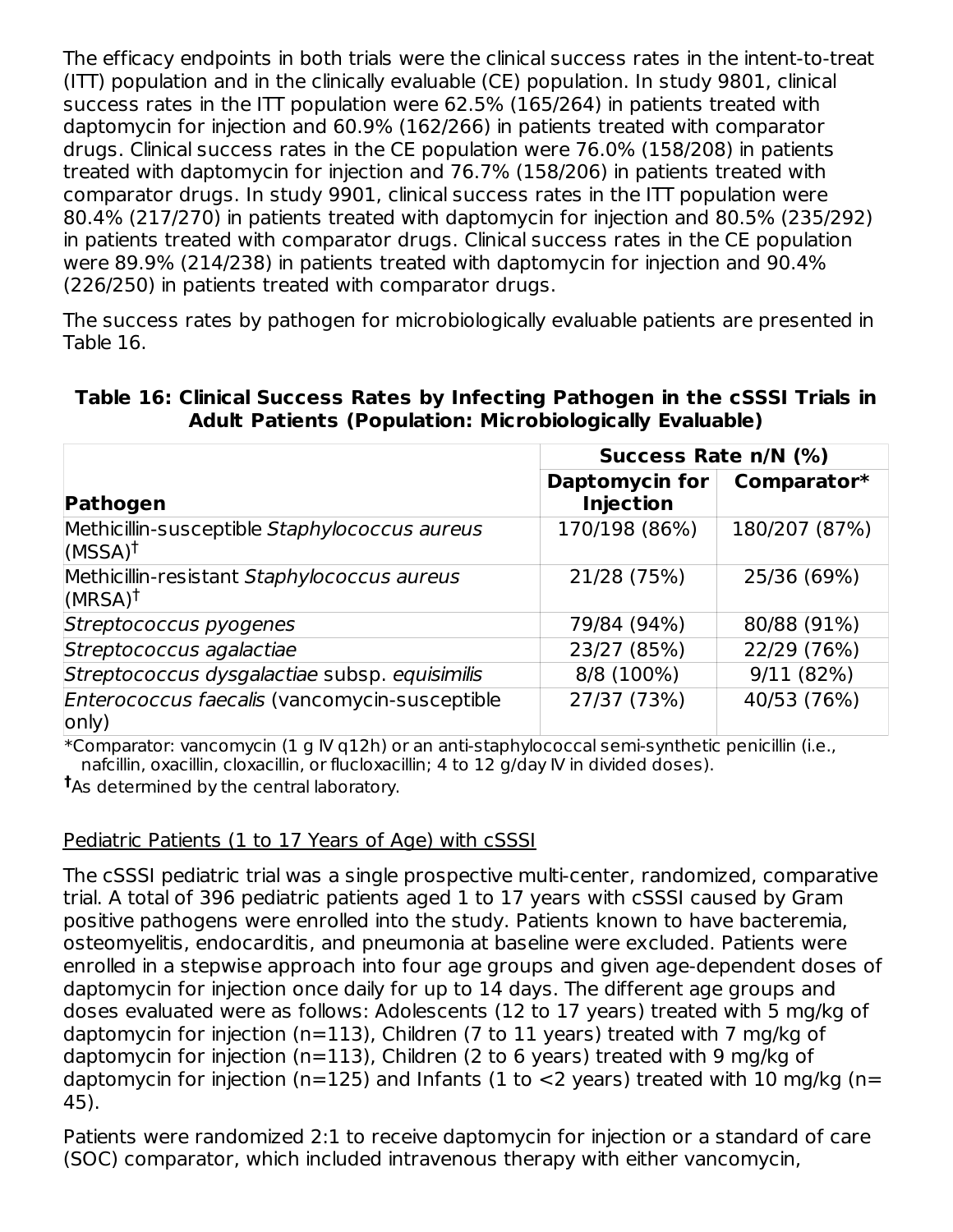clindamycin, or an anti-staphylococcal semi-synthetic penicillin (nafcillin, oxacillin, or cloxacillin). Patients could switch to oral therapy after clinical improvement was demonstrated (no minimum IV dosing was required).

The primary objective of this study was to evaluate the safety of daptomycin for injection. The clinical outcome was determined by resolution or improvement of symptoms at the End-of-Treatment (EOT), 3 days after the last dose, and Test-of-Cure (TOC), 7-14 days after the last dose. Investigator observed outcomes were verified in a blinded fashion. Of the 396 subjects randomized in the study, 389 subjects were treated with daptomycin for injection or comparator and included in the ITT population. Of these, 257 subjects were randomized to the daptomycin for injection group and 132 subjects were randomized to the comparator group. Approximately 95% of subjects switched to oral therapy. The mean day of switch was day 4, and ranged from day 1 to day 14. The clinical success rates determined at 7–14 days after last dose of therapy (IV and oral) (TOC visit) were 88% (227/257) for daptomycin for injection and 86% (114/132) for comparator.

### **14.2 S. aureus Bacteremia/Endocarditis**

#### Adults with S. aureus Bacteremia/Endocarditis

The efficacy of daptomycin for injection in the treatment of adult patients with S. aureus bacteremia was

demonstrated in a randomized, controlled, multinational, multicenter, open-label trial. In this trial, adult patients with at least one positive blood culture for S. aureus obtained within 2 calendar days prior to the first dose of study drug and irrespective of source were enrolled and randomized to either daptomycin for injection (6 mg/kg IV q24h) or standard of care [an anti-staphylococcal semi-synthetic penicillin 2 g IV q4h (nafcillin, oxacillin, cloxacillin, or flucloxacillin) or vancomycin 1 g IV q12h, each with initial gentamicin 1 mg/kg IV every 8 hours for first 4 days]. Of the patients in the comparator group, 93% received initial gentamicin for a median of 4 days, compared with 1 patient (<1%) in the daptomycin for injection group. Patients with prosthetic heart valves, intravascular foreign material that was not planned for removal within 4 days after the first dose of study medication, severe neutropenia, known osteomyelitis, polymicrobial bloodstream infections, creatinine clearance <30 mL/min, and pneumonia were excluded.

Upon entry, patients were classified for likelihood of endocarditis using the modified Duke criteria (Possible, Definite, or Not Endocarditis). Echocardiography, including a transesophageal echocardiogram (TEE), was performed within 5 days following study enrollment. The choice of comparator agent was based on the oxacillin susceptibility of the S. aureus isolate. The duration of study treatment was based on the investigator's clinical diagnosis. Final diagnoses and outcome assessments at Test of Cure (6 weeks after the last treatment dose) were made by a treatment-blinded Adjudication Committee, using protocol-specified clinical definitions and a composite primary efficacy endpoint (clinical and microbiological success) at the Test of Cure visit.

A total of 246 patients ≥18 years of age (124 daptomycin for injection, 122 comparator) with S. aureus bacteremia were randomized from 48 centers in the US and Europe. In the ITT population, 120 patients received daptomycin for injection and 115 received comparator (62 received an anti-staphylococcal semi-synthetic penicillin and 53 received vancomycin). Thirty-five patients treated with an anti-staphylococcal semi-synthetic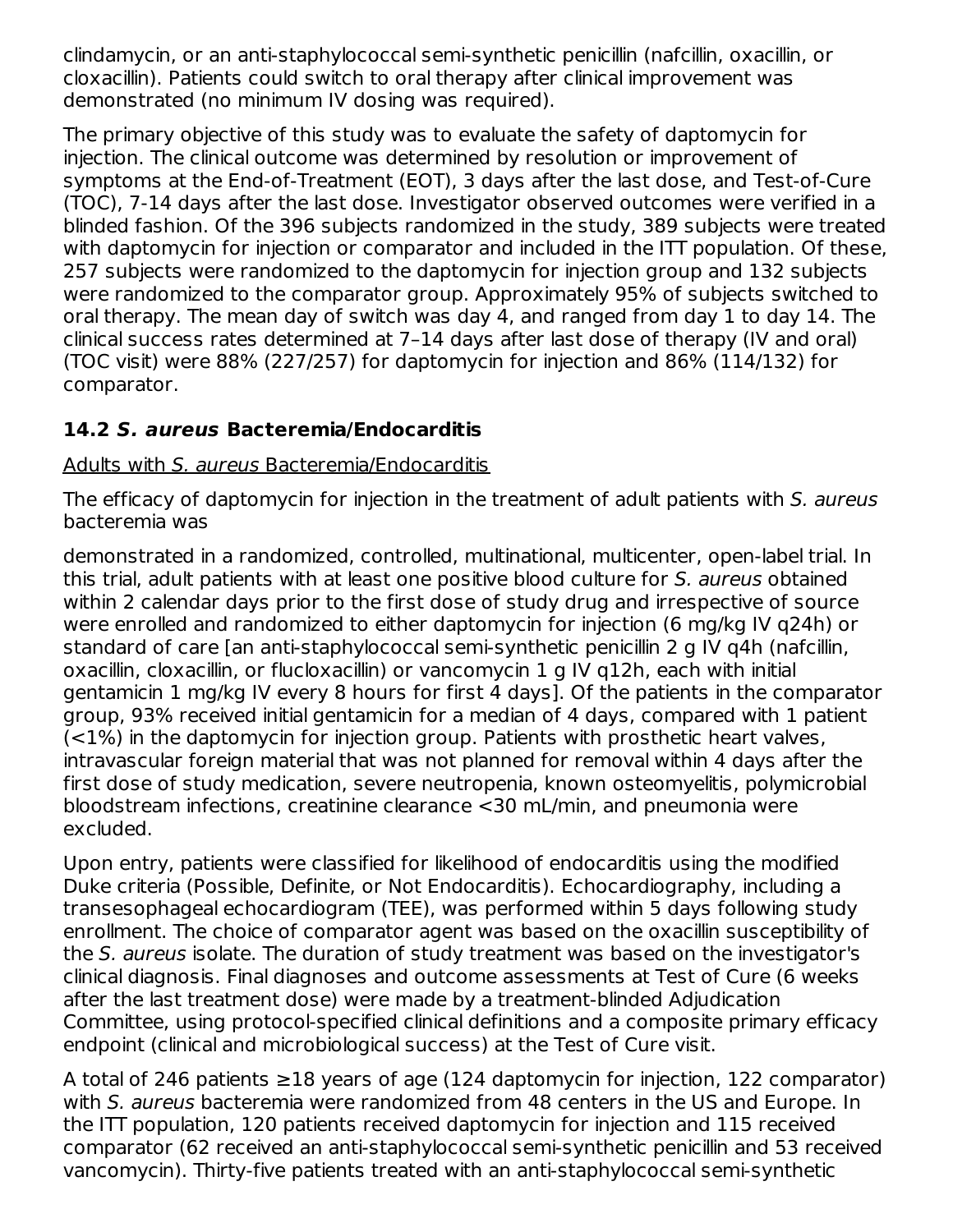penicillin received vancomycin initially for 1 to 3 days, pending final susceptibility results for the S. aureus isolates. The median age among the 235 patients in the ITT population was 53 years (range: 21 to 91 years); 30/120 (25%) in the daptomycin for injection group and 37/115 (32%) in the comparator group were  $\geq 65$  years of age. Of the 235 ITT patients, there were 141 (60%) males and 156 (66%) Caucasians across the two treatment groups. In addition, 176 (75%) of the ITT population had systemic inflammatory response syndrome (SIRS) at baseline and 85 (36%) had surgical procedures within 30 days prior to onset of the S. aureus bacteremia. Eighty-nine patients (38%) had bacteremia caused by methicillin-resistant S. aureus (MRSA). Entry diagnosis was based on the modified Duke criteria and comprised 37 (16%) Definite, 144 (61%) Possible, and 54 (23%) Not Endocarditis. Of the 37 patients with an entry diagnosis of Definite Endocarditis, all (100%) had a final diagnosis of infective endocarditis, and of the 144 patients with an entry diagnosis of Possible Endocarditis, 15 (10%) had a final diagnosis of infective endocarditis as assessed by the Adjudication Committee. Of the 54 patients with an entry diagnosis of Not Endocarditis, 1 (2%) had a final diagnosis of infective endocarditis as assessed by the Adjudication Committee.

In the ITT population, there were 182 patients with bacteremia and 53 patients with infective endocarditis as assessed by the Adjudication Committee, including 35 with right-sided endocarditis and 18 with left-sided endocarditis. The 182 patients with bacteremia comprised 121 with complicated S. aureus bacteremia and 61 with uncomplicated S. aureus bacteremia.

Complicated bacteremia was defined as S. aureus isolated from blood cultures obtained on at least 2 different calendar days, and/or metastatic foci of infection (deep tissue involvement), and classification of the patient as not having endocarditis according to the modified Duke criteria. Uncomplicated bacteremia was defined as S. aureus isolated from blood culture(s) obtained on a single calendar day, no metastatic foci of infection, no infection of prosthetic material, and classification of the patient as not having endocarditis according to the modified Duke criteria. The definition of right-sided infective endocarditis (RIE) used in the clinical trial was Definite or Possible Endocarditis according to the modified Duke criteria and no echocardiographic evidence of predisposing pathology or active involvement of either the mitral or aortic valve. Complicated RIE comprised patients who were not intravenous drug users, had a positive blood culture for MRSA, serum creatinine ≥2.5 mg/dL, or evidence of extrapulmonary sites of infection. Patients who were intravenous drug users, had a positive blood culture for methicillin-susceptible S. aureus (MSSA), had serum creatinine <2.5 mg/dL, and were without evidence of extrapulmonary sites of infection were considered to have uncomplicated RIE.

The coprimary efficacy endpoints in the trial were the Adjudication Committee success rates at the Test of Cure visit (6 weeks after the last treatment dose) in the ITT and Per Protocol (PP) populations. The overall Adjudication Committee success rates in the ITT population were 44.2% (53/120) in patients treated with daptomycin for injection and 41.7% (48/115) in patients treated with comparator (difference =  $2.4\%$  [95% CI -10.2, 15.1]). The success rates in the PP population were 54.4% (43/79) in patients treated with daptomycin for injection and 53.3% (32/60) in patients treated with comparator (difference = 1.1% [95% CI −15.6, 17.8]).

Adjudication Committee success rates are shown in Table 17.

### **Table 17: Adjudication Committee Success Rates at Test of Cure in the S.**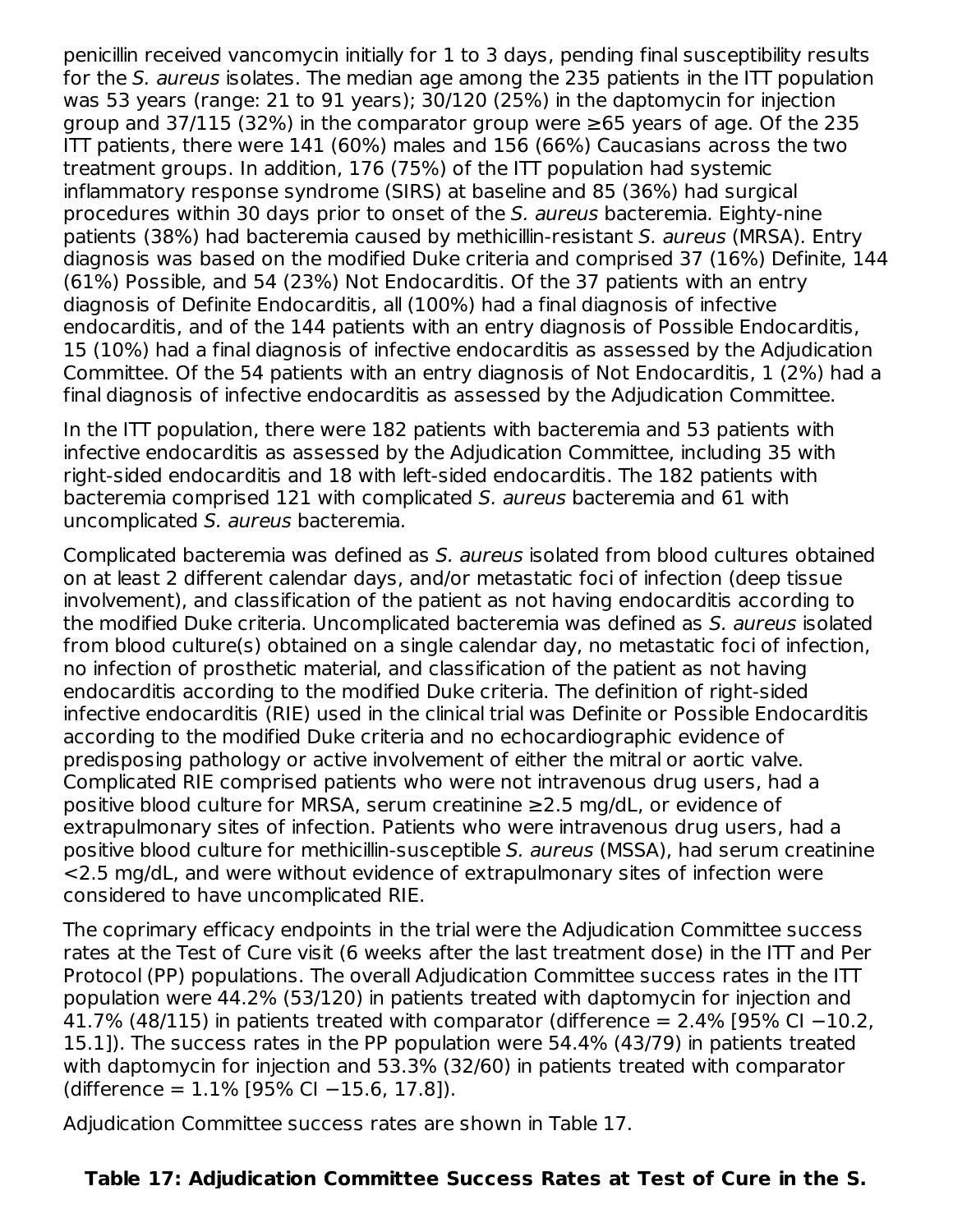**Table 17: Adjudication Committee Success Rates at Test of Cure in the S. aureus Bacteremia/Endocarditis Trial in Adult Patients (Population: ITT)**

| Population                                           | Success Rate n/N (%)                          |              | <b>Difference:</b><br><b>Daptomycin for</b><br>Injection-Comparator<br>(Confidence Interval) |  |  |
|------------------------------------------------------|-----------------------------------------------|--------------|----------------------------------------------------------------------------------------------|--|--|
|                                                      | <b>Daptomycin</b><br>for Injection 6<br>mg/kg | Comparator*  |                                                                                              |  |  |
| Overall                                              | 53/120 (44%)                                  | 48/115 (42%) | $2.4\%$ (-10.2, 15.1) <sup>†</sup>                                                           |  |  |
| <b>Baseline Pathogen</b>                             |                                               |              |                                                                                              |  |  |
| Methicillin-susceptible S.                           | 33/74 (45%)                                   | 34/70 (49%)  | $-4.0\%$ (-22.6, 14.6) <sup>‡</sup>                                                          |  |  |
| aureus                                               |                                               |              |                                                                                              |  |  |
| Methicillin-resistant S.                             | 20/45 (44%)                                   | 14/44 (32%)  | $12.6\%$ (-10.2, 35.5) <sup>‡</sup>                                                          |  |  |
| aureus                                               |                                               |              |                                                                                              |  |  |
| Entry Diagnosis <sup>§</sup>                         |                                               |              |                                                                                              |  |  |
| Definite or Possible                                 | 41/90 (46%)                                   | 37/91 (41%)  | $4.9\%$ (-11.6, 21.4) <sup>‡</sup>                                                           |  |  |
| Infective Endocarditis                               |                                               |              |                                                                                              |  |  |
| Not Infective Endocarditis                           | 12/30 (40%)                                   | 11/24 (46%)  | $-5.8\%$ ( $-36.2$ , 24.5) <sup>‡</sup>                                                      |  |  |
| <b>Final Diagnosis</b>                               |                                               |              |                                                                                              |  |  |
| Uncomplicated                                        | 18/32 (56%)                                   | 16/29 (55%)  | $1.1\%$ (-31.7, 33.9)                                                                        |  |  |
| Bacteremia                                           |                                               |              |                                                                                              |  |  |
| Complicated Bacteremia                               | 26/60 (43%)                                   | 23/61 (38%)  | $5.6\%$ (-17.3, 28.6) <sup>1</sup>                                                           |  |  |
| <b>Right-Sided Infective</b><br>Endocarditis         | 8/19 (42%)                                    | 7/16 (44%)   | $-1.6\%$ ( $-44.9$ , $41.6$ )                                                                |  |  |
|                                                      |                                               |              |                                                                                              |  |  |
| Uncomplicated Right-<br>Sided Infective Endocarditis | 3/6(50%)                                      | 1/4(25%)     | $25.0\%$ (-51.6, 100.0) <sup>1</sup>                                                         |  |  |
| Complicated Right-                                   | 5/13 (39%)                                    | 6/12(50%)    | $-11.5\%$ (-62.4, 39.4) <sup>1</sup>                                                         |  |  |
| Sided Infective Endocarditis                         |                                               |              |                                                                                              |  |  |
| Left-Sided Infective                                 | 1/9(11%)                                      | 2/9(22%)     | $-11.1\%$ (-55.9, 33.6) <sup>¶</sup>                                                         |  |  |
| Endocarditis                                         |                                               |              |                                                                                              |  |  |

\*Comparator: vancomycin (1 g IV q12h) or an anti-staphylococcal semi-synthetic penicillin (i.e., nafcillin, oxacillin, cloxacillin, or flucloxacillin; 2 g IV q4h), each with initial low-dose gentamicin. 95% Confidence Interval †

97.5% Confidence Interval (adjusted for multiplicity) ‡

 $\mathrm{^6}$ According to the modified Duke criteria $^5$ 

99% Confidence Interval (adjusted for multiplicity) ¶

Eighteen (18/120) patients in the daptomycin for injection arm and 19/116 patients in the comparator arm died during the trial. These comprise 3/28 daptomycin for injectiontreated patients and 8/26 comparator-treated patients with endocarditis, as well as 15/92 daptomycin for injection-treated patients and 11/90 comparator-treated patients with bacteremia. Among patients with persisting or relapsing S. aureus infections, 8/19 daptomycin for injection-treated patients and 7/11 comparator-treated patients died.

Overall, there was no difference in time to clearance of S. aureus bacteremia between daptomycin for injection and comparator. The median time to clearance in patients with MSSA was 4 days and in patients with MRSA was 8 days. Failure of treatment due to persisting or relapsing S. aureus infections was assessed by the Adjudication Committee in 19/120 (16%) daptomycin for injection-treated patients (12 with MRSA and 7 with MSSA) and 11/115 (10%) comparator-treated patients (9 with MRSA treated with vancomycin and 2 with MSSA treated with an anti-staphylococcal semi-synthetic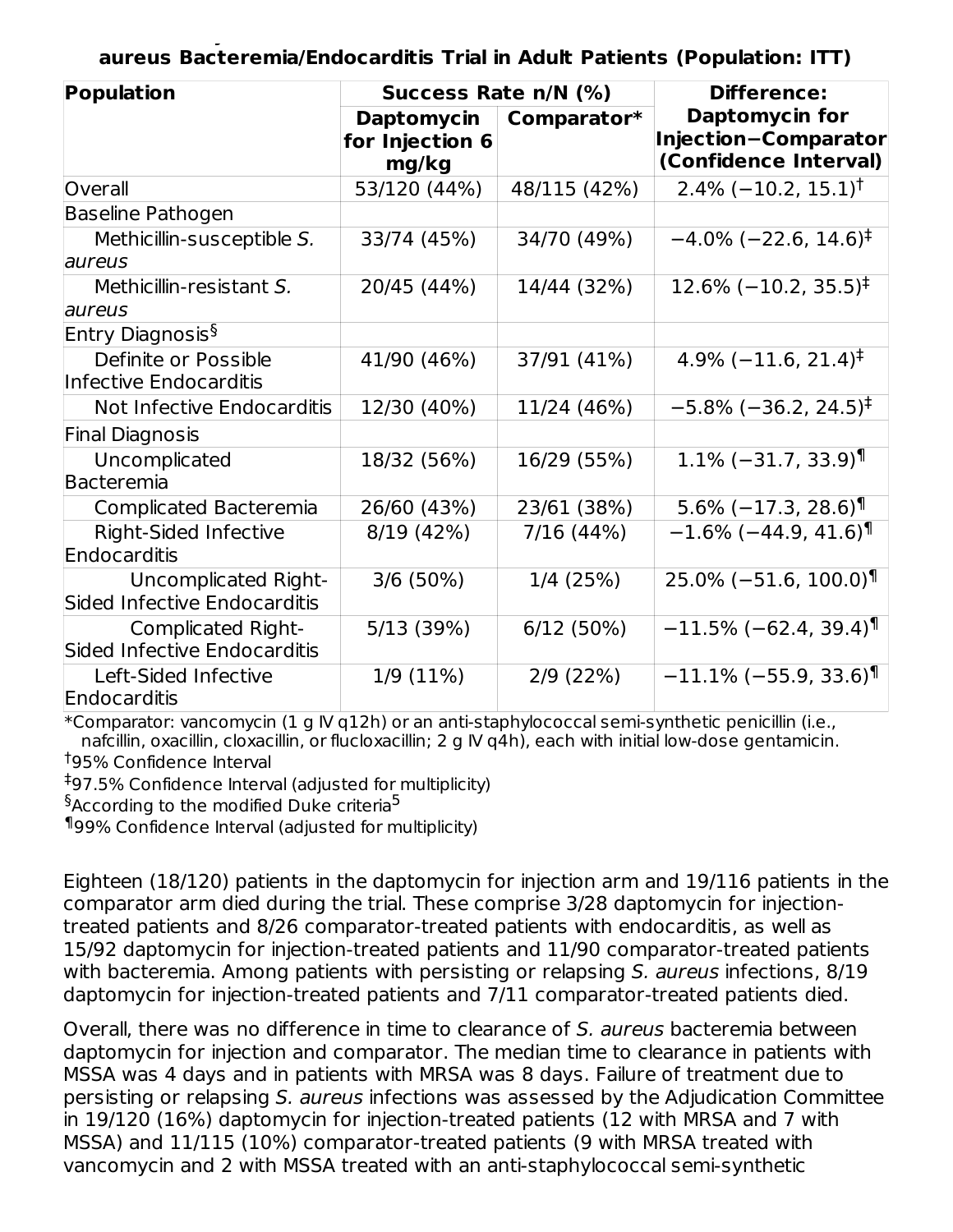penicillin). Among all failures, isolates from 6 daptomycin for injection-treated patients and 1 vancomycin-treated patient developed increasing MICs (reduced susceptibility) by central laboratory testing during or following therapy. Most patients who failed due to persisting or relapsing S. aureus infection had deep-seated infection and did not receive necessary surgical intervention [see Warnings and Precautions (5.9)].

#### Pediatric Patients (1 to 17 Years of Age) with S. aureus Bacteremia

The pediatric S. aureus bacteremia study was designed as a prospective multi-center, randomized, comparative trial to treat pediatric patients aged 1 to 17 years with bacteremia. Patients known to have endocarditis or pneumonia at baseline were excluded. Patients were enrolled in a stepwise approach into three age groups and given age-dependent doses of daptomycin for injection once daily for up to 42 days. The different age groups and doses evaluated were as follows: Adolescents (12 to 17 years, n=14 patients) treated with daptomycin for injection dosed at 7 mg/kg once daily, Children (7 to 11 years, n=19 patients) treated with daptomycin for injection dosed at 9 mg/kg once daily and Children (2 to 6 years, n=22 patients) treated with daptomycin for injection dosed at 12 mg/kg once daily. No patients 1 to <2 years of age were enrolled.

Patients were randomized 2:1 to receive daptomycin for injection or a standard of care comparator, which included intravenous therapy with vancomycin, semi-synthetic penicillin, first generation cephalosporin or clindamycin. Patients could switch to oral therapy after clinical improvement was demonstrated (no minimum IV dosing was required).

The primary objective of this study was to assess the safety of daptomycin for injection. The clinical outcome was determined by resolution or improvement of symptoms at testof-cure (TOC) visit, 7 to 14 days after the last dose, which was assessed by the site level Blinded Evaluator.

Of the 82 subjects randomized in the study, 81 subjects were treated with daptomycin for injection or comparator and included in the safety population, and 73 had a proven S. aureus bacteremia at Baseline. Of these, 51 subjects were randomized to the daptomycin for injection group and 22 subjects were randomized to the comparator group. The mean duration of IV therapy was 12 days, with a range of 1 to 44 days. Forty-eight subjects switched to oral therapy, and the mean duration of oral therapy was 21 days. The clinical success rates determined at 7 to 14 days after last dose of therapy (IV and oral) (TOC visit) were 88% (45/51) for daptomycin for injection and 77% (17/22) for comparator.

### **15 REFERENCES**

- 1. Liu SL, Howard LC, Van Lier RBL, Markham JK: Teratology studies with daptomycin administered intravenously (iv) to rats and rabbits. Teratology 37(5):475, 1988.
- 2. Stroup JS, Wagner J, Badzinski T: Use of daptomycin in a pregnant patient with Staphylococcus aureus endocarditis. Ann Pharmacother 44(4):746-749, 2010.
- 3. Buitrago MI, Crompton JA, Bertolami S, North DS, Nathan RA. Extremely low excretion of daptomycin into breast milk of a nursing mother with methicillin-resistant Staphylococcus aureus pelvic inflammatory disease. Pharmacotherapy 2009;29(3):347–351.
- 4. Klibanov OM, Vickery S, Nortey C: Successful treatment of infective panniculitis with daptomycin in a pregnant, morbidly obese patient. Ann Pharmacother 48(5):652-655,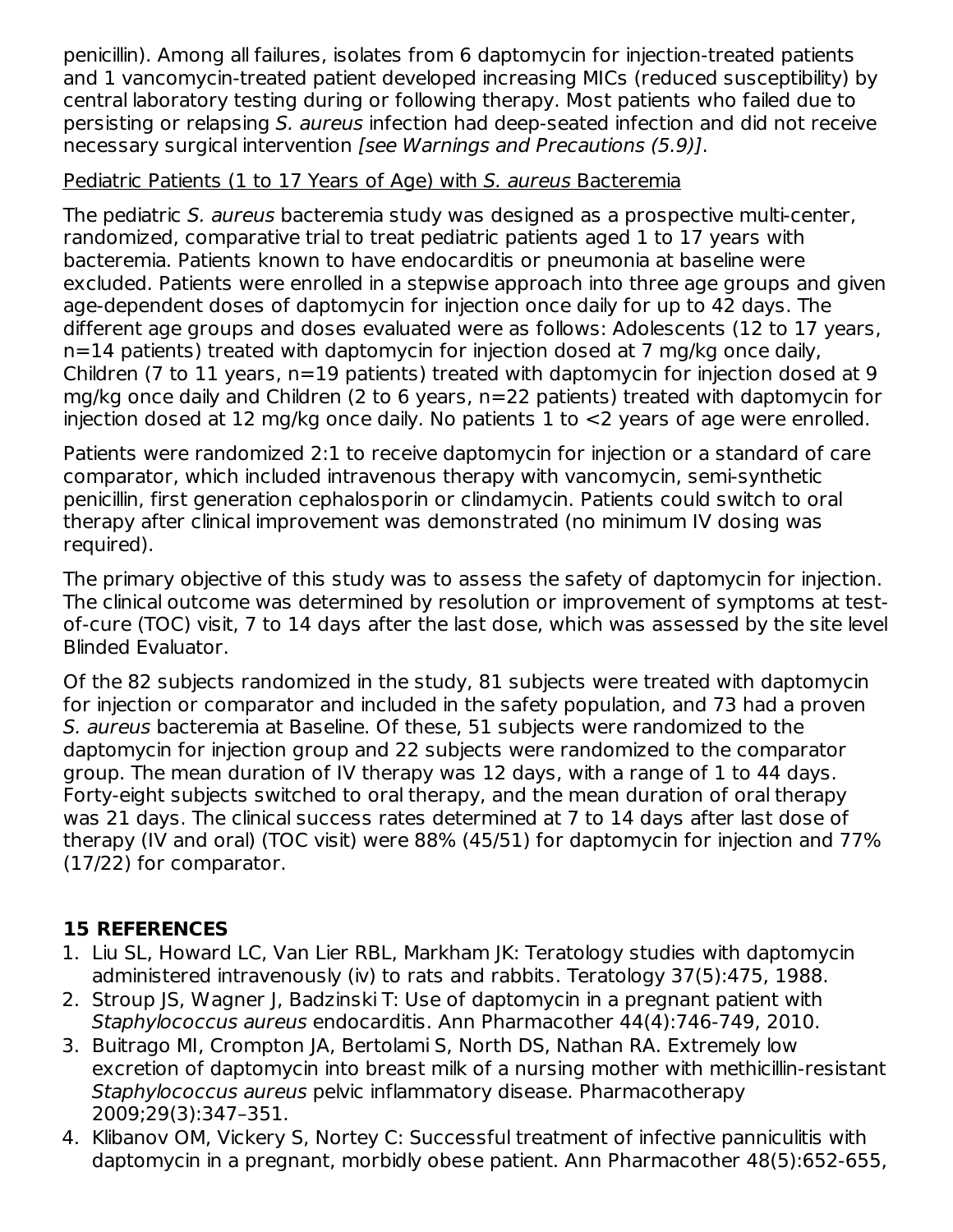2014.

5. Li JS, Sexton DJ, Mick N, Nettles R, Fowler VG Jr, Ryan T, Bashore T, Corey GR. Proposed modifications to the Duke criteria for the diagnosis of infective endocarditis. Clin Infect Dis 2000;30:633–638.

### **16 HOW SUPPLIED/STORAGE AND HANDLING**

Daptomycin for injection is supplied as a sterile pale yellow to light brown lyophilized cake in a single-dose vial.

| <b>Product</b> | <b>NDC</b> |                                                         |
|----------------|------------|---------------------------------------------------------|
| No.            | No.        |                                                         |
| NP350710       |            | NDC 63323-371-19500 mg per vial, packaged individually. |

Store original packages at refrigerated temperatures, 2° to 8°C (36° to 46°F**)**; avoid excessive heat [see Dosage and Administration (2.7)].

The container closure is not made with natural rubber latex.

### **17 PATIENT COUNSELING INFORMATION**

Advise patients that allergic reactions, including serious allergic reactions, could occur and that serious reactions require immediate treatment. Patients should report any previous allergic reactions to daptomycin. [See Warnings and Precautions (5.1, 5.4, 5.5).]

Advise patients to report muscle pain or weakness, especially in the forearms and lower legs, as well as tingling or numbness. [See Warnings and Precautions (5.2, 5.6).]

Advise patients to report any symptoms of cough, breathlessness, or fever. [See Warnings and Precautions (5.3).]

Advise patients that diarrhea is a common problem caused by antibacterials that usually ends when the antibacterial is discontinued. Sometimes after starting treatment with antibacterials, patients can develop watery and bloody stools (with or without stomach cramps and fever), even as late as 2 or more months after having received the last dose of the antibacterial. If this occurs, patients should contact their physician as soon as possible. [See Warnings and Precautions (5.8).]

Counsel patients that antibacterial drugs, including daptomycin for injection, should be used to treat bacterial infections. They do not treat viral infections (e.g., the common cold). When daptomycin for injection is prescribed to treat a bacterial infection, patients should be told that although it is common to feel better early in the course of therapy, the medication should be administered exactly as directed. Skipping doses or not completing the full course of therapy may (1) decrease the effectiveness of the immediate treatment and (2) increase the likelihood that bacteria will develop resistance and will not be treatable by daptomycin for injection or other antibacterial drugs in the future.

The brand names mentioned in this document are the trademarks of their respective owners.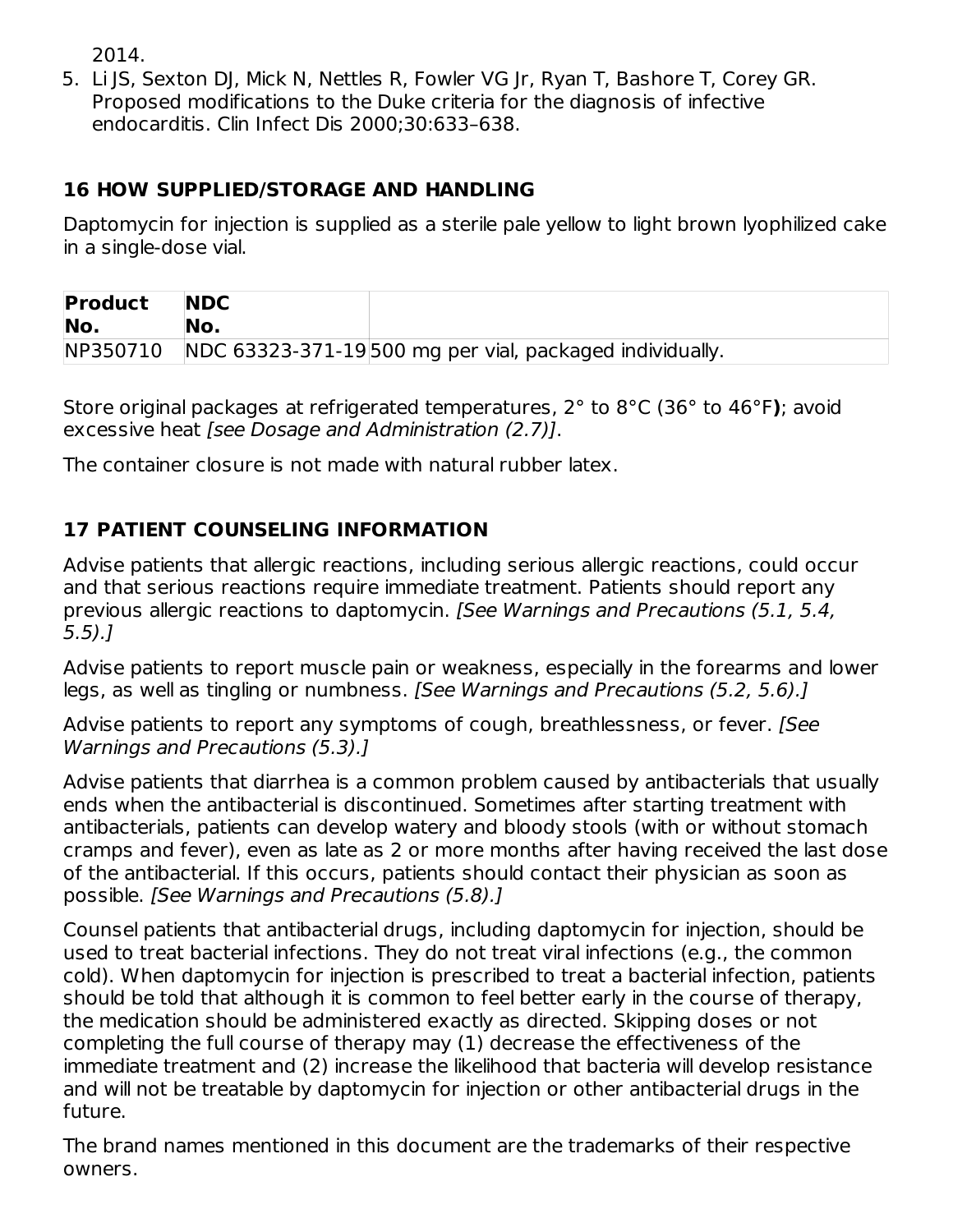Novaplus is a registered trademark of Vizient, Inc.

Manufactured by: **Fresenius Kabi** Lake Zurich, IL 60047 www.fresenius-kabi.com/us

451520B



**PACKAGE LABEL - PRINCIPAL DISPLAY PANEL - Daptomycin 500 mg Vial Label NDC** 63323-371-19 **Daptomycin for Injection For Intravenous Infusion. 500 mg per vial MUST BE REFRIGERATED**

Single-Dose Vial Discard unused portion. Rx only



**PACKAGE LABEL - PRINCIPAL DISPLAY PANEL - Daptomycin 500 mg Vial Carton Panel NDC** 63323-371-19 **Daptomycin for Injection For Intravenous Infusion. 500 mg per vial MUST BE REFRIGERATED Use 0.9% Sodium Chloride Injection for reconstitution only.**

Single-Dose Vial Discard unused portion.

Rx only One 500 mg Vial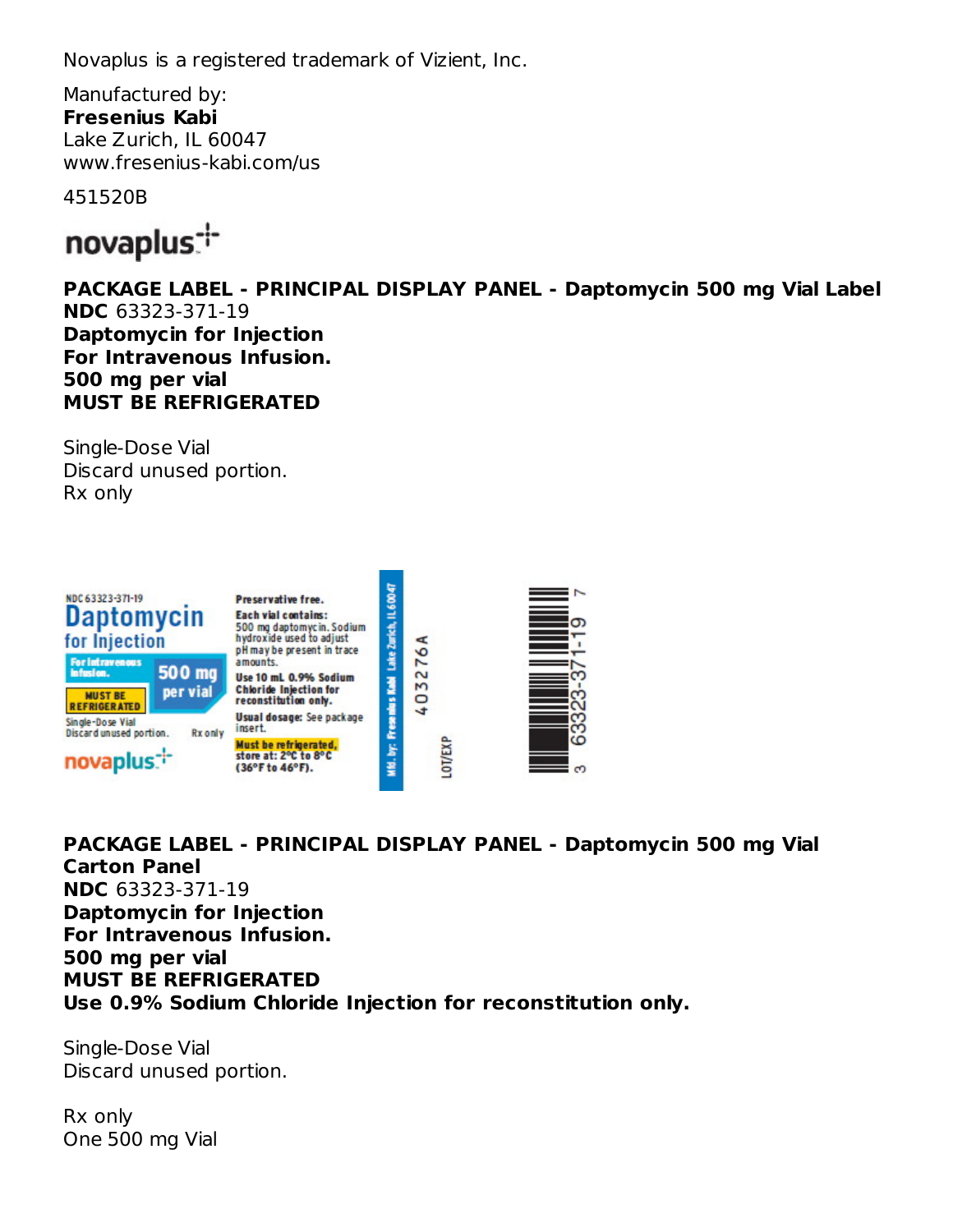NDC 63323-371-19

# **Daptomycin** for Injection

For intravenous<br>infusion. 500 mg<br>per vial

#### **MUST BE REFRIGERATED**

Use 0.9% Sodium Chloride **Injection for reconstitution** only.

Single-Dose Vial Discard unused portion.

**Rx** only One 500 mg Vial

novaplus:

| <b>DAPTOMYCIN</b>                                            |                         |                           |                   |                 |                 |  |
|--------------------------------------------------------------|-------------------------|---------------------------|-------------------|-----------------|-----------------|--|
| daptomycin injection, powder, lyophilized, for solution      |                         |                           |                   |                 |                 |  |
|                                                              |                         |                           |                   |                 |                 |  |
| <b>Product Information</b>                                   |                         |                           |                   |                 |                 |  |
| <b>Product Type</b>                                          | HUMAN PRESCRIPTION DRUG | <b>Item Code (Source)</b> |                   | NDC:63323-371   |                 |  |
| <b>Route of Administration</b>                               | <b>INTRAVENOUS</b>      |                           |                   |                 |                 |  |
|                                                              |                         |                           |                   |                 |                 |  |
|                                                              |                         |                           |                   |                 |                 |  |
| <b>Active Ingredient/Active Moiety</b>                       |                         |                           |                   |                 |                 |  |
| <b>Ingredient Name</b>                                       |                         | <b>Basis of Strength</b>  |                   | <b>Strength</b> |                 |  |
| DAPTOMYCIN (UNII: NWQ5N31VKK) (DAPTOMYCIN - UNII:NWQ5N31VKK) |                         |                           | <b>DAPTOMYCIN</b> |                 | 500 mg in 10 mL |  |
|                                                              |                         |                           |                   |                 |                 |  |
| <b>Inactive Ingredients</b>                                  |                         |                           |                   |                 |                 |  |
|                                                              |                         |                           |                   |                 |                 |  |
| <b>Ingredient Name</b>                                       |                         |                           |                   |                 | <b>Strength</b> |  |
| <b>SODIUM HYDROXIDE (UNII: 55X04QC32I)</b>                   |                         |                           |                   |                 |                 |  |
|                                                              |                         |                           |                   |                 |                 |  |
|                                                              |                         |                           |                   |                 |                 |  |